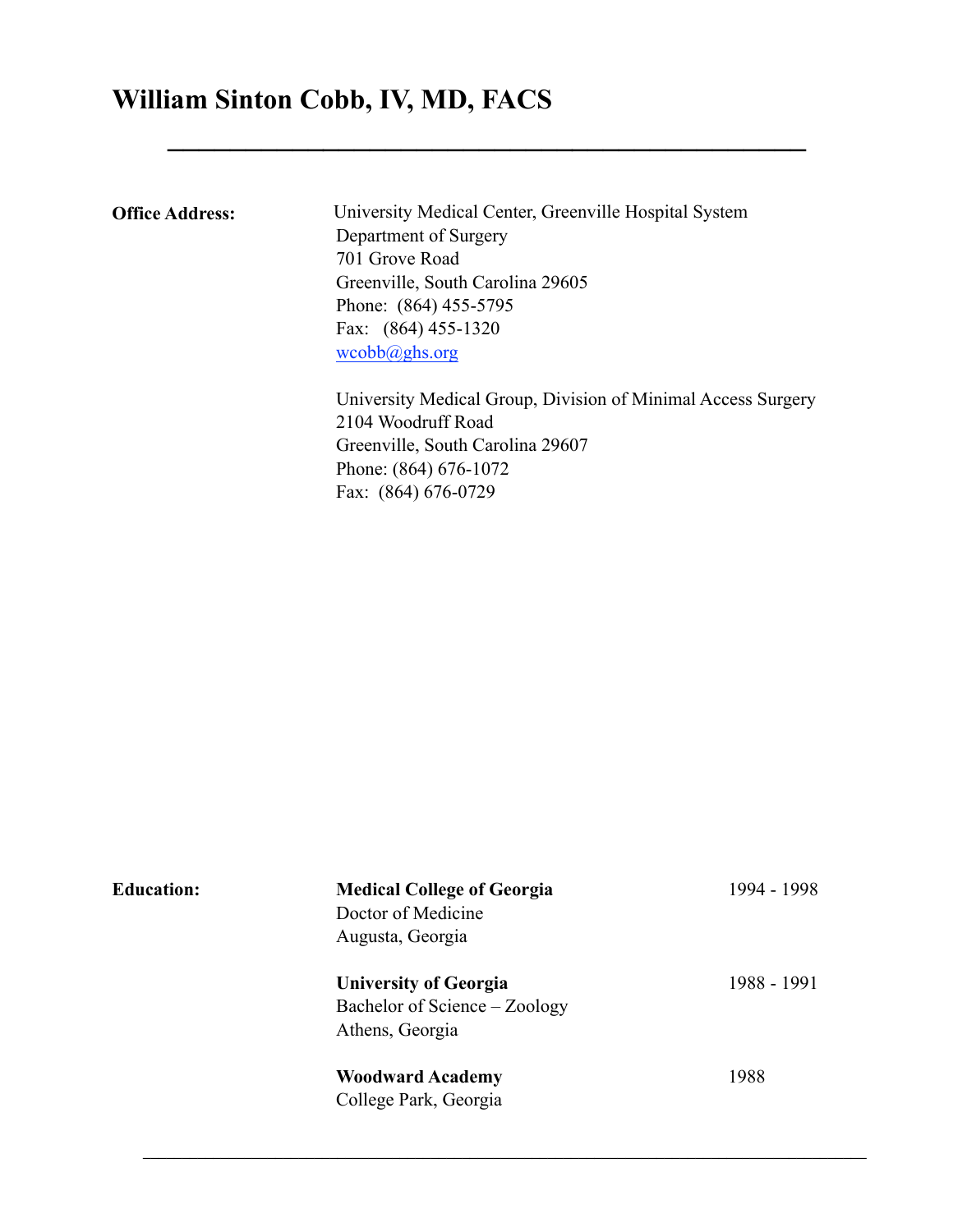| <b>Surgical Training:</b>     | <b>Carolinas Medical Center</b><br>Carolinas Laparoscopic and Advanced Surgery Program<br>B. Todd Heniford, MD, FACS, preceptor<br>Charlotte, North Carolina                                                                                         |                                                                           |
|-------------------------------|------------------------------------------------------------------------------------------------------------------------------------------------------------------------------------------------------------------------------------------------------|---------------------------------------------------------------------------|
|                               | Fellow, Laparoscopic and Advanced Surgery<br><b>Greenville Hospital System</b><br>Spence M. Taylor, MD, FACS, chairman<br>Greenville, South Carolina<br><b>Administrative Chief Resident</b><br>Resident, General Surgery<br>Intern, General Surgery | $2003 - 2005$<br>$2002 - 2003$<br>1999 - 2002<br>1998 - 1999              |
| <b>Academic Appointments:</b> | Associate Professor of Clinical Surgery<br>Assistant Professor of Clinical Surgery<br>Laparoscopic Surgery<br>University of South Carolina Medical School<br>Columbia, South Carolina                                                                | $07/06$ – Present<br>$07/05 - 06/06$                                      |
|                               | <b>Adjunct Associate Professor</b><br>Department of Bioengineering<br>College of Engineering and Science<br><b>Clemson University</b><br>Clemson, South Carolina                                                                                     | $09/15$ - Present                                                         |
| Licensure:                    | South Carolina, #26332<br>North Carolina, #2003-00456                                                                                                                                                                                                | $07/05$ - Present<br>$05/03 - 10/05$                                      |
| <b>Honors and Awards:</b>     | Fruchaud Award for Best Poster – American Hernia Society. San Diego,<br>CA. February 2005<br>Poster of Distinction Award – Society of American Gastrointestinal                                                                                      |                                                                           |
|                               | Endoscopic Surgeons. Denver, CO. March 2004<br>Peacock Family Award, Outstanding performance in Gross Anatomy,<br>Medical College of Georgia, 1995<br>Merit Scholar, University of Georgia, 1988 - 1991                                              |                                                                           |
| <b>Certification:</b>         | Physician Builder, EPIC<br>Fundamentals of Laparoscopic Surgery<br>Instructor<br>Diplomate, American Board of Surgery<br><b>Advanced Trauma Life Support</b><br>Instructor                                                                           | 2015<br>2009<br>2009 - Present<br>2004 - Present<br>1998<br>$2000 - 2009$ |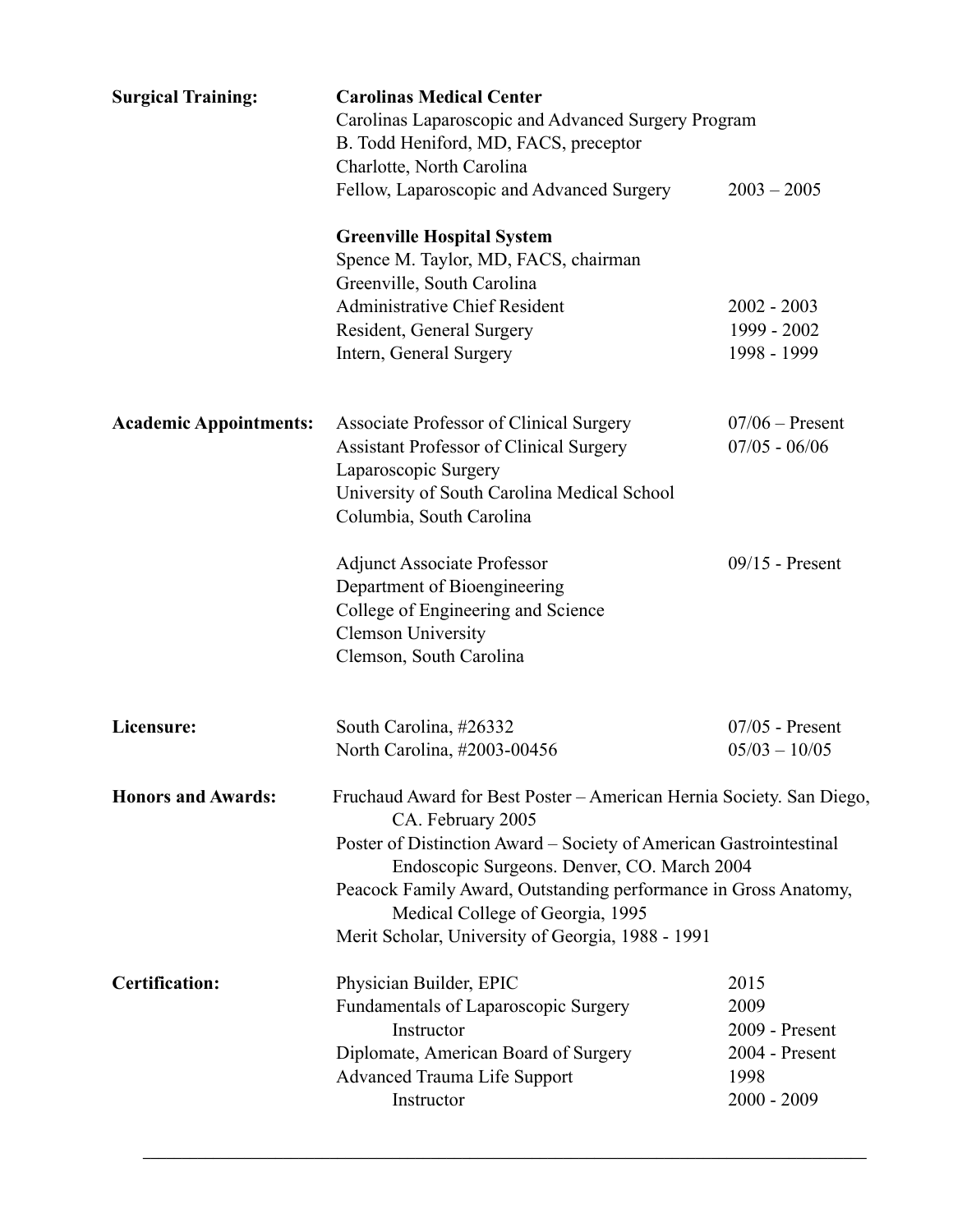| <b>Professional Societies:</b>  | American College of Surgeons<br>Southern Surgical Association<br>Society of American Gastrointestinal Endoscopic Surgeons<br>Southeastern Surgical Congress<br><b>Association for Academic Surgery</b><br>Americas Hernia Society                                                                                                                                                                                                                                       |
|---------------------------------|-------------------------------------------------------------------------------------------------------------------------------------------------------------------------------------------------------------------------------------------------------------------------------------------------------------------------------------------------------------------------------------------------------------------------------------------------------------------------|
| <b>Editorial Review Boards:</b> | Hernia, The World Journal of Hernia and Abdominal Wall Surgery<br>$(2011-Present)$<br><i>Surgical Products (2011-Present)</i><br><i>Surgical Endoscopy</i> (2005-Present) – Ad hoc<br><i>Journal of the American College of Surgeons (2009-Present) - Ad hoc</i><br>Journal of Biomedical Materials Research: Part B (2011-Present)- Ad hoc<br><i>International Journal of Surgery Case Reports</i> (2012) - Ad hoc<br><i>Annals of Surgery</i> (2012-Present) - Ad hoc |

#### **Academic Responsibilities:**

Education Committee, Americas Hernia Society (2015-Present)

Associate Examiner, American Board of Surgery Certifying Exam Philadelphia, PA (November 18-20, 2013) Philadelphia, PA (November 12-14, 2012)

Education/Curriculum Committee, The MIS Fellowship Council (2012-2013)

 Admissions Committee, University of South Carolina School of Medicine - Greenville Campus (2011)

Academic Appointments & Promotions Committee, Greenville Hospital System (2008-2013)

#### **Clinical Responsibilities:**

Physician Lead, Department of Surgery, EPIC Implementation (2014 - Present)

Vice-Chairman, Clinical Affairs, Department of Surgery, Greenville Health System (July 1, 2013- Present)

Director, Surgical Research, Department of Surgery, Greenville Hospital System University Medical Center (July 2010 - June 2013)

Chief, Division of Minimal Access & Bariatric Surgery, Department of Surgery, Greenville Hospital System University Medical Center (July 2005 - June 2010)

Co-Director, The Hernia Center, Greenville Hospital System University Medical Group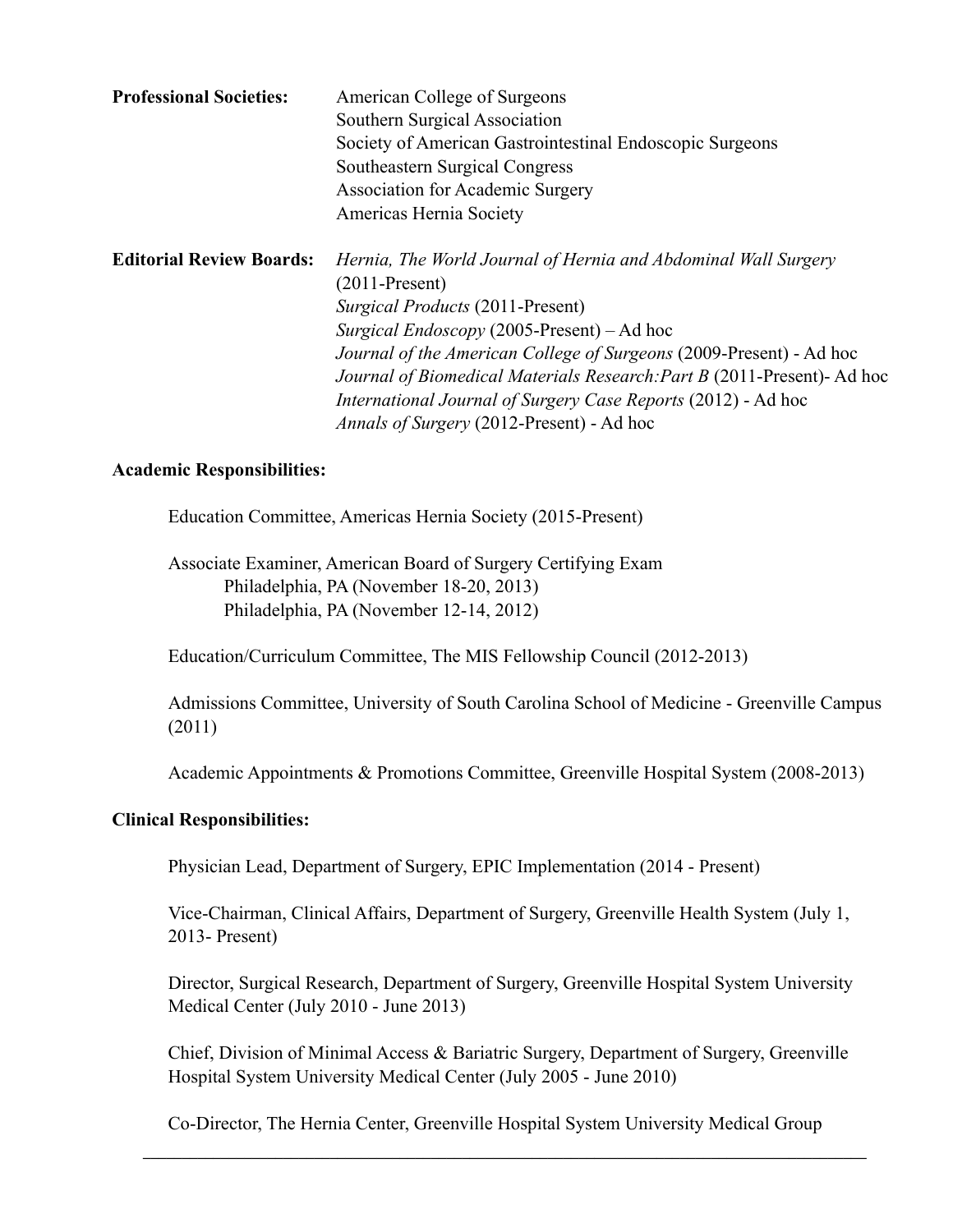Program Director, Minimal Access and Bariatric Surgery Fellowship, Department of Surgery, Greenville Hospital System (2009-2013)

SAGES Fundamentals of Laparoscopic Surgery Coordinator, Greenville Hospital System

Pharmacy & Therapeutics Committee, Greenville Hospital System (2007-Present) Chair 2010-Present

Surgery Research Feasibility Committee, Greenville Hospital System (2009-2013)

Chair, OR Products Committee, Greenville Hospital System (2012-Present)

Clinical Operations Committee, Greenville Hospital System (2012-Present)

#### **Publications:**

#### **Peer Reviewed Journal Articles**

- 1. Davis JR, Villareal JE, **Cobb WS**, Carbonell AM, Warren JA. Interparietal Hernia Complicating Retromuscular Ventral Hernia Repair. *American Surgeon* 2016 Jul; 82(7):685-689.
- 2. Warren JA, **Cobb WS**, Ewing JA, Carbonell AM. Standard Laparoscopic Versus Robotic Retromuscular Ventral Hernia Repair. *Surgical Endoscopy* 2016. [Epub ahead of print 10 June 2016]
- 3. Patel PP, Love MW, Warren JA, Ewing JA, **Cobb WS,** Carbonell AM. Risks of Subsequent Abdominal Operations After Laparoscopic Ventral Hernia Repair. *Surgical Endoscopy* 2016. [In Press]
- 4. Patel PP, Warren JA, Mansour R, **Cobb WS**, Carbonell AM. A Large Single-Center Experience of Open Lateral Abdominal Wall Hernia Repairs. *American Surgeon* 2016 Jul; 82(7):608-612.
- 5. McGrath S, Warren JA, Hale AL, Ewing JA, Carbonell AM, **Cobb WS.** Patterns of Recurrence and Mechanisms of Failure After Open Ventral Hernia Repair with Mesh. *American Surgeon*  2016. [In Press]
- 6. Rosen MJ, Bauer JJ, Harmaty M, Carbonell AM, **Cobb WS**, Matthews B, Goldblatt MI, Selzer DJ, Poulose BK, Hansson BME, Rosman C, Chao JJ, Jacobsen GR. Multi-center, Prospective, Longitudinal Study of the Recurrence, Surgical Site Infection, and Quality of Life After Contaminated Ventral Hernia Repair Using Biosynthetic Absorbable Mesh: The COBRA Study. *Annals of Surgery* 2016. [In Press]
- 7. Weyhe D, **Cobb WS**, Lecuivre J, Alves A, Ladet S, Lomanto D, Bayon Y. Large pore size and controlled mesh elongation are relevant predictors for mesh integration quality and low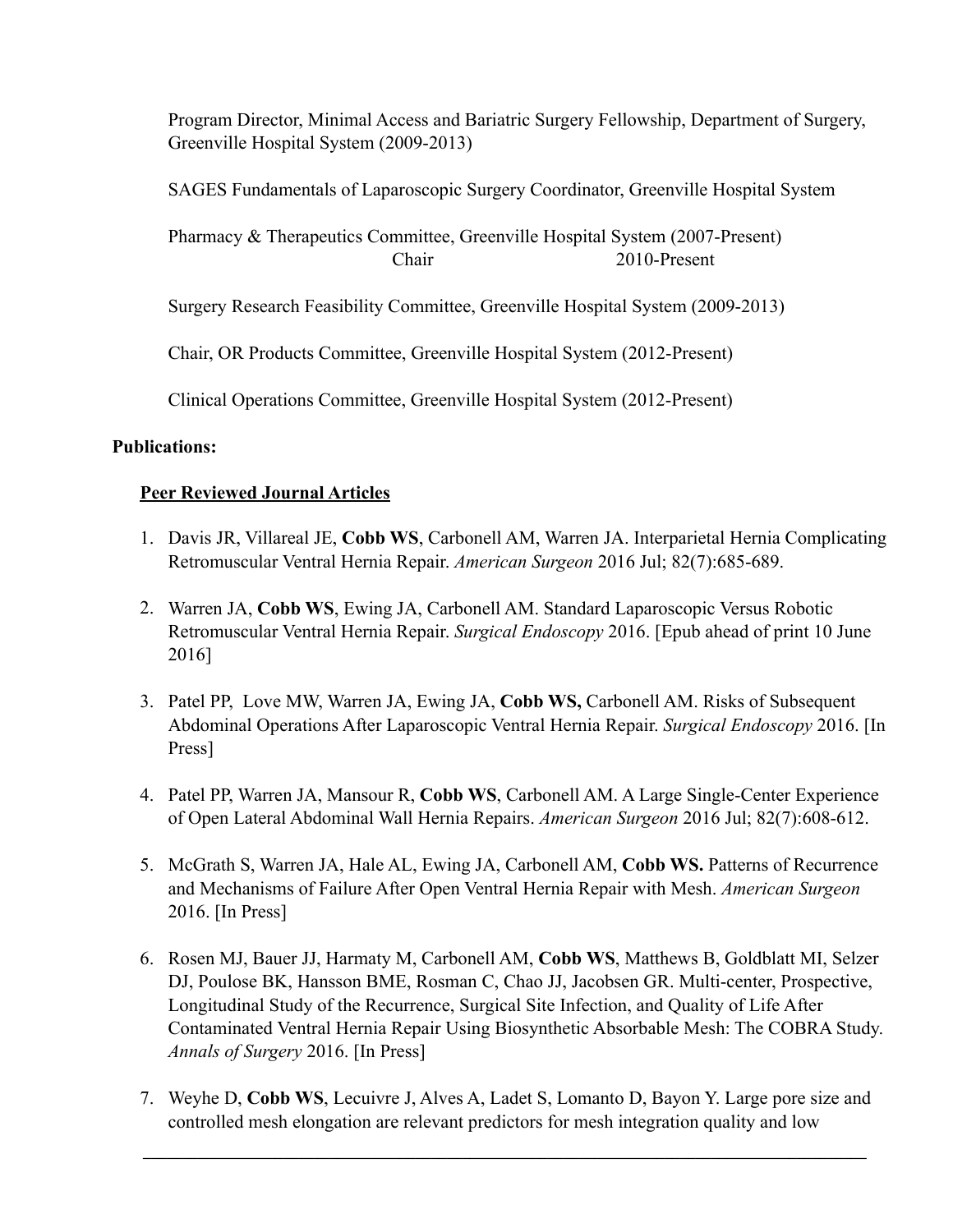shrinkage - Systematic analysis of key parameters of meshes in a novel minipig hernia model. *International Journal of Surgery* 2015 Oct; 22:46-53. Epub 2015 Aug 12. PubMed PMID: 26277532.

- 8. Warren JA, Epps M, DeBrux C, Fowler JL, Ewing JA, **Cobb WS**, Carbonell AM. Surgical Site Occurrences of Simultaneous Panniculectomy and Incisional Hernia Repair. *American Surgeon* 2015 Aug; 81(8):764-769.
- 9. **Cobb WS**, Warren JA, Ewing JA, Burnikel A, Miller M, Carbonell AM. Open Retromuscular Mesh Repair of Complex Incisional Hernia: Predictors of Wound Events and Recurrence. *Journal of the American College of Surgeons* 2015 Apr; 220(4):606-613.
- 10. Zelickson MS, Stephenson JE, **Cobb WS**, Bolton WD, Robotic Thoracic Esophageal Diverticulectomy. *American Surgeon* 2014 Apr; 80(4):124-26.
- 11. Carbonell AM, Criss CN, **Cobb WS**, Novitsky YW, Rosen MJ. Outcomes of Synthetic Mesh in Contaminated Ventral Hernia Repairs: Is It Safe? *Journal of the American College of Surgeons*  2013 Dec; 217(6):991-998.
- 12. Carbonell AM, **Cobb WS**. Safety of Prosthetic Mesh Hernia Repair in Contaminated Fields. *Surgical Clinics of North America* 2013; 93(5): 1227-1239.
- 13. van der Westhuizen L, Dunphy KM, Knott B, Carbonell AM, Smith DE, **Cobb WS**. The Need for Fundoplication at the Time of Laparoscopic Paraesophageal Hernia Repair. *American Surgeon* 2013; 79(6):572-577.
- 14. McKnight CL, Fowler JL, **Cobb WS**, Smith DE, Carbonell AM. Concomitant Sublay Mesh Repair of Umbilical Hernia and Abdominoplasty. *Canadian Journal of Plastic Surgery* 2012; 20(4): 258-260.
- 15. **Cobb WS,** Carbonell AM, Snipes GM, Knott B, Le V, Bour ES, Scott JS, Lokey JS. Incisional Hernia Risk Following Hand-Assisted Laparoscopic Surgery. *American Surgeon* 2012; 78(8): 864-869.
- 16. Johnson R, Johnson BL, Blackhurst DW, **Cobb WS**, Carbonell AM, Lokey JS, Bour ES, Scott JS. Bariatric Surgery is Associated with a Reduced Risk of Mortality in Morbidly Obese Patients with a History of Major Cardiovascular Events. *American Surgeon* 2012; 78(6): 685-692.
- 17. van der Westhuizen L, Von SJ, Wilkerson BJ, Johnson BL, Jones Y, **Cobb WS**, Smith DE. Impact of Nissen fundoplication on laryngopharyngeal reflux symptoms. *American Surgeon* 2011; 77(7): 878-882.
- 18. Scott JD, **Cobb WS,** Carbonell AM, Traxler B, Bour ES. Reduction in anastomotic strictures using bioabsorbable circular staple line reinforcement in laparoscopic gastric bypass. *Surgery for Obesity and Related Diseases*. 2011; 7(5): 637-42.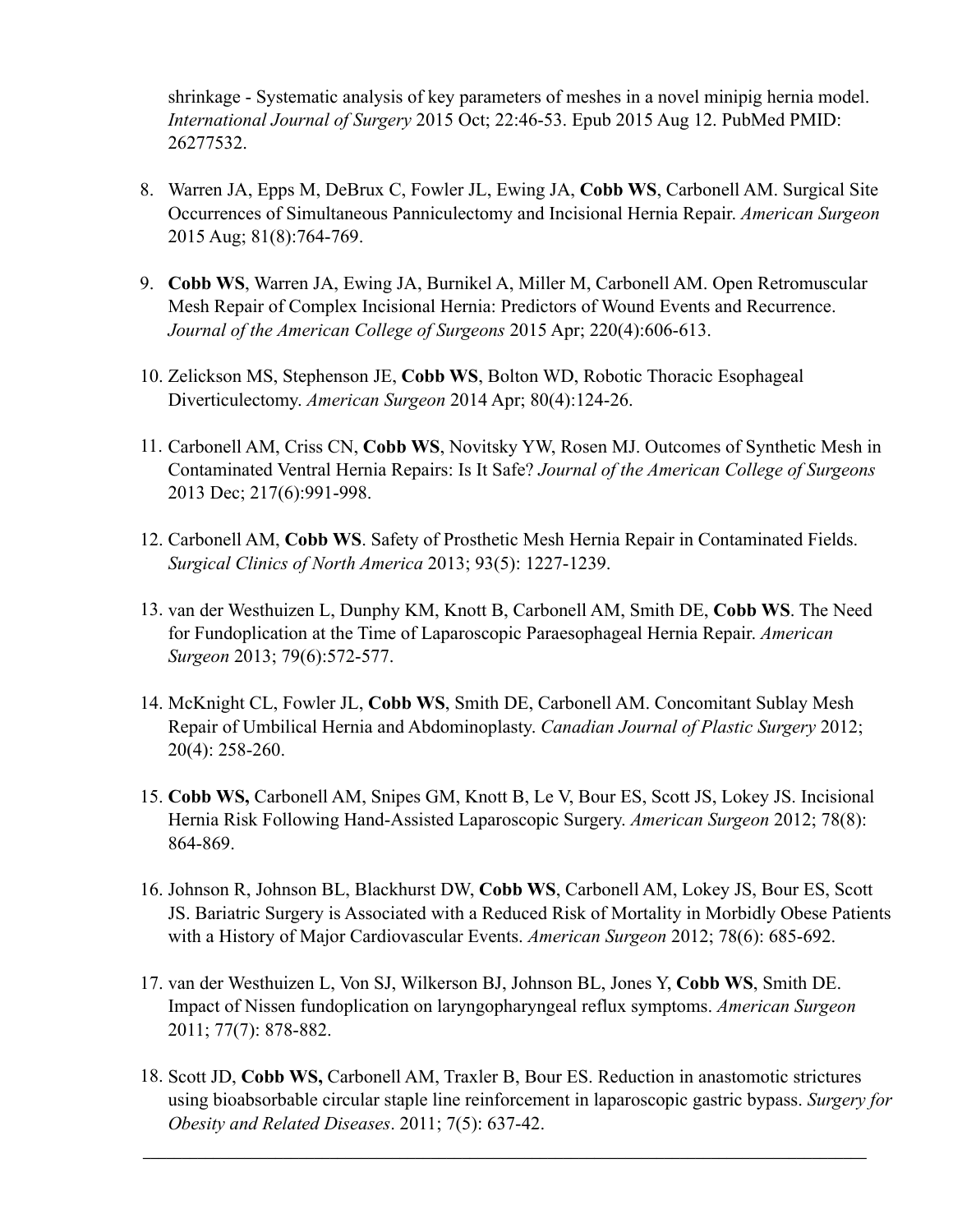- 19. Schneider CR, **Cobb WS**, Scott JD, Carbonell AM, Myers K, Bour ES. Rapid excess weight loss following laparoscopic gastric bypass leads to increased risk of internal hernia. *Surgical Endoscopy* 2011; 25(5): 1594-1598.
- 20. Jones WB, **Cobb WS**, Carbonell AM. Laparoscopic-assisted double PEG technique for high-risk patients with paraesophageal hernia. *American Surgeon*, 2010 Dec; 76(12): 1437-9.
- 21. Schneider CL, **Cobb WS**, Carbonell AM, Hill LP, Flanagan WF. A collaborative approach reduces the learning curve and improves outcomes in laparoscopic nephrectomy. *Surgical Endoscopy* 2011 Jan; 25(1): 182-185.
- 22. Jones WB, Roettger RH, **Cobb WS**, Carbonell AM. Endoscopic retrograde cholangiopancreatography in general surgery: How much are we outsourcing? *American Surgeon*  2009 Nov; 75(11): 1050-1053.
- 23. **Cobb WS**, Carbonell AM, Kalbaugh CL, Jones Y, Lokey JS. Infection risk of open placement of intraperitoneal composite mesh. *American Surgeon* 2009 Sep; 75(9):762-768.
- 24. Schneider CR, Patel S, **Cobb WS**, Cull D, Cass A, Roettger RH. Elective Surgery in Patients with ESRD: What's the Risk? *American Surgeon* 2009 Sep; 75(9):790-793.
- 25. Bell BJ, Bour ES, Scott JD, **Cobb WS**, Carbonell AM. Management of complications after laparoscopic Roux-en-Y gastric bypass. *Minerva Chirurgica* 2009 Jun; 64(3):265-276.
- 26. McAdory RS, **Cobb WS**, Carbonell AM. Progressive preoperative pneumoperitoneum for hernias with loss of domain. *American Surgeon* 2009 Jun; 75(6):504-509.
- 27. **Cobb WS**, Peindl RD, Zerey M, Carbonell AM, Heniford BT. Mesh terminology 101. *Hernia*  2009 Feb; 13(1):1-6.
- 28. Yee JA, Harold KL, **Cobb WS**, Carbonell AM. Bone anchor mesh fixation for complex laparoscopic ventral hernia repair. *Surgical Innovation* 2008 Dec; 15(4):292-296.
- 29. Morse BC, **Cobb WS**, Valentine JD, Cass AL, Roegtter RH. Emergent and Elective Colon Surgery in the Extreme Elderly: Do the Results Warrant the Operation? *American Surgeon* 2008 Jul; 74(7): 614-619.
- 30. Laxa BU, Carbonell AM, **Cobb WS**, Rosen MJ, Hardacre JM, Meekel KL, Harold KL. Laparoscopic and hand-assisted distal pancreatectomy. *American Surgeon* 2008 Jun; 74(6): 481-487*.*
- 31. Singapogu RB, Sander ST, Burg TC, **Cobb WS**. Comparative study of haptic training versus visual training for kinesthetic navigation tasks. *Studies in Health Technology and Informatics* 2008; 132:469-71.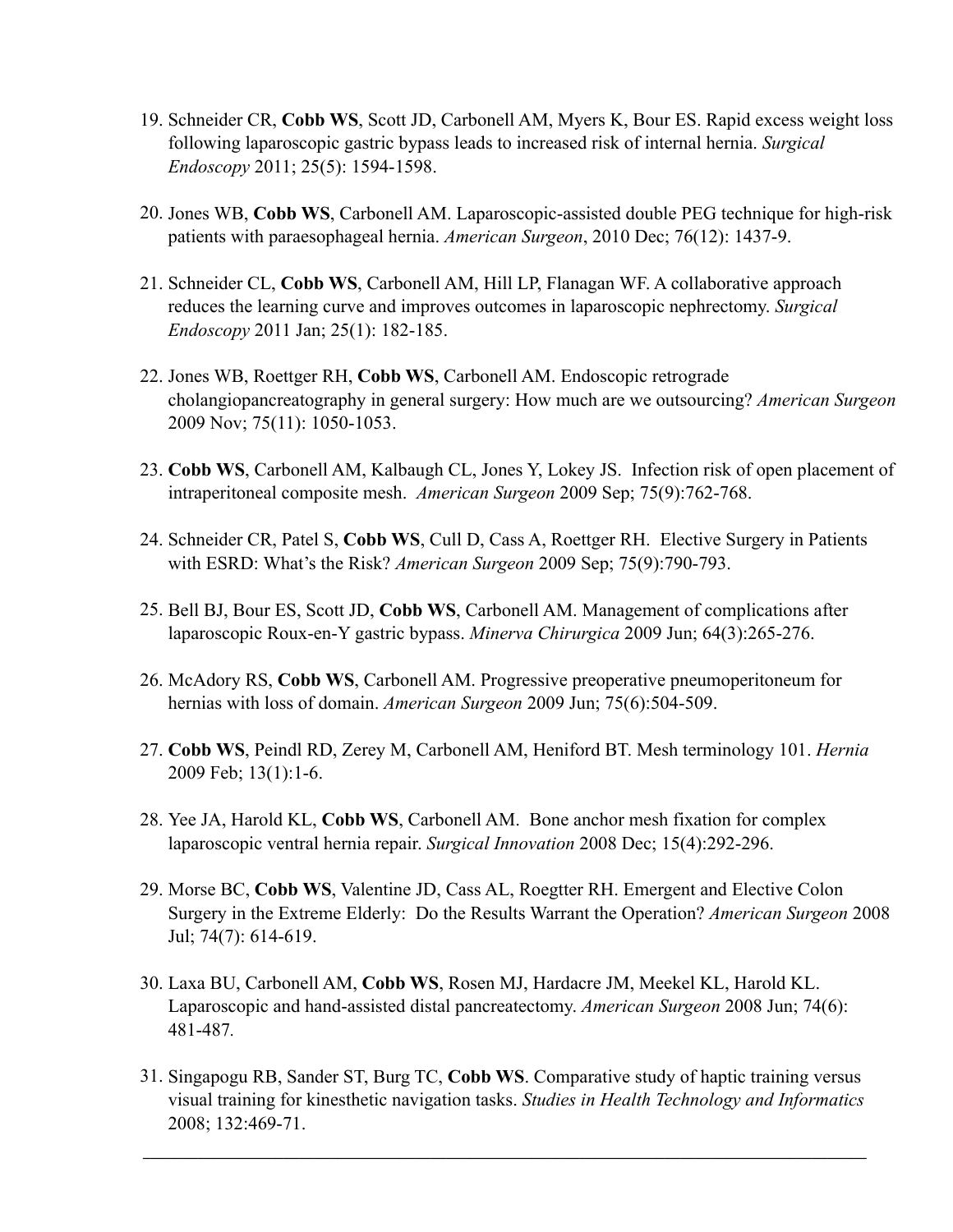- 32. Carbonell AM, **Cobb WS**, Chen SM. Posterior components separation during retromuscular hernia repair. *Hernia* 2008 Aug; 12(4): 359-62.
- 33. McFadden CL, **Cobb WS**, Lokey JS, Cull DL, Smith DE, Taylor SM. The impact of a formal minimally invasive service on the resident's ability to achieve new ACGME guidelines for laparoscopy. *Journal of Surgical Education* 2007 Nov-Dec; 64(6): 420-423.
- 34. Rosen MJ, Novitsky YW, **Cobb WS**, Kercher KW, Heniford BT. Laparoscopic Heller Myotomy for Achalasia in 101 Patients. Can successful symptomatic outcomes be predicted? *Surgical Innovation* 2007 Sep; 14(3): 177-183.
- 35. Carbonell AM, **Cobb WS**. Tricks for laparoscopic ventral hernia repair. *Contemporary Surgery* 2007; 63(8): 378-384.
- 36. **Cobb WS,** Paton L, Novitsky YW, Rosen MJ, Kercher KW, Kuwada TS, Heniford BT. Intraabdominal Placement of Antimicrobial-Impregnated Mesh is Associated with Noninfectious Fever. *American Surgeon* 2006 Dec; 72(12):1205-9.
- 37. **Cobb WS,** Burns JM, Peindl RD, Carbonell AM, Matthews BD, Kercher KW, Heniford BT. Textile analysis of heavyweight, midweight, and lightweight polypropylene meshes in a porcine ventral hernia model. *Journal of Surgical Research* 2006 Nov; 136(1):1-7.
- 38. Harrell AG, Novitsky YW, Peindl RD, **Cobb WS**, Austin CE, Cristiano JA, Norton JH, Kercher KW, Heniford BT. Prospective evaluation of adhesion formation and shrinkage of intraabdominal prosthetics in a rabbit model. *American Surgeon* 2006 Sep; 72(9):808-13.
- 39. Rosen MJ, **Cobb WS,** Kercher KW, Heniford BT. Laparoscopic versus open colostomy reversal: a comparative analysis. *Journal of Gastrointestinal Surgery* 2006 Jun; 10(6):895-900.
- 40. Rosen MJ, Novitsky YW, **Cobb WS**, Kercher KW, Heniford BT. Combined open and laparoscopic approach to chronic pain following open inguinal hernia repair. *Hernia* 2006 Mar; 10(1):20-24.
- 41. **Cobb WS**, Matthews BD, Kercher KW, Burns JM, Tinkham NH, Sing RF, Heniford BT. Laparoscopic ventral hernia repair: a single center experience. *Hernia* 2006 Jun; 10(3):236-42.
- 42. Novitsky YW, **Cobb WS**, Kercher KW, Matthews BD, Sing RF, Heniford BT. Laparoscopic ventral hernia repair in obese patients – a new standard of care? *Archives of Surgery* 2006 Jan; 141(1):57-61.
- 43. **Cobb WS,** Burns JM, Matthews BD, Kercher KW, Norton HJ, Heniford BT. Normal intraabdominal pressure in healthy adults. *Journal of Surgical Research* 2005 Dec; 129(2):231-235.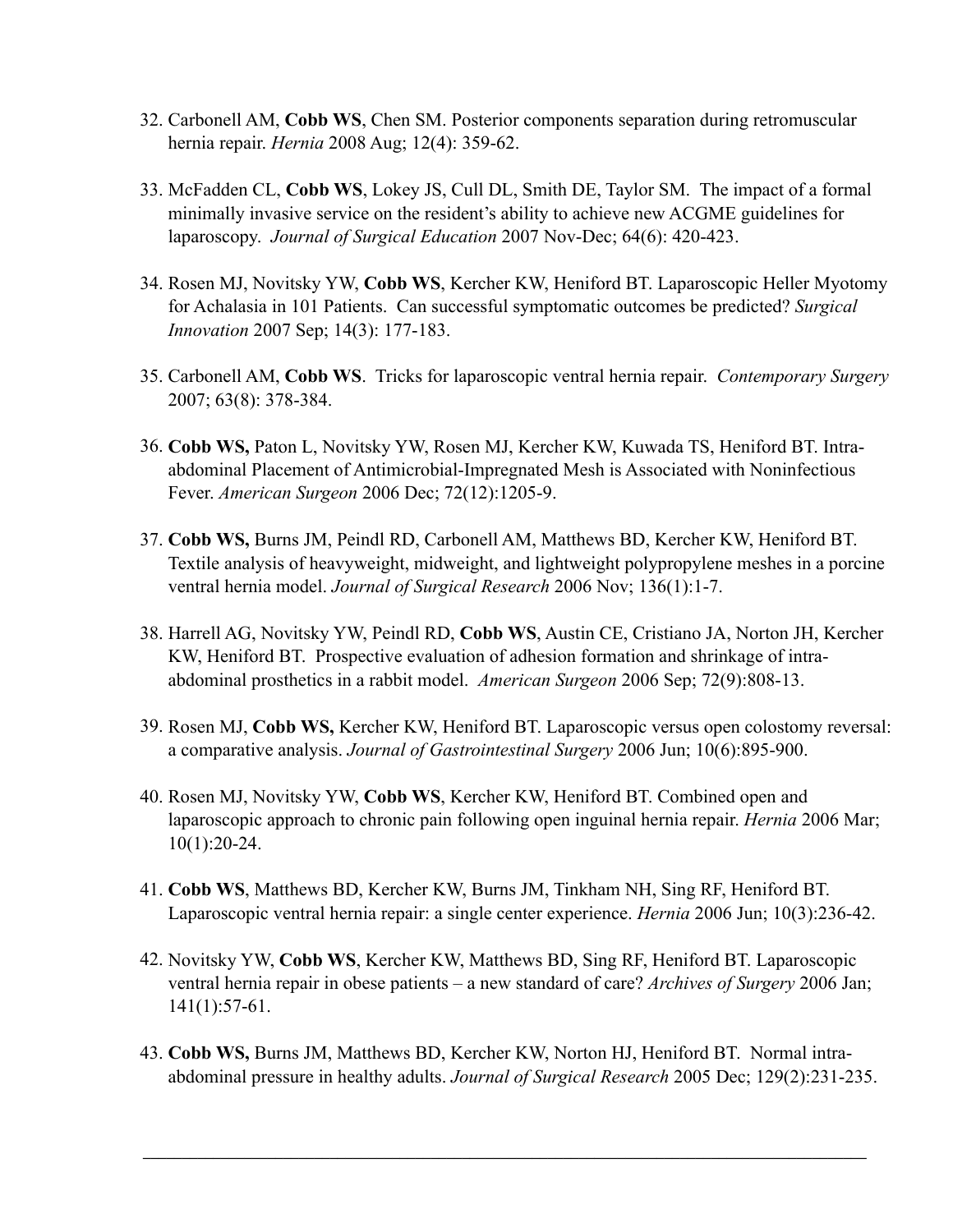- 44. Carbonell AM, Lincourt AE, Matthews BD, Kercher KW, **Cobb WS**, Sing RF, Heniford BT. Do Patient or Hospital Demographics Predict Cholecystectomy Outcomes? A Nationwide Study of 93, 578 Patients. *Surgical Endoscopy* 2005; 19(6):767-773.
- 45. Novitsky YW, Kercher KW, Harrell AG, **Cobb WS**, Rosen MJ, Jyothinagaram S, Heniford BT. Clinical outcomes of laparoscopic adrenalectomy for lateralizing nodular hyperplasia. *Surgery* 2005 Dec; 138(6):1009-1017.
- 46. **Cobb WS**, Kercher KW, Heniford BT. The argument for lightweight polypropylene mesh in hernia repair. *Surgical Innovation* 2005 Mar; 12(1):63-69.
- 47. Rosen MJ, Burns JM, **Cobb WS**, Jacobs DG, Heniford BT, Sing RF. Guidewire entrapment by inferior vena cava filters: an experimental study. *Journal of the American College of Surgeons* 2005 Sep; 201(3):386-390.
- 48. **Cobb WS**, Fleishman HA, Heniford BT. Gas embolism during laparoscopic cholecystectomy. *Journal of Laparoendoscopic and Advanced Surgical Techniques* 2005 Aug; 15(4):387-390.
- 49. Rosen MJ, **Cobb WS**, Kercher KW, Heniford BT. Laparoscopic restoration of intestinal continuity following Hartmann's procedure. *American Journal of Surgery* 2005 Jun; 189(6): 670-674.
- 50. **Cobb WS**, Heniford BT, Burns JM, Carbonell AM, Matthews BD, Kercher KW. Cirrhosis is not a contraindication to laparoscopic surgery. *Surgical Endoscopy* 2005; 19(3):418-423.
- 51. **Cobb WS**, Kercher KW, Heniford BT. Laparoscopic adrenalectomy for malignancy. *American Journal of Surgery* 2005; 189(4):405-11
- 52. Carbonell AM, Kercher KW, Matthews BD, Sing RF, **Cobb WS**, Heniford BT. Laparoscopic repair of suprapubic ventral hernias. *Surgical Endoscopy* 2005; 19(2):174-177.
- 53. **Cobb WS,** Kercher KW, Heniford BT. Laparoscopic repair of incisional hernia. *Surgical Clinics of North America* 2005; 85(1): 91-103.
- 54. **Cobb WS**, Sigmon LB, Hasan R, Simms C, Kercher KW, Heniford BT, Matthews BD. Colonoscopic perforations: Incidence, management and outcomes. *American Surgeon* 2004; 70(9): 750-758.
- 55. **Cobb WS,** Heniford BT, Matthews BD, Carbonell AM, Kercher KW. Advanced Age Is Not a Prohibitive Factor in Laparoscopic Nephrectomy for Renal Pathology. *American Surgeon* 2004; 70(6): 537-542.
- 56. **Cobb WS**, Schwab DP, Lokey JS, Crockett JA, Rex JC, Robbins JA. Hand-assisted laparoscopic colectomy: a single institution experience. *American Surgeon* 2003; 69(7):578-580.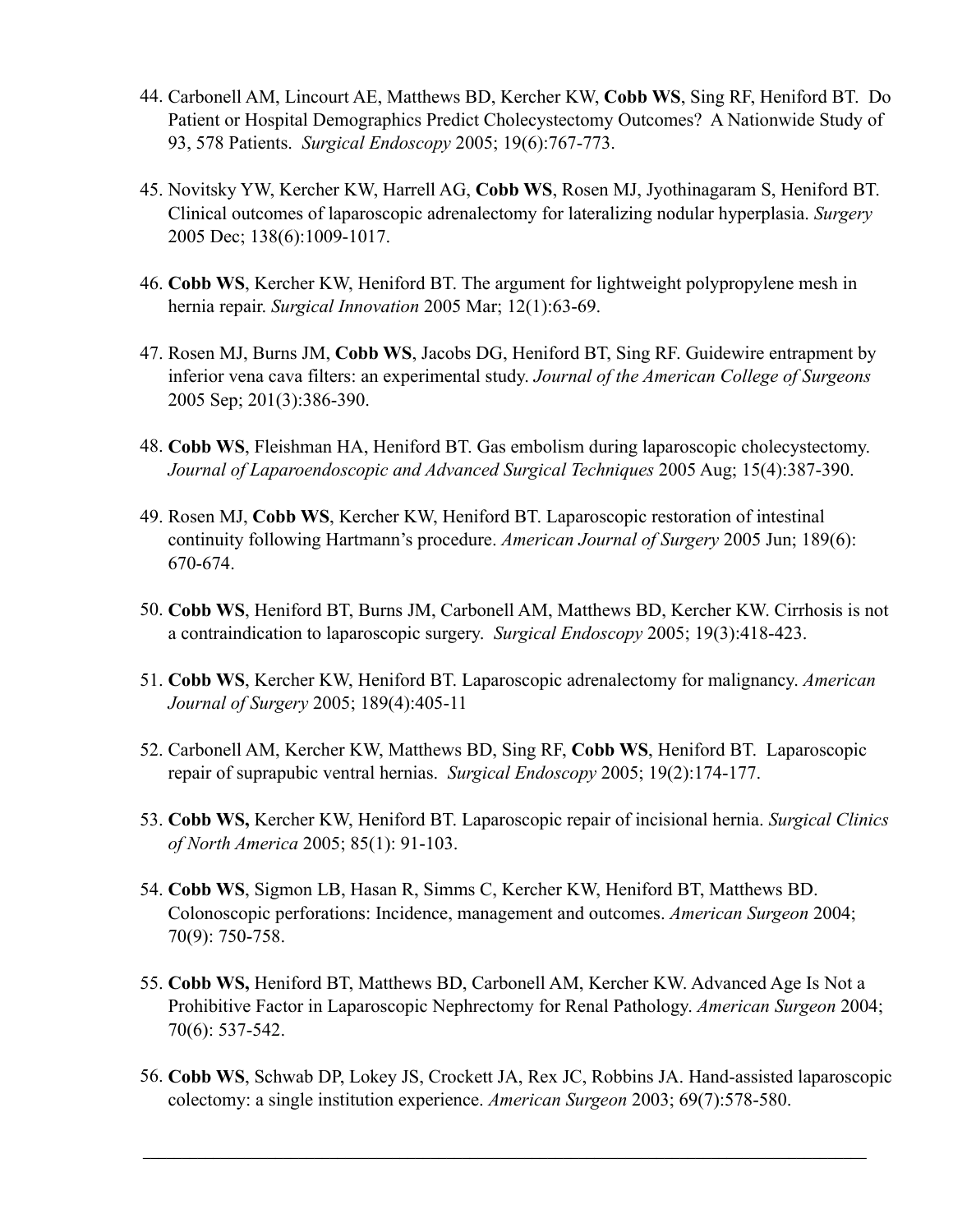57. **Cobb WS**, Harris JB, Lokey JL, McGill ES, Klove KL. Incisional herniorrhaphy with intraperitoneal composite mesh: a report of 95 cases. *American Surgeon* 2003; 69(9):784-787.

# **Book Chapters**

- 1. Orenstein SB, **Cobb WS**. *Laparoscopic Ventral Hernia Repair Standard*. In Rosen MJ (ed), Atlas of Abdominal Wall Reconstruction. Philadelphia, Saunders, 2016.
- 2. **Cobb WS**. *Laparoscopic Supxiphoid and Suprapubic Hernia Repair*. In Novitsky YW (ed), Current Principles of Surgery of the Abdominal Wall. New York, Springer, 2015.
- 3. **Cobb WS**. *Technique: Laparoscopic TAPP and IPOM*. In Jacob B, Ramshaw BR (eds), SAGES Manual of Hernia Repair. New York, Springer, 2013.
- 4. **Cobb WS**. *Parastomal Hernia Repair*. In: Jones, DB (ed), Master Techniques in General Surgery: Hernia Surgery. Philadelphia, Wolters Kluwer Health, 2013.
- 5. **Cobb WS**. *Laparoscopic Ventral Hernia Standard*. In: Rosen MJ (ed), Atlas of Abdominal Wall Reconstruction. Philadelphia, Saunders, 2011.
- 6. **Cobb WS**. *Heineke-Mikulicz Pyloroplasty*. In: Rosen MJ, Ponsky JL (eds), Atlas of Surgical Techniques in the Upper GI Tract and Small Bowel: A Volume in the Surgical Techniques Atlas Series. Philadelphia, Saunders, 2009.
- 7. **Cobb WS**. *Finney Pyloroplasty.* In: Rosen MJ, Ponsky JL (eds), Atlas of Surgical Techniques in the Upper GI Tract and Small Bowel: A Volume in the Surgical Techniques Atlas Series. Philadelphia, Saunders, 2009.
- 8. **Cobb WS**. *Jaboulay Pyloroplasty.* In: Rosen MJ, Ponsky JL (eds), Atlas of Surgical Techniques in the Upper GI Tract and Small Bowel: A Volume in the Surgical Techniques Atlas Series. Philadelphia, Saunders, 2009.
- 9. **Cobb WS**. *Antrectomy.* In: Rosen MJ, Ponsky JL (eds), Atlas of Surgical Techniques in the Upper GI Tract and Small Bowel: A Volume in the Surgical Techniques Atlas Series. Philadelphia, Saunders, 2009.
- 10. **Cobb WS**. *Laparoscopic Gastric Ulcer Surgery*. In: Rosen MJ, Ponsky JL (eds), Atlas of Surgical Techniques in the Upper GI Tract and Small Bowel: A Volume in the Surgical Techniques Atlas Series. Philadelphia, Saunders, 2009.
- 11. **Cobb WS**, Rosen MJ, Kercher KW, Heniford BT. *Laparoscopic Gastrectomy*. In: Fischer JA (ed), Mastery of Surgery. Philadelphia, Lippincott Williams & Wilkins, 2006.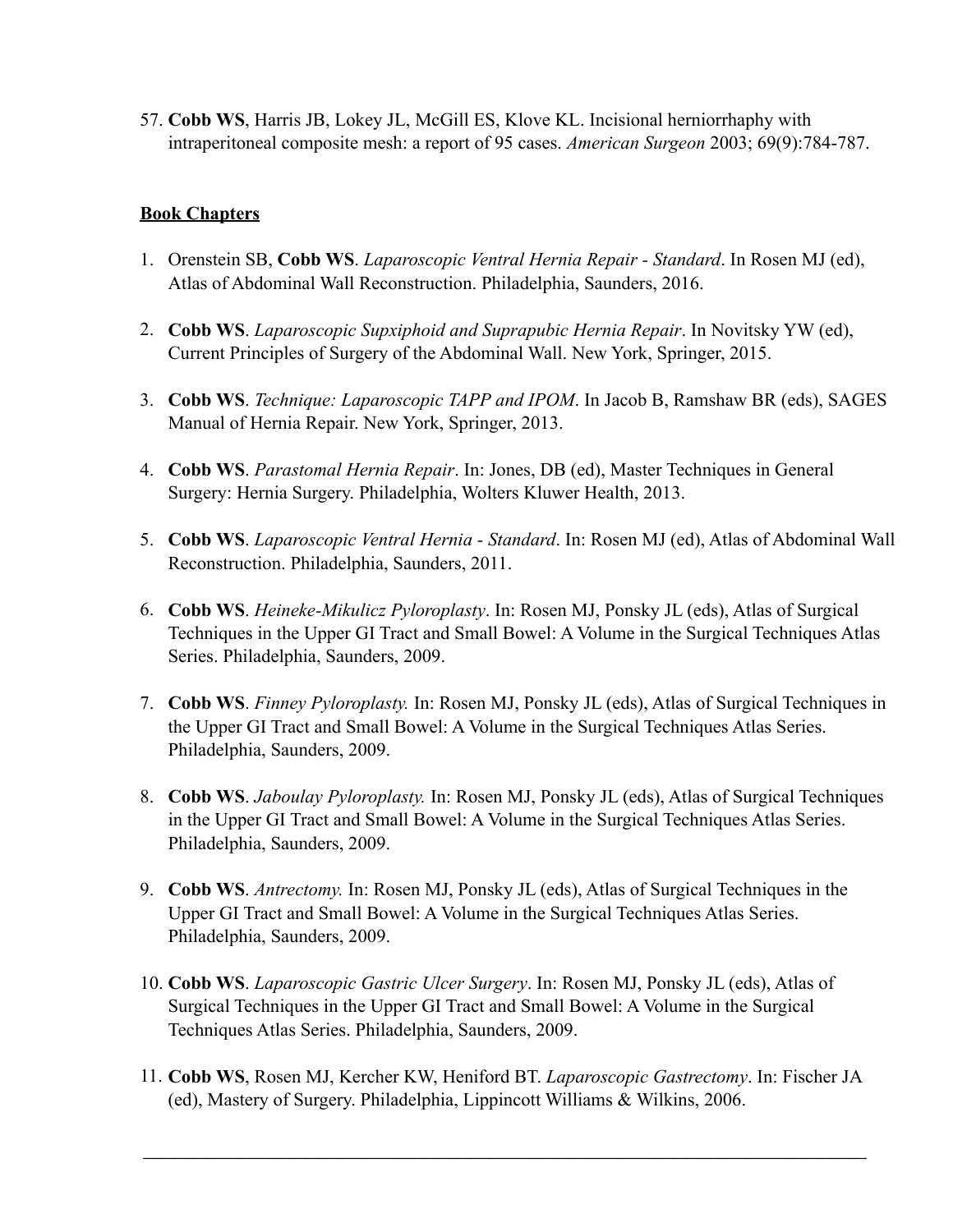- 12. **Cobb WS**, Heniford BT. *Laparoscopic Ventral Hernia Repair*. In: Talamini MA (ed), Advanced Therapy of Minimally Invasive Surgery. Hamilton, Ontario, BC Decker, Inc., 2006.
- 13. **Cobb WS**, Harris JB, Lokey JL, McGill ES, Klove KL. Incisional herniorrhaphy with intraperitoneal composite mesh: a report of 95 cases. In: Copeland EM III (ed), *Yearbook of Surgery 2004*. Mosby Publishing, October 2004.
- 14. **Cobb WS**, Gauderer MWL. Percutaneous Endoscopic Gastrostomy. In: Mattei P (ed), Surgical Directives: Pediatric Surgery. Philadelphia, Lippincott Williams & Wilkins, 2003.

# **Letters to the Editor**

- 1. Novitsky YW, Kercher KW, **Cobb WS**, Harrell AG, Kuwada TS, Sing RF, Heniford BT. Thrombosis in the portal venous system after elective laparoscopic splenectomy. *Surgical Endoscopy* 2005; 19(10):1420-1421.
- 2. **Cobb WS,** Kercher KW, Matthews BD, Heniford BT. Re: Minimally invasive approaches to the management of pancreatic pseudocysts: review of the literature. *Surgical Laparoscopy, Endoscopy and Percutaneous Techniques* 2003; 13(6):409-410.
- 3. Carbonell AM, Kercher KW, Matthews BD, **Cobb WS**, Heniford BT. Para-iliac hernia repair. *Hernia* 2004; 8(3): 290-291.

# **Abstracts:**

## **Scientific Presentations:**

- 1. Harmon M, Heniford BT, **Cobb** WS, Carbonell AM, Amy L, Lu X, Augenstein V, Gil D, Vertegel A. Meshwatch: An Explant Registry of Surgical Mesh. Americas Hernia Society. Hernia Repair 2016. Washington, DC. April 1, 2016.
- 2. Warren J, **Cobb WS,** Carbonell AM. Mesh Reinforcement of Fascial Defect at the Time of Ostomy Reversal. Americas Hernia Society. Hernia Repair 2016. Washington, DC. March 31, 2016.
- 3. Carbonell AM, Rosen MJ, **Cobb WS**, Warren JA, Hope WW, Phillips SE, Poulose BK. Effect of Closed Suction Drains on surgical site occurrences after open retromuscular ventral hernia repair. Americas Hernia Society. Hernia Repair 2016. Washington, DC. March 30, 2016.
- 4. Warren JA, **Cobb WS**, Carbonell AM. Standard laparoscopic versus robotic retromuscular ventral hernia repair. Society of American Gastrointestinal and Endoscopic Surgeons (SAGES) Annual Meeting. Boston, MA. March 19, 2016.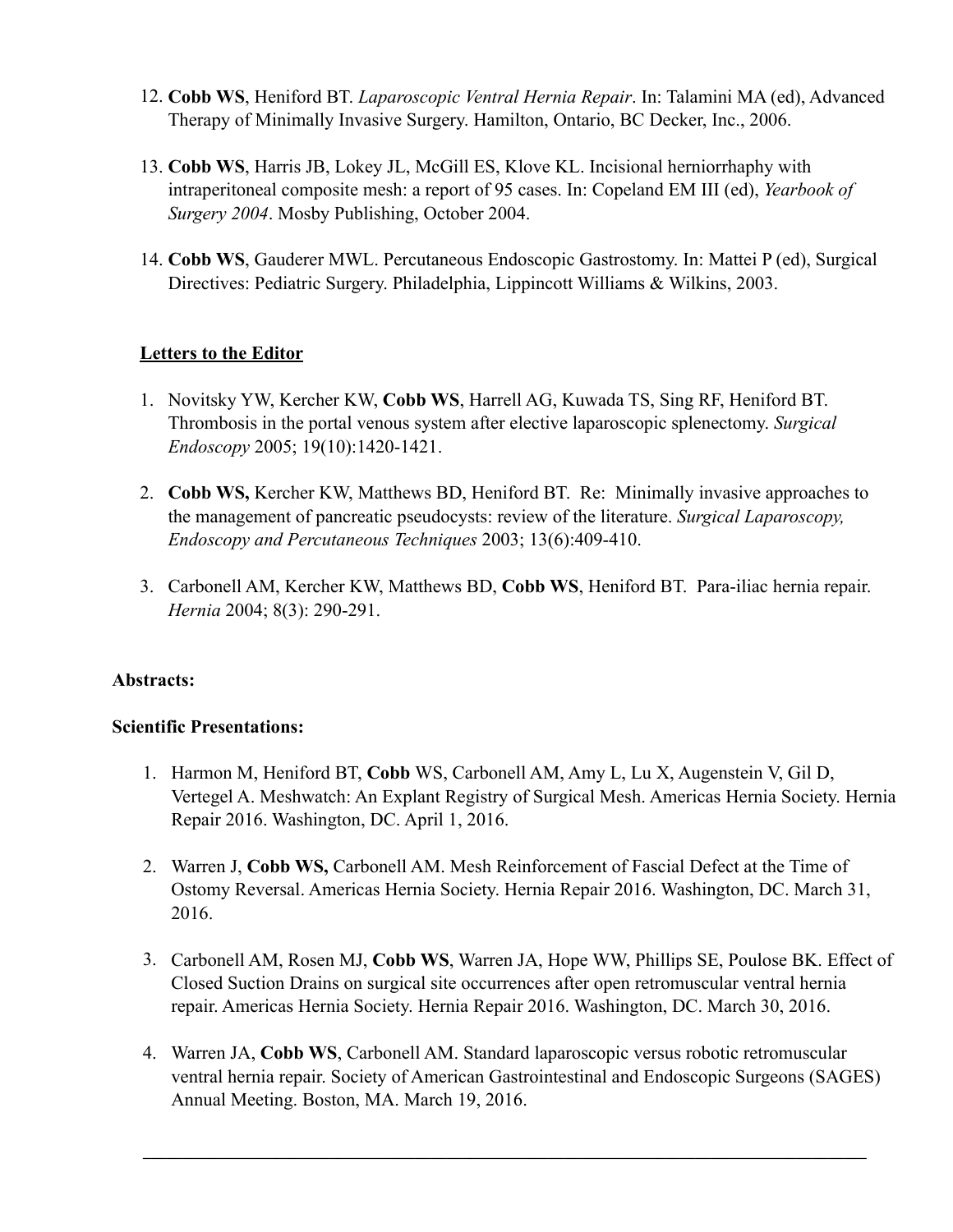- 5. Patel PP, **Cobb WS**, Warren JA, Carbonell AM. Risks of subsequent abdominal operations after laparoscopic ventral hernia repair. Society of American Gastrointestinal and Endoscopic Surgeons (SAGES) Annual Meeting. Boston, MA. March 18, 2016.
- 6. Patel PP, Warren JA, Mansour R, **Cobb WS**, Carbonell AM. A Large Single-Center Experience of Open Lateral Abdominal Wall Hernia Repairs. Southeastern Surgical Congress. Atlanta, GA. February 23, 2016.
- 7. McGrath S, Warren JA, Hale AL, Ewing JA, Carbonell AM, **Cobb WS.** Patterns of Recurrence and Mechanisms of Failure After Open Ventral Hernia Repair with Mesh. Southeastern Surgical Congress. Atlanta, GA. February 22, 2016.
- 8. Rosen M, Carbonell, **Cobb W**, Bauer J, Selzer D, Chao J, Harmaty M, Poulose B, Matthews B, Goldblatt M, Jacobsen G, Rosman C, Hansson, Prabhu A. Multicenter Prospective longitudinal trial evaluating recurrence, surgical site infection and quality of life after contaminated ventral hernia repair using biosynthetic absorbable mesh. 1st World Conference on Abdominal Wall Hernia Surgery. Milan, Italy. April 27, 2015.
- 9. **Cobb WS**, Warren J, Burnikel A, Merchant M, Ewing A, Carbonell AM. Open Retromuscular Mesh Repair of Complex Incisional Hernia: Predictors of Wound Events and Recurrence. Southern Surgical Association, 126th Annual Meeting. The Breakers, Palm Beach, Florida. December 2, 2014.
- 10. Cavallo J, Criss C, Poulouse B, Matthews BD, **Cobb WS**, Carbonell AM, Novitsky YW, Rosen MJ. A Multicenter Prospective Observational Cohort Study of Permanent Synthetic Mesh Versus Biologic Mesh Reinforcement for Open Ventral Hernia Repair in Clean-Contaminated and Contaminated Surgical Sites. American College of Surgeons 99th Annual Clinical Congress. Washington, DC. October 9, 2013.
- 11. **Cobb WS,** Lomanto D, Lecuivre J, Alves A, Ladet S, Bayon Y, Weyhe D. Comparative Analysis of the Performance of a Series of Meshes Based on Weight and Pore Size in a Novel Minipig Hernia Model. Hernia Repair 2013, American Hernia Society. Orlando, FL. March 13-16, 2013.
- 12. Lee NW, Gill R, Hanif MH, Appleby P, Carbonell AM, **Cobb WS.** The Laparoscopic Approach to Mesh Repair of Suprapubic Hernias. Hernia Repair 2013, American Hernia Society. Orlando, FL. March 13-16, 2013.
- 13. van der Westhuizen L, Gill R, Johnson BL, Genal G, **Cobb WS**, Carbonell AM. Outcomes of Contaminated Incisional Hernia Repair Using Synthetic, Biologic, and Bioabsorbable Mesh. Hernia Repair 2013, American Hernia Society. Orlando, FL. March 13-16, 2013.
- 14. Przybyla AG, **Cobb WS,** van der Westhuizen L, Hanif MH, Carbonell AM. Posterior Components Separation During Retromuscular Hernia Repair. Hernia Repair 2013, American Hernia Society. Orlando, FL. March 13-16, 2013.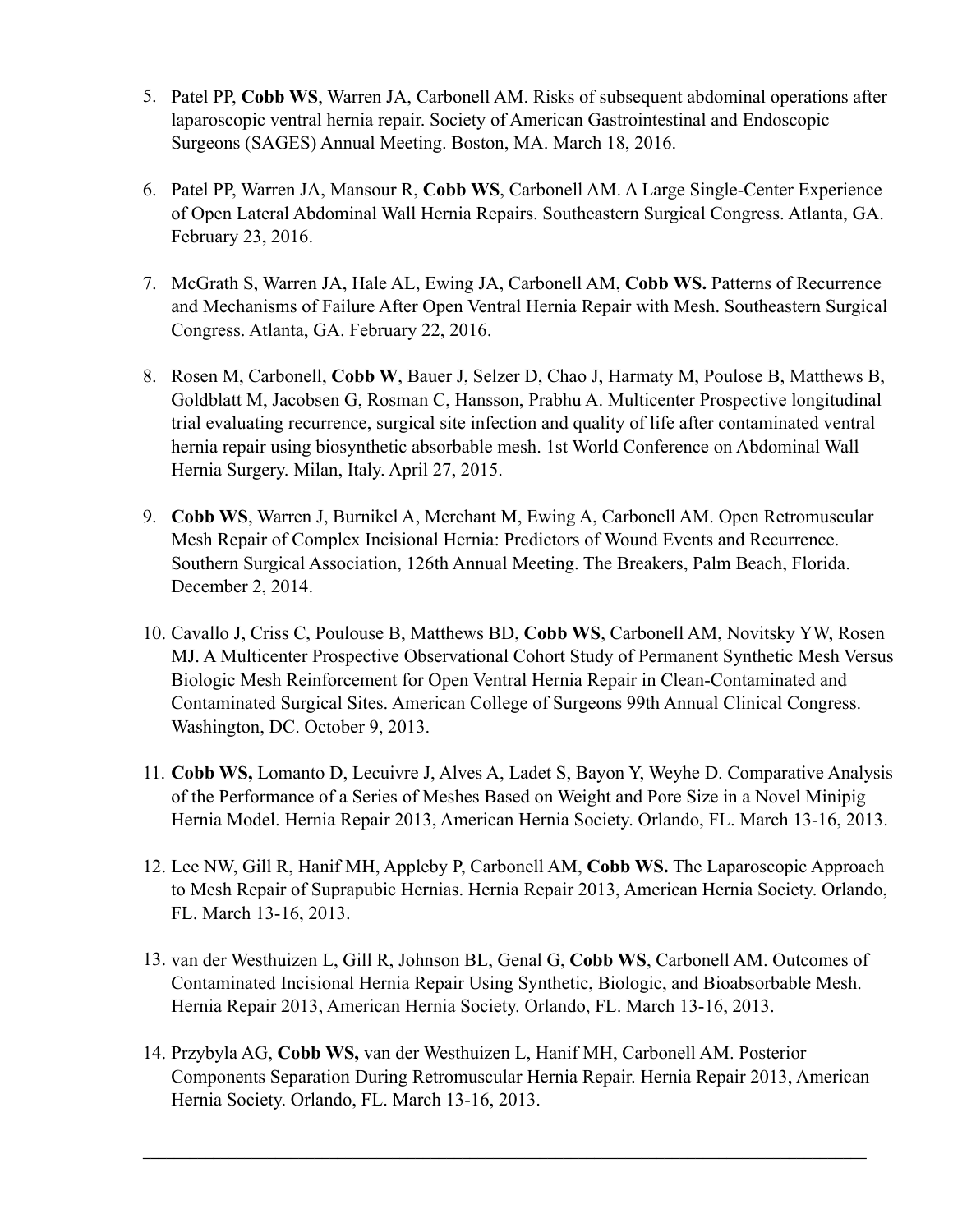- 15. Shaver M, **Cobb WS**, Carbonell AM. Ten Year Outcomes of Infected Intra-abdominal Mesh. Hernia Repair 2013, American Hernia Society. Orlando, FL. March 13-16, 2013.
- 16. van der Westhuizen L, Dunphy KM, Knott B, Carbonell AM, Smith DE, **Cobb WS**. The Need for Fundoplication at the Time of Laparoscopic Paraesophageal Hernia Repair. Southeastern Surgical Congress. Jacksonville, FL. February 9, 2013.
- 17. **Cobb WS**, Carbonell AM, Walton L, Kramp C, Scott JD, Bour ES, Smith DE. Laparoscopic Mesh Hiatoplasty with Bioresorbable Mesh. 5th International Hernia Congress. New York, New York. March 29, 2012.
- 18. **Cobb WS,** V, Snipes GM, Knott B, Lokey S, Bour ES, Scott JD, Carbonell AM. Incisional Hernia Risk Following Hand-Assisted Laparoscopic Surgery. Southeastern Surgical Congress. Birmingham, AL. February 14, 2012.
- 19. Johnson R, Johnson BL, Blackhurst DW, **Cobb WS**, Carbonell AM, Lokey JS, Bour ES, Scott JS. Bariatric Surgery is Associated with a Reduced Risk of Mortality in Morbidly Obese Patients with a History of Major Cardiovascular Events. Southeastern Surgical Congress, Gold Medal Forum. Birmingham, AL. February 12, 2012.
- 20. **Cobb WS**, Snyder BA, CB Coffey, Taylor SM, Langan EM. Physician-Led Initiative Significantly Elevates Patient Satisfaction. University Healthcare Consortium Annual Conference. Chicago, IL. September 21-23, 2011.
- 21. Carbonell AM, **Cobb WS**. Separación Anatómica de Componentes Por Via Posterior. XI Congreso Nacional de Cirugía de la Pared Abdominal. Asociación Española de Cirujanos. Bilbao, España June 1-3, 2011
- 22. Byrd JF, Carbonell AM, **Cobb WS**, Agee N, Tsirline V, Lincourt AE, Heniford BT. Surgeons Underestimate Recurrent Ventral Hernia Rates: A Survey-Based Study. Hernia Repair 2011, American Hernia Society. San Francisco, CA. March 16-19, 2011.
- 23. Rosen MJ, Lepere M, **Cobb WS**, Novitsky YW, Scheuerlein H, Matthews BD, Narula V, Barthes T, Johanet H, Edwards C. Post-Operative Pain After Laparoscopic Inguinal Hernia Repair: Absorbatack™ versus Protack™: Interim Results From A Prospective Randomized Study. Hernia Repair 2011, American Hernia Society. San Francisco, CA. March 16-19, 2011.
- 24. Rosen MJ, LePere M, **Cobb WS**, Novitsky YW, Scheuerlein H, Matthews BD, Narula V, Barthes T, Johanet H, Edwards C. Post-operative pain after laparoscopic inguinal hernia repair: Absorbatack vs. protack. Interim results from a prospective randomized study. European Hernia Society, Istanbul, Turkey, October 6-9, 2010.
- 25. Fitzgerald H, Novitsky YW, Adrales GL, Orenstein SB, **Cobb WS**, Rosen MJ, Carbonell AM. Peri-operative safety of laparoscopic transabdominal preperitoneal hernia repair: A multicenter experience. American Hernia Society Meeting, Orlando, FL, March 17-20, 2010.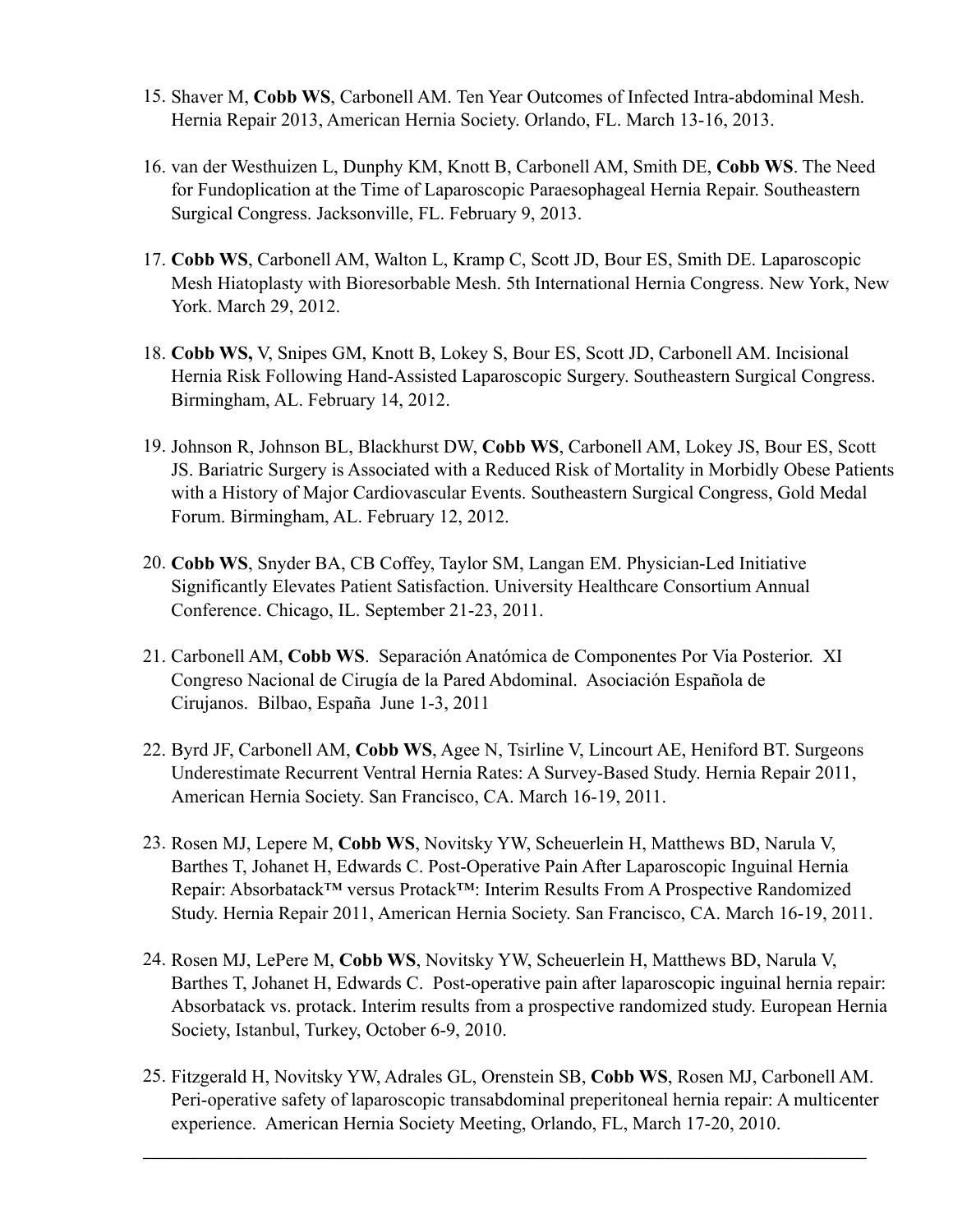- 26. Modeste K, Poi MJ, Orenstein SB, **Cobb WS**, Carbonell AM, Novitsky YW. Laparoscopic repair of traumatic flank hernias. American Hernia Society Meeting, Orlando, FL, March 17-20, 2010.
- 27. Carbonell AM, **Cobb** WS**.** Protective Effect of Ventral Fascial Closure Against Wound Complications in Open Ventral Hernia Repair. American College of Surgeons 95th Annual Clinical Congress. Chicago, IL, October 11-15, 2009.
- 28. Novitsky YW, Carbonell AM, **Cobb WS**, Rosen MJ. Outcomes of Complex Abdominal Wall Reconstructions with Biologic Meshes Using Retromuscular (STOPPA) Technique. American College of Surgeons 95th Annual Clinical Congress. Chicago, IL, October 11-15, 2009.
- 29. **Cobb WS**, Carbonell AM, Novitsky YW, Matthews BD. Central Mesh Failure with Lightweight Mesh: A Cautionary Note. 4th International Hernia Congress. Berlin, Germany, September 9-12, 2009.
- 30. **Cobb WS**, Carbonell AM, Schneider CR, Scott JD, Bour ES. Creation of a Dedicated Minimally Invasive Service Increases the Hospital Volume of Ventral Herniorrhaphy. 4th International Hernia Congress. Berlin, Germany, September 9-12, 2009.
- 31. Carbonell AM, **Cobb WS.** Mesh Quilt The Outcomes of Sewing Multiple Pieces of Mesh Together. 4th International Hernia Congress. Berlin, Germany, September 9-12, 2009.
- 32. Carbonell AM, **Cobb WS**, Rosen MJ, Novitsky YW, Matthews BD, Harold KL. Laparoscopic Repair of Rectus Abdominis Myocutaneous Harvest Site Defects. 4th International Hernia Congress. Berlin, Germany, September 9-12, 2009.
- 33. **Cobb WS**, Kalbaugh CL, Carbonell AM, Lokey JS. Infection Risk of Open Placement of Intraperitoneal Composite Mesh. Southeastern Surgical Congress. Atlanta, GA, February 10, 2009.
- 34. Schneider CR, Patel S, **Cobb WS**, Cull D, Cass A, Roettger RH. Elective Surgery in Patients with ESRD: What's the Risk? Southeastern Surgical Congress. Atlanta, GA, February 9, 2009.
- 25. McAdory RS, **Cobb WS**, Carbonell AM. Progressive Preoperative Pneumoperitoneum for Hernias with Loss of Domain. Southeastern Surgical Congress. Atlanta, GA, February 9, 2009.
- 26. Schneider CR, **Cobb WS**, Carbonell AM, Myers KM, Bour ES. Do periods of rapid excess weight loss predispose gastric bypass patients to internal hernias? American College of Surgeons Clinical Congress. San Francisco, CA, October 16, 2008.
- 27. Schneider CR, Patel S, **Cobb WS**, Cull DL, Cass A, Roettger RH. Should End Stage Renal Failure Patients Be Offered Elective Surgical Procedures? South Carolina / North Carolina Chapter Meeting, American College of Surgeons. Isle of Palms, SC, July 13, 2008.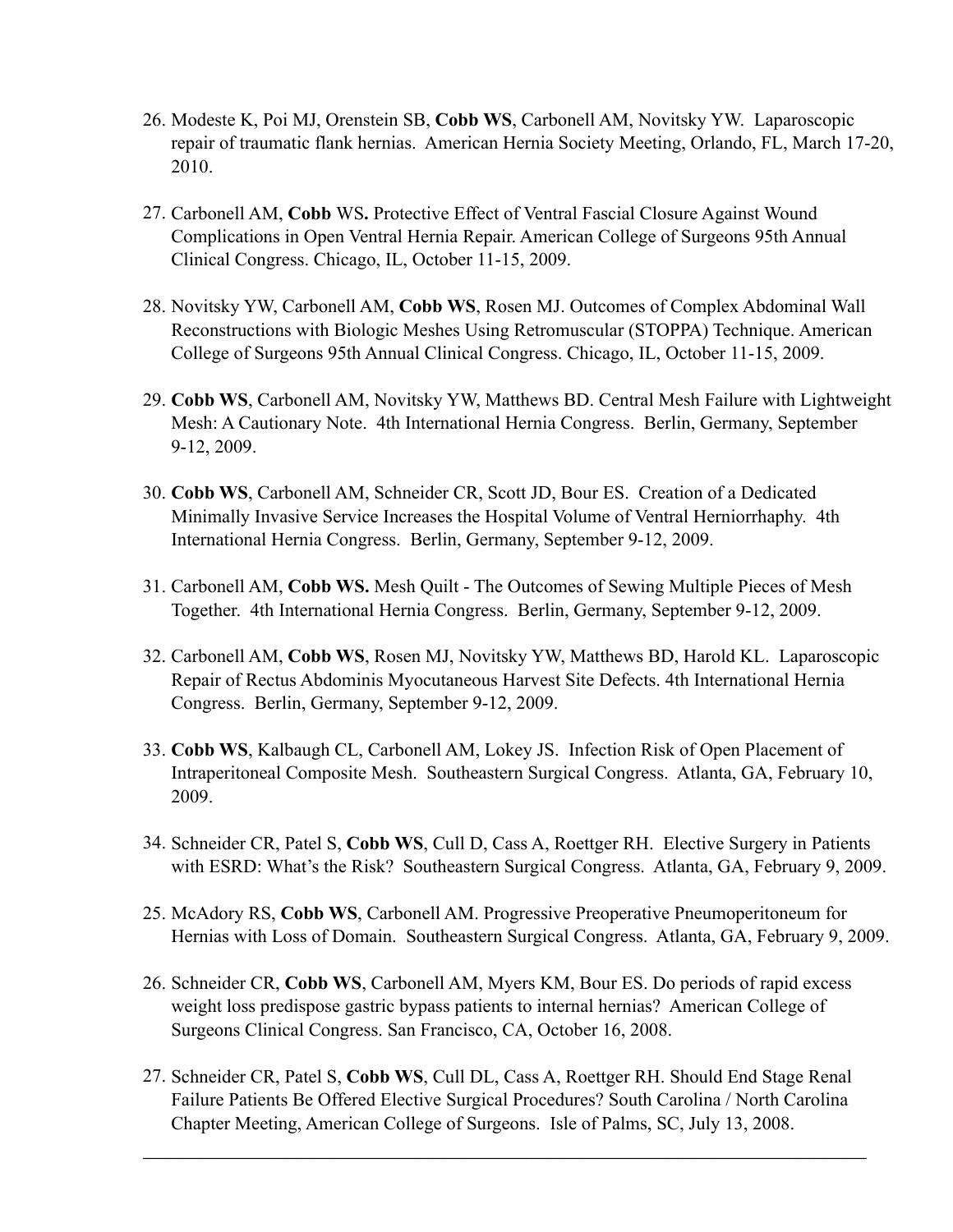- 28. McAdory RS, **Cobb WS**, Carbonell AM. Progressive Preoperative Pneumoperitoneum for Loss of Domain. 16th Annual J.D. Ashmore Lectureship. Greenville Memorial Hospital. Greenville, SC, June 13, 2008.
- 29. Morse BC, Valentine JD, **Cobb WS**, Cass AL, Roegtter RH. Emergent and Elective Colon Surgery in the Extreme Elderly: Do the Results Warrant the Operation? Southeastern Surgical Congress. Birmingham, AL, Feb. 9-12, 2008.
- 30. Keller JE, Dolce CJ, Rosen MJ, Novitsky YW, **Cobb WS**, Kercher KW, Heniford BT. Combined open and laparoscopic approach to chronic pain following inguinal hernia repair. Southeastern Surgical Congress. Birmingham, AL, Feb. 9-12, 2008.
- 31. Carbonell AM, Laxa BU, **Cobb WS**, Rosen MJ, Hardacre JM, Meekel KL, Harold KL. Laparoscopic and hand-assisted distal pancreatectomy. Southeastern Surgical Congress. Birmingham, AL, Feb. 9-12, 2008.
- 32. McFadden CL, **Cobb WS**, Lokey JS, Smith DE, Taylor SM. The impact of a formal minimally invasive service on the resident's ability to achieve new ACGME guidelines for laparoscopy. Association of Program Directors in Surgery. Washington, DC, April 13, 2007.
- 33. Carbonell AM, Harold KL, **Cobb WS**, Rosen MJ, Adrales GL, Wolfe LG, Matthews BD, Heniford BT. A gold standard for measuring defects during laparoscopic ventral hernia repair. American Hernia Society. Hollywood, FL, March 11, 2007.
- 34. **Cobb WS**, Flanagan WF. A Collaborative Approach Reduces the Learning Curve for Laparoscopic Renal Procedures. 14<sup>th</sup> Annual J.D. Ashmore Lectureship, Greenville Memorial Hospital, Greenville, SC. June 17, 2006.
- 35. Paton BL, **Cobb WS,** Head K, Norton HJ, Kuwada TS, Kercher KW, Heniford BT. Intraabdominal pressure in obese and non-obese individuals. Society of American Gastrointestinal Endoscopic Surgeons. Dallas, TX, April 29, 2006.
- 36. **Cobb WS,** Paton L, Rosen MJ, Kercher KW, Kuwada TS, Heniford BT. Intra-abdominal placement of antibiotic impregnated mesh is associated with non-infectious fever following laparoscopic ventral hernia repair. Southeastern Surgical Congress. Lake Buena Vista, FL, February 21, 2006.
- 37. Harrell AG, Novitsky YW, **Cobb WS**, Austin CE, Cristiano JA, Kercher KW, Heniford BT. Prospective evaluation of adhesion formation and shrinkage of intra-abdominal prosthetics in a rabbit model. Southeastern Surgical Congress. Lake Buena Vista, FL, February 21, 2006.
- 38. **Cobb** WS. Laparoscopic Splenectomy. 13th Annual J.D. Ashmore Lectureship, Greenville Memorial Hospital, Greenville, SC, June 11, 2005.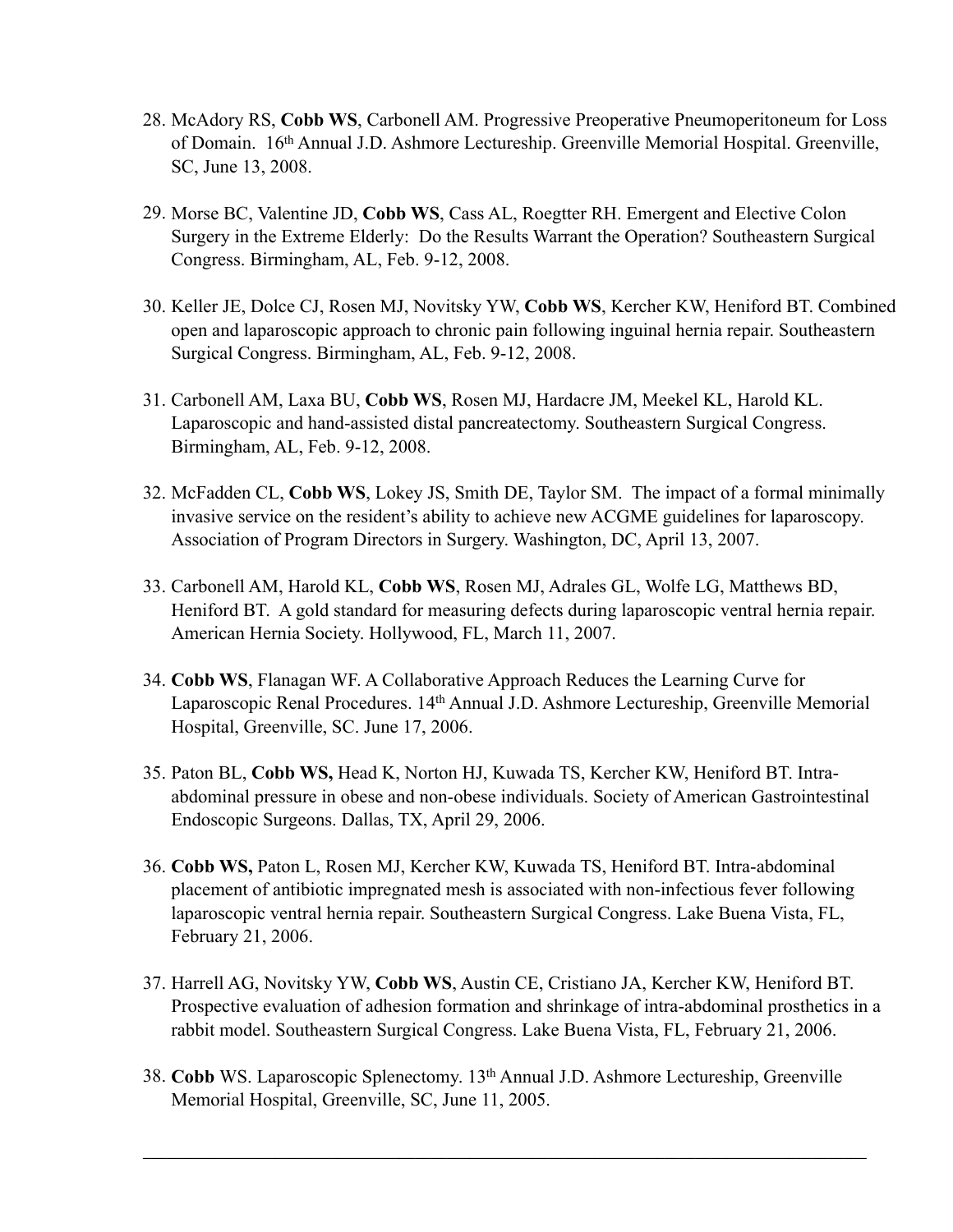- 39. **Cobb WS**, Carbonell AM, Reindollar RW, Heniford BT, Kercher KW. Laparoscopic splenectomy reverses thrombocytopenia in patients with hepatitis C cirrhosis and portal hypertension. European Association of Endoscopic Surgeons. Venice, Italy, June 3, 2005.
- 40. **Cobb WS**, Rosen MJ, Novitsky YW, Kercher KW, Heniford BT. Benefits of a laparoscopic approach to restoration of intestinal continuity. European Association of Endoscopic Surgeons. Venice, Italy, June 2, 2005.
- 41. **Cobb WS**, Heniford BT, Lincourt AE, Kercher KW. A collaborative approach improves outcomes for laparoscopic renal procedures. European Association of Endoscopic Surgeons. Venice, Italy, June 3, 2005.
- 42. Harrell AG, Novitsky YW, Lincourt AE, Rosen MJ, **Cobb WS**, Kercher KW, Heniford BT. Advantages of laparoscopic appendectomy in the elderly population. European Association of Endoscopic Surgeons. Venice, Italy, June 3, 2005.
- 43. Harrell AG, Novitsky YW, Kercher KW, **Cobb WS**, Rosen MJ, Heniford BT. Laparoscopic simple cecectomy for cecal polyps. European Association of Endoscopic Surgeons. Venice, Italy, June 3, 2005.
- 44. Novitsky YW, **Cobb WS**, Eskind LB, Heniford BT, Kercher KW. Efficacy of laparoscopic live right donor nephrectomies: Analysis of donor and recipient outcomes. European Association of Endoscopic Surgeons. Venice, Italy, June 3, 2005.
- 45. **Cobb WS**, Burns JM, Matthews BD, Kercher KW, Heniford BT. Normal intra-abdominal pressure in healthy adults. Society of American Gastrointestinal Endoscopic Surgeons. Ft. Lauderdale, FL, April 16, 2005.
- 46. Burns JM, Heniford BT, **Cobb WS**, Tinkham NH, Cowan MA, Van der Veer CA, Kercher KW, Matthews BD. Video assisted thoracoscopy for palmaris hyperhidrosis or complex regional pain syndrome. Society of American Gastrointestinal Endoscopic Surgeons. Ft. Lauderdale, FL, April 16, 2005.
- 47. Rosen MJ, Kercher KW, Novitsky YW, **Cobb WS**, Matthews BD, Sing RF, Heniford BT. Laparoscopic Heller myotomy for the treatment of achalasia: experienced with 101 consecutive cases. Society of American Gastrointestinal Endoscopic Surgeons. Ft. Lauderdale, FL, April 15, 2005.
- 48. Novitsky YW, Kercher KW, Harrell AG, **Cobb WS**, Rosen MJ, Jyothinagaram S, Heniford BT. Clinical outcomes of laparoscopic adrenalectomy for lateralizing nodular hyperplasia. American Association of Endocrine Surgeons. Cancun, Mexico, April 5, 2005.
- 49. **Cobb WS**, Kercher KW, Burns JM, Matthews BD, Sing RF, Heniford BT. Is laparoscopic ventral hernia repair feasible in the morbidly obese? Southeastern Surgical Congress, Annual Scientific Meeting, New Orleans, LA. February 15, 2005.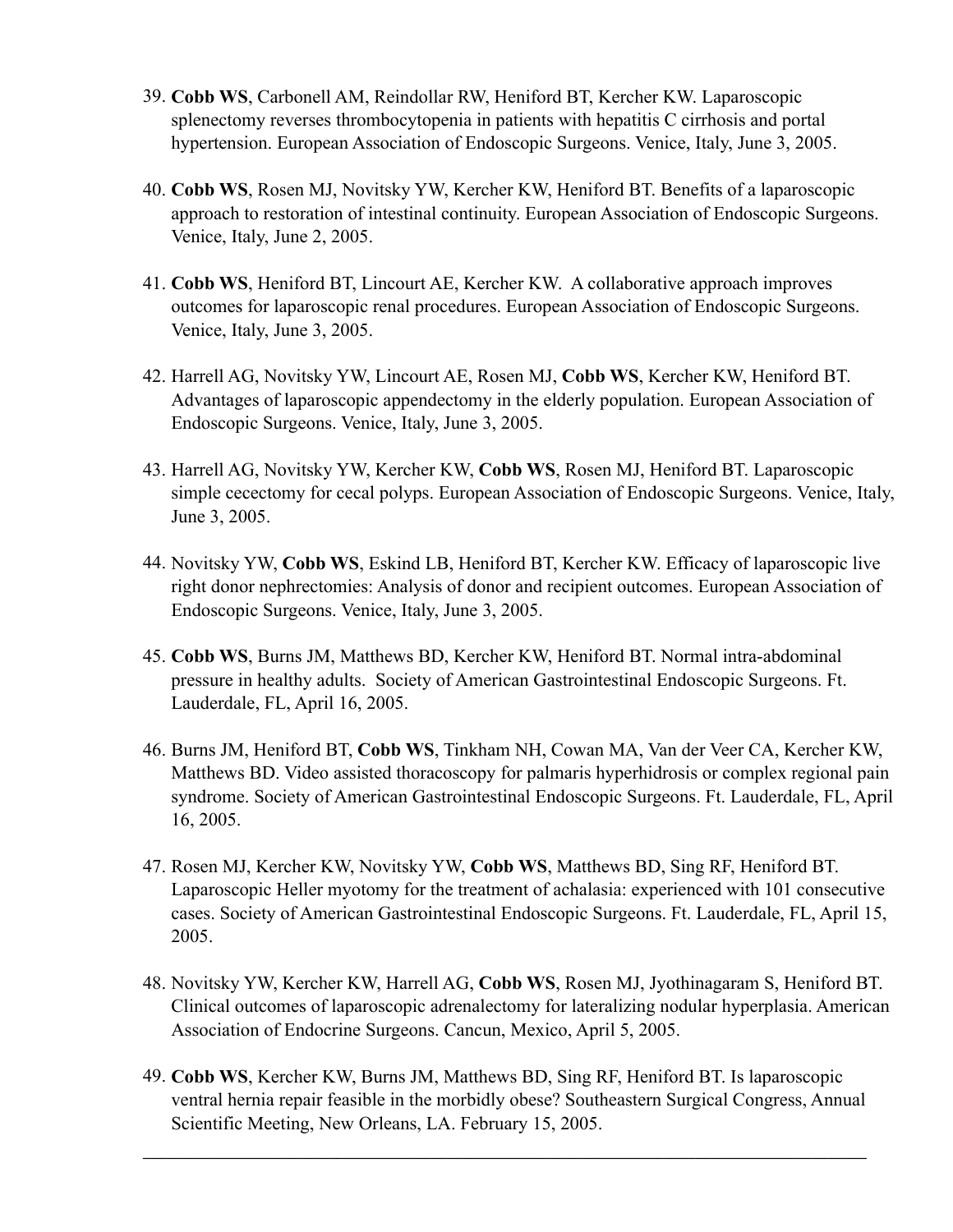- 50. Rosen MJ, Novitsky YW, **Cobb WS**, Kercher KW, Heniford BT. Combined open and laparoscopic approach to chronic pain following open inguinal hernia repair. American Hernia Society, Hernia Repair 2005, San Diego, CA, February 12, 2005.
- 51. Heniford BT, **Cobb WS**, Matthews BD, Park A, Novitsky YW, Kercher KW. Laparoscopic curative resection of pheochromocytoma. Southern Surgical Association, Palm Beach, FL, December 5-8, 2004.
- 52. **Cobb WS**, Burns JM, Peindl RD, Carbonell AM, Matthews BD, Kercher KW, Heniford BT. Textile analysis of heavyweight, midweight, and lightweight polypropylene mesh in a porcine ventral hernia model. Association for Academic Surgery, 38<sup>th</sup> Annual Meeting, Houston, TX, November 13, 2004.
- 53. **Cobb WS**, Matthews BD, Kercher KW, Heniford BT. Laparoscopic splenectomy for malignant diseases. North Carolina Chapter of the American College of Surgeons Meeting, North Myrtle Beach, SC, July 18, 2004
- 54. **Cobb WS**, Heniford, BT, Lincourt AE, Matthews BD, Kercher KW. Impact of multidisciplinary collaboration on outcomes for minimally-invasive renal surgery. North Carolina Chapter of the American College of Surgeons Meeting, North Myrtle Beach, SC, July 18, 2004
- 55. Joels CS, Burns JM, **Cobb WS**, Matthews BD, Kercher KW, Heniford BT. The effects of fibroblast pre-seeding on mesh repair in a model of ventral hernia repair. North Carolina Chapter of the American College of Surgeons Meeting, North Myrtle Beach, SC, July 18, 2004
- 56. **Cobb WS**. Laparoscopic colectomy for malignancy. 13th Annual J.D. Ashmore Lectureship, Greenville Memorial Hospital. Greenville, SC, June 18, 2004.
- 57. Carbonell AM, Kercher KW, Matthews BD, Sing RF, **Cobb WS**, Heniford BT. Laparoscopic repair of suprapubic ventral hernias. Society of American Gastrointestinal Endoscopic Surgeons, Denver, Colorado, April 2, 2004
- 58. Carbonell AM, Lincourt AE, Matthews BD, Kercher KW, **Cobb WS**, Sing RF, Heniford BT. Do patient or hospital demographics predict cholecystectomy outcomes? A nationwide study of 93,578 patients. Society of American Gastrointestinal Endoscopic Surgeons. Denver, Colorado, April 1, 2004.
- 59. **Cobb WS**, Matthews BD, Kercher KW, Burns JM, Tinkham NH, Sing RF, Heniford BT. Laparoscopic ventral hernia repair: A single center experience. American Hernia Society, Hernia Repair 2004, Orlando, Florida, February 27, 2004.
- 60. **Cobb WS,** Heniford BT, Sigmon LB, Hasan R, Simms C, Kercher KW, Matthews BD. Colonoscopic perforations: Incidence, management and outcomes. Southeastern Surgical Congress, Annual Scientific Meeting, Atlanta, Georgia, February 3, 2004.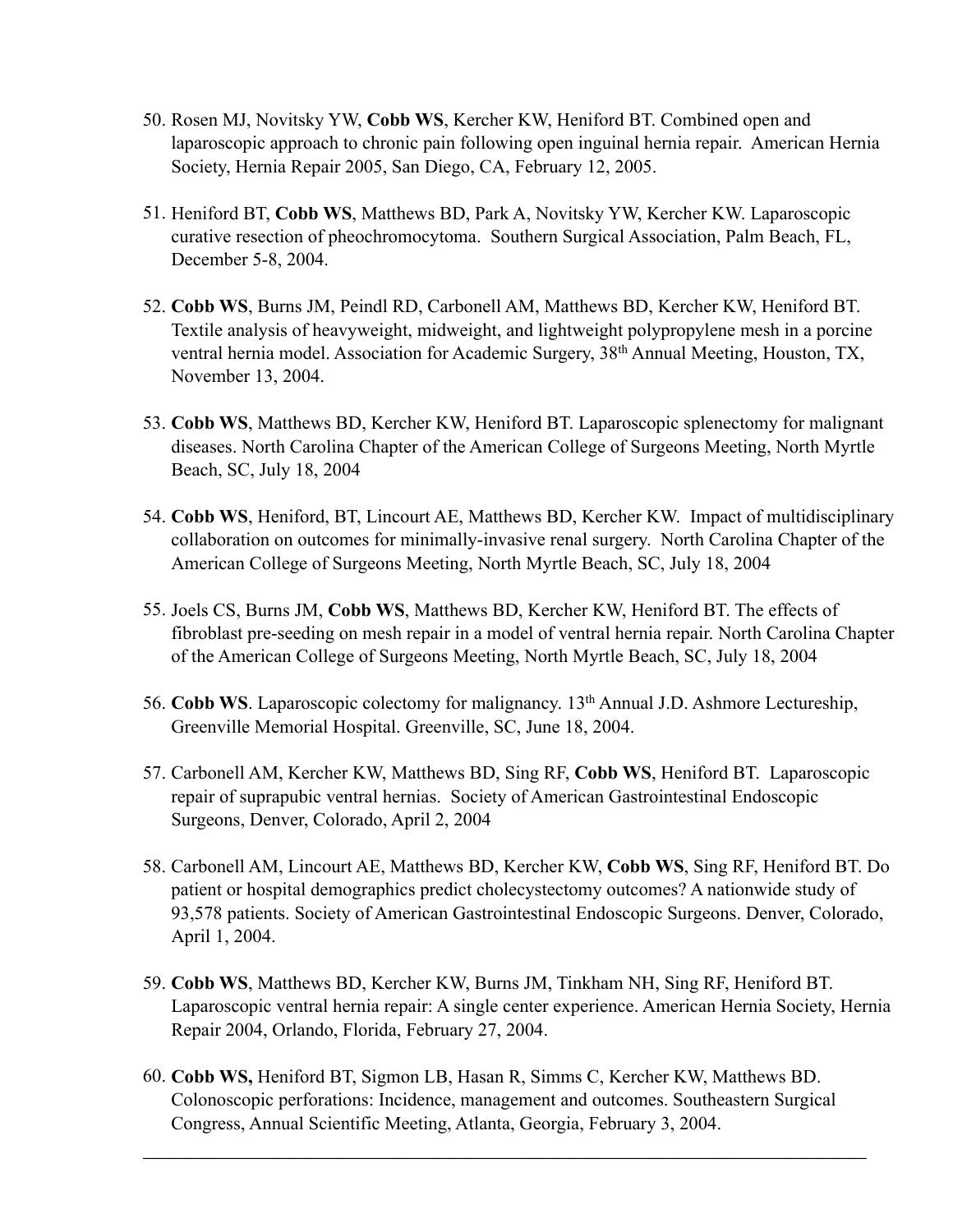- 61. **Cobb WS**, Harris JB, Lokey JL, McGill ES, Klove KL. Incisional herniorrhaphy with intraperitoneal composite mesh: a report of 95 cases. Southeastern Surgical Congress, Annual Scientific Meeting, Savannah, Georgia, February 8, 2003.
- 62. **Cobb WS**, Gauderer MWL. Primary bedside closure without anesthesia in select neonates with gastroschisis. 9th Annual J.D. Ashmore Lectureship, Greenville Memorial Hospital. Greenville, South Carolina, June 15, 2001.
- 63. **Cobb WS**. Percutaneous tracheostomy: a cardiovascular experience. 8th Annual J.D. Ashmore Lectureship, Greenville Memorial Hospital. Greenville, South Carolina, June, 2000.

## **Poster Presentations:**

- 1. **Cobb WS**, Lomanto D, Alves A, LeCuivre J, Ladet S, Bayon Y, Weyhe D. Large Pore Size and Controlled Mesh Elongation, Relevant Predictors for Mesh Integration Quality and Shrinkage Reduction. Hernia Repair 2014, Americas Hernia Society. Las Vegas, NV. March 11-14, 2014.
- 2. Ferstadt Vargas K, Warren J, Carbonell AM, **Cobb WS**. Initial Experience With Novel Large-Pore Polypropylene Mesh in Complex Open Ventral Hernia.Hernia Repair 2014, Americas Hernia Society. Las Vegas, NV. March 11-14, 2014.
- 3. Lepere M, **Cobb W**, Barthes T, Edwards C, Giles D, Narula V, Scheuerlein H, Becker P. Evaluation of Postoperative Pain Following Laparoscopic Ventral Hernia Repair: A Prospective Randomized Comparison of Absorbable Fixation versus Conventional Fixation. Hernia Repair 2014, Americas Hernia Society. Las Vegas, NV. March 11-14, 2014
- 4. van der Westhuizen L, Gill R, Hanif M, Hudak M, Dunphy K, **Cobb WS**, Carbonell AM. Protective Effect of Ventral Fascial Closure Against Wound Complications in Open Ventral Hernia Repair. Hernia Repair 2013, American Hernia Society. Orlando, FL. March 13-16, 2013.
- 5. Pryzbyla A, **Cobb WS**, Carbonell AM. Laparoscopic Management of Infected Ventral Hernia Mesh. Hernia Repair 2013, American Hernia Society. Orlando, FL. March 13-16, 2013.
- 6. Lee N, Cobb WS, Carbonell AM. Preoperative Progressive Pneumoperitoneum as an Adjunct for Hernias with Loss of Domain. Hernia Repair 2013, American Hernia Society. Orlando, FL. March 13-16, 2013.
- 7. Rosen MJ, Carbonell AM, **Cobb WS**, Bauer J, Matthews BD, Selzer D, Goldblatt M, Jacobsen G, Poulouse B, Rosman C. Single-Stage Open Repair of Complex Ventral Incisional Hernias Using a Synthetic Bioabsorbable Material: Initial Results of a Prospective, Multicenter Clinical Study. American College of Surgeons Annual Clinical Congress. Chicago, IL, September 30- October 4, 2012.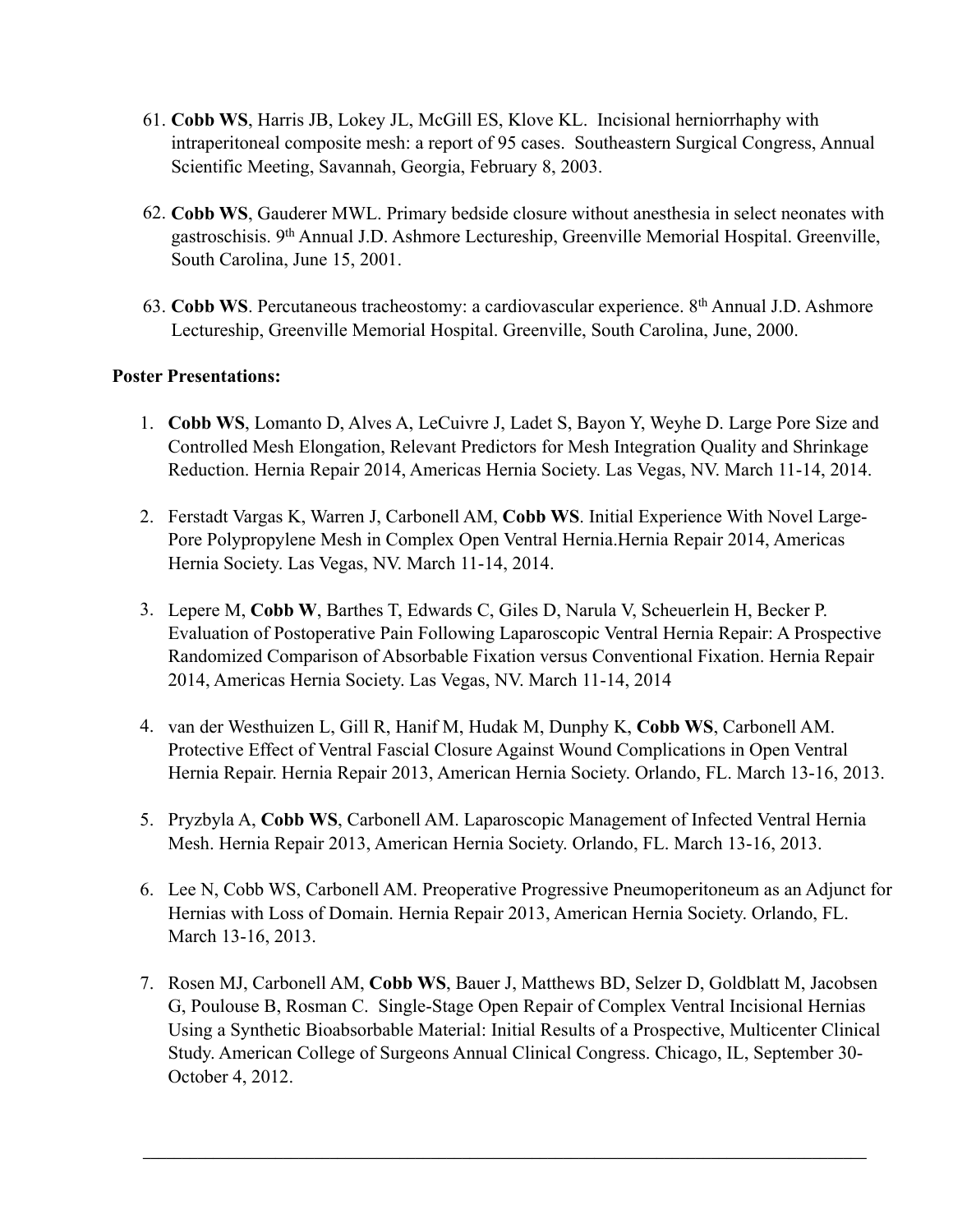- 8. Carbonell AM, Helm J, Appleby P, **Cobb WS**. Biologic and Bioabsorbable Mesh Reconstruction Outcomes in Cases of Alloplastic Mesh Infection. 5th International Hernia Congress. New York, NY, March 29-31, 2012.
- 9. McAdory S, **Cobb WS**, Carbonell AM. Laparoscopic Parastomal Hernia Repair Using the Modified Sugarbaker Technique. 5th International Hernia Congress. New York, NY, March 29-31, 2012.
- 10. Byrd JF, Carbonell AM, **Cobb WS**, Agee N, Tsirline VB, Lincourt AE, Heniford BT. Surgeons Underestimate Recurrent Ventral Hernia Rates: A Survey-Based Study. Hernia Repair 2011, American Hernia Society. San Francisco, CA, March 16-19, 2011.
- 11. Rosen M, Lepere M, **Cobb WS**, Novitsky Y, Scheuerlein H, Matthews B, Narula V, Barthes T, Johanet H, Edwards C. Post-Operative Pain After Laparoscopic Inguinal Hernia Repair: Absorbatack versus Protack; Interim Results From A Prospective Randomized Study. Hernia Repair 2011, American Hernia Society. San Francisco, CA, March 16-19, 2011.
- 12. Ballecer C, **Cobb WS**, Carbonell AM. Optical Viewing Trocar Technique for Intraperitoneal Access During Laparoscopic Ventral Hernia Repair. Hernia Repair 2010, American Hernia Society. Orlando, FL, March 17-20, 2010.
- 13. Morse BC, Carbonell AM, Schneider CL, **Cobb WS**. A dedicated minimally invasive surgery service increases the hospital volume of ventral herniorrhaphy. Southeastern Surgical Congress. Atlanta, GA, February 7-10, 2009
- 14. Jones WB, Amendola MF, **Cobb WS**, Carbonell AM. Flexible endoscopic-assisted, laparoscopic, transgastric, pancreatic necrosectomy. Southeastern Surgical Congress. Atlanta, GA, February 7-10, 2009
- 15. Kendall TW, Schneider CR, Flanagan WF, Hill LK, **Cobb WS**. A collaborative approach reduce the learning curve for laparoscopic nephrectomy. Southeastern Surgical Congress. Birmingham, AL, February 9-12, 2008.
- 16. Kendall TW, Lokey JS, **Cobb WS**. Laparoscopic incisional hernia repair following open aortic aneursymorrhaphy. Southeastern Surgical Congress. Birmingham, AL, February 9-12, 2008.
- 17. Schneider CR, **Cobb WS**, Hope WW, Kalbaugh CA, Young TO. Giant inguinoscrotal hernia: a case report. Southeastern Surgical Congress. Savannah, GA, February 11-12, 2007.
- 18. **Cobb WS**, Burns JM, Matthews BD, Kercher KW, Rucho ZC, Tinkham NH, Heniford BT. Normal intra-abdominal pressure in healthy adults. Society of American Gastrointestinal Endoscopic Surgeons. Ft. Lauderdale, FL, April 16, 2005.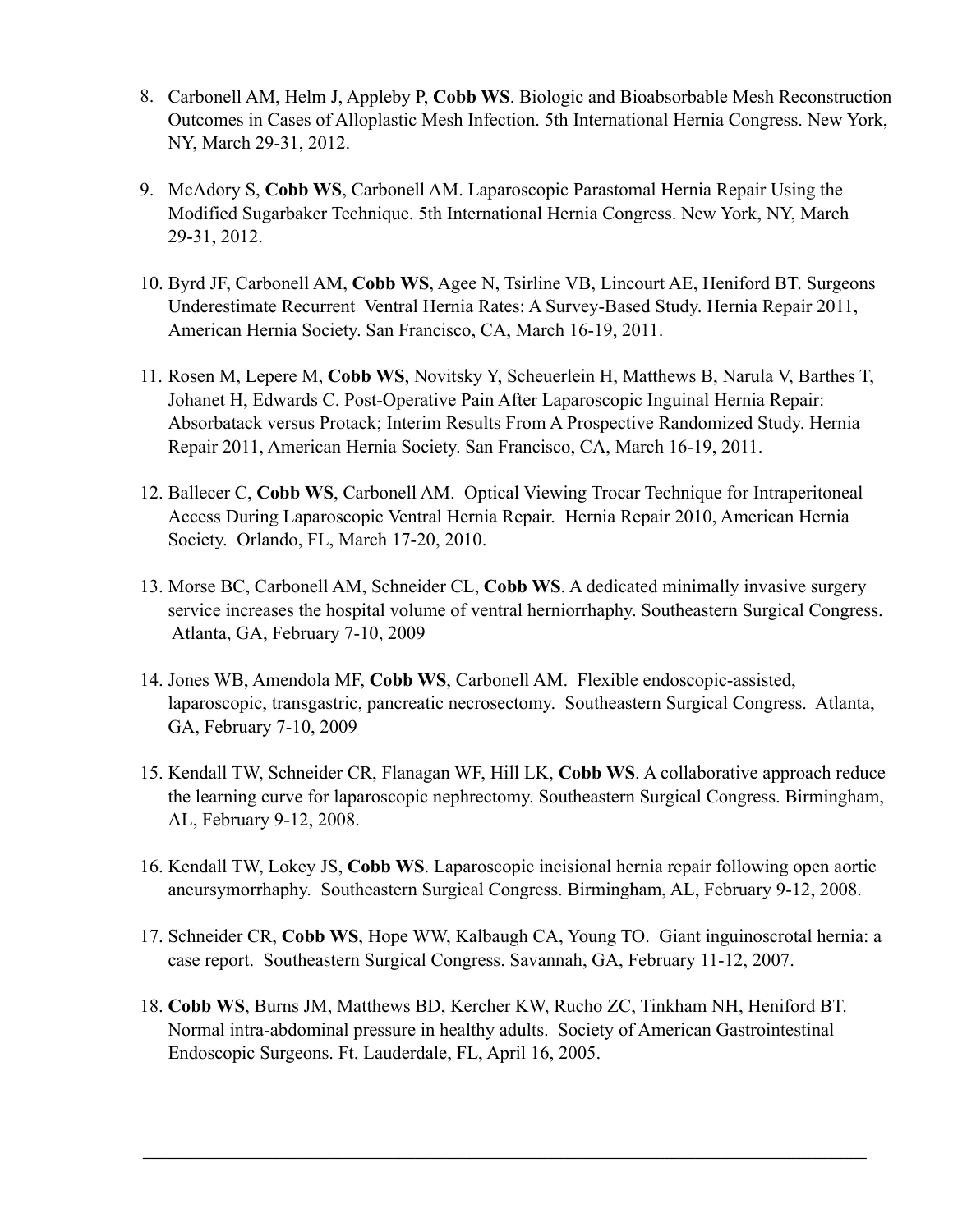- 19. Novitsky, YW, **Cobb WS**, Rosen MJ, Kercher KW, Sing RF, Heniford BT. Evaluation of the efficacy of Ligasure devices in sealing of porcine lymphatic vessels. Society of American Gastrointestinal Endoscopic Surgeons. Ft. Lauderdale, FL, April 16, 2005.
- 20. Novitsky YW, **Cobb WS**, Rosen MJ, Harrell AG, Eskind L, Heniford BT, Kercher KW. Transplantation of laparoscopically-procured right versus left kidneys: comparative analysis of intraoperative graft ischemia and postoperative graft function and survival. Society of American Gastrointestinal Endoscopic Surgeons. Ft. Lauderdale, FL, April 16, 2005.
- 21. Harrell AG, Kercher KW, **Cobb WS**, Rosen MJ, Novitsky YW, Kuwada TS, Heniford BT. Laparoscopic simple cecectomy: minimally invasive therapy for cecal polyps. Society of American Gastrointestinal Endoscopic Surgeons. Ft. Lauderdale, FL, April 16, 2005.
- 22. Harrell AG, Kercher KW, **Cobb WS**, Heniford BT. Composix separation: a report of three cases. Society of American Gastrointestinal Endoscopic Surgeons. Ft. Lauderdale, FL, April 16, 2005.
- 23. Rosen MJ, **Cobb WS**, Kercher KW, Harrell AG, Novitsky YW, Sing RF, Heniford BT. Laparoscopic versus open colostomy reversal: a comparative analysis. Society of American Gastrointestinal Endoscopic Surgeons. Ft. Lauderdale, FL, April 16, 2005.
- 24. **Cobb WS**, Yavorski RT, Kercher KW, Rucho ZC, Sing RF, Heniford BT. The utility of capsule endoscopy in the diagnosis of partial small bowel obstruction. Southeastern Surgical Congress, Annual Scientific Meeting, New Orleans, Louisiana, February 15, 2005.
- 25. **Cobb WS**, Rosen MJ, Kercher KW, Carbonell AM, Sing RF, Heniford BT. Laparoscopic restoration of intestinal continuity. Southeastern Surgical Congress, Annual Scientific Meeting, New Orleans, Louisiana, February 15, 2005.
- 26. **Cobb WS**, Peindl RD, Kercher KW, Heniford BT. Standardization of terminology for biomaterials in hernia repair. Fruchaud Award for Best Poster. American Hernia Society, San Diego, California, February 9-12, 2005.
- 27. **Cobb WS**, Heniford BT, Burns JM, Carbonell AM, Matthews BD, Kercher KW, Sing RF. Performance of the electrothermal bipolar vessel sealer in consecutive gastric bypass operations. American College of Surgeons Clinical Congress, New Orleans, Louisiana, October 8, 2004.
- 28. Burns JM, Sing RF, Jacobs DG, **Cobb WS**, Kercher KW, Heniford BT. Effect of guidewire insertion on various inferior vena cava filters in an *in-vitro* model. American College of Surgeons Clinical Congress, New Orleans, Louisiana, October 8, 2004.
- 29. **Cobb WS**, Fleishman HA, Heniford BT. Gas embolism during laparoscopic cholecystectomy. Society of American Gastrointestinal Endoscopic Surgeons, Denver, Colorado, April 2, 2004.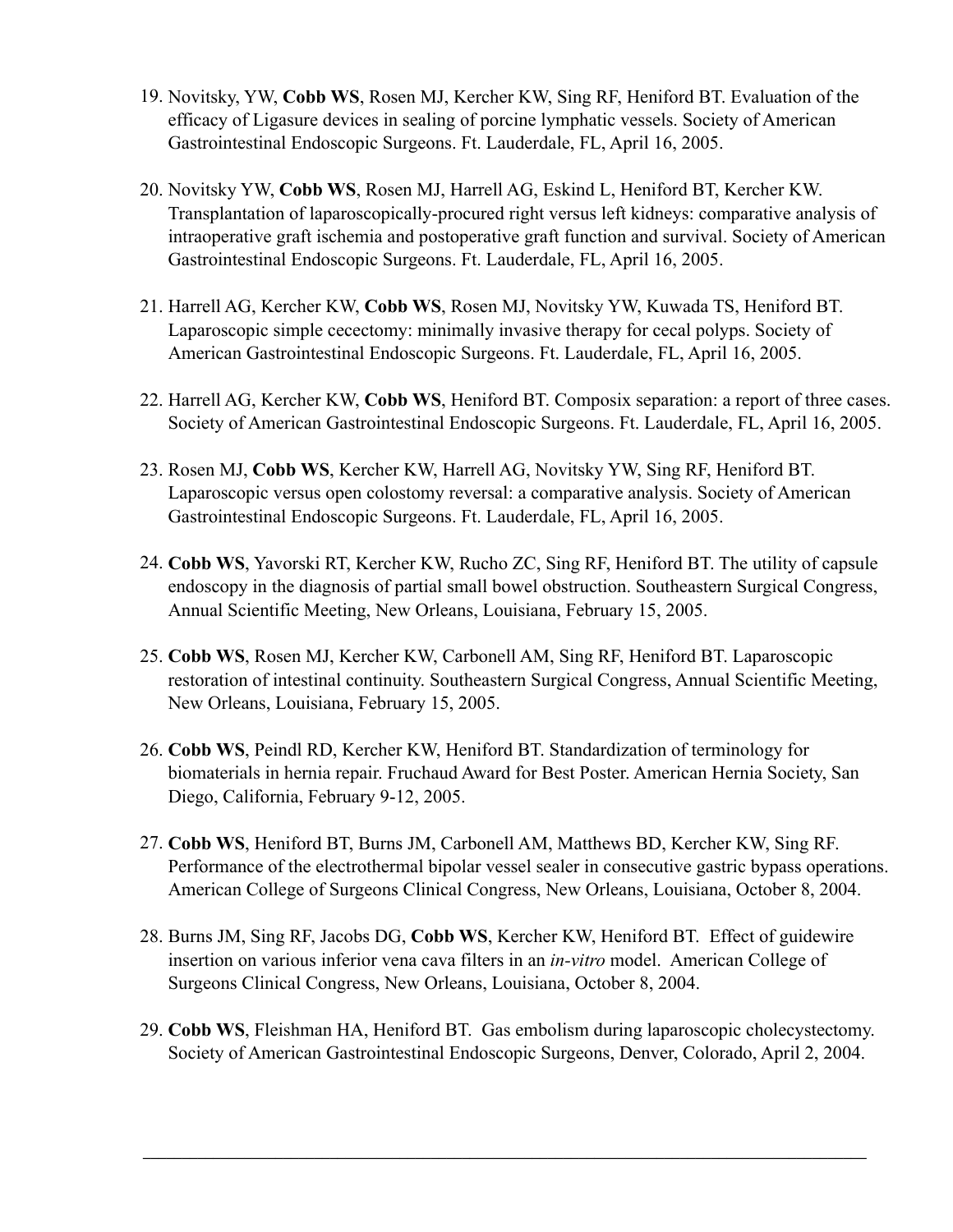- 30. **Cobb WS**, Heniford BT, Burns JM, Carbonell AM, Matthews BD, Kercher KW. Cirrhosis is not a contraindication to laparoscopic surgery. Poster of Distinction Award. Society of American Gastrointestinal Endoscopic Surgeons, Denver, Colorado, April 2, 2004.
- 31. **Cobb WS,** Heniford BT, Matthews BD, Carbonell AM, Kercher KW. Advanced age is not a prohibitive factor in laparoscopic nephrectomy for renal pathology. Southeastern Surgical Congress Annual Scientific Meeting, Atlanta, Georgia, February 2, 2004.

## **Web-Based Presentations:**

- 1. *Transversus Abdominis Release for Complex Hernia Repair*. Ethicon. April 21, 2015.
- 2. *Transversus Abdominis Release for Complex Hernia Repair*. Ethicon. October 1, 2014.
- 3. *Transversus Abdominis Release for Complex Hernia Repair*. Ethicon. May 29, 2014.
- 4. *Physician-Led Initiative Significantly Elevates Patient Satisfaction*. University Healthcare Consortium Imperative for Quality Knowledge Transfer Web Conference. December 13, 2011.
- 5. *Mesh Primer for Open and Laparoscopic Inguinal Repair*. Update on Hernia Management. SAGES Webinar. November 9, 2010.
- 6. *The Laparoscopic Approach to Repair Suprapubic Hernias* Episode 38. The Hernia Discourse with Arthur Gilbert, MD. March 25, 2010.

## **Video Presentations:**

- 1. van der Westhuizen, Gettys R, Carbonell AM, **Cobb WS**. Laparoscopic Cholecystectomy in a Patient with Congenital Atrophy of the Right Hepatic Lobe. Society of American Gastrointestinal Endoscopic Surgeons Annual Meeting. Baltimore, MD. April 19, 2013.
- 2. Bolton WD, Stephenson JE, **Cobb WS**. Minimally Invasive Esophagectomy. Southeastern Surgical Congress. Birmingham, AL. February 2012.
- 3. Ballecer C, **Cobb W**, Lokey J, Scott J, Bour E, Carbonell A. Laparoscopic Management of Infected Intraperitoneal Mesh. Hernia Repair 2011, American Hernia Society. San Francisco, CA. March 16-19, 2011.
- 4. **Cobb WS**, Carbonell AM. Acute Management of Infected Abdominal Wall Mesh. American College of Surgeons 96th Annual Clinical Congress. Washington, DC. October 5, 2010.
- 5. Carbonell AM, **Cobb WS**. The Submucosal Gastric Mass in a Difficult Location: A Selection of Varied Laparoscopic Approaches. Southeastern Surgical Congress. Savannah, GA. Feb 20-23, 2010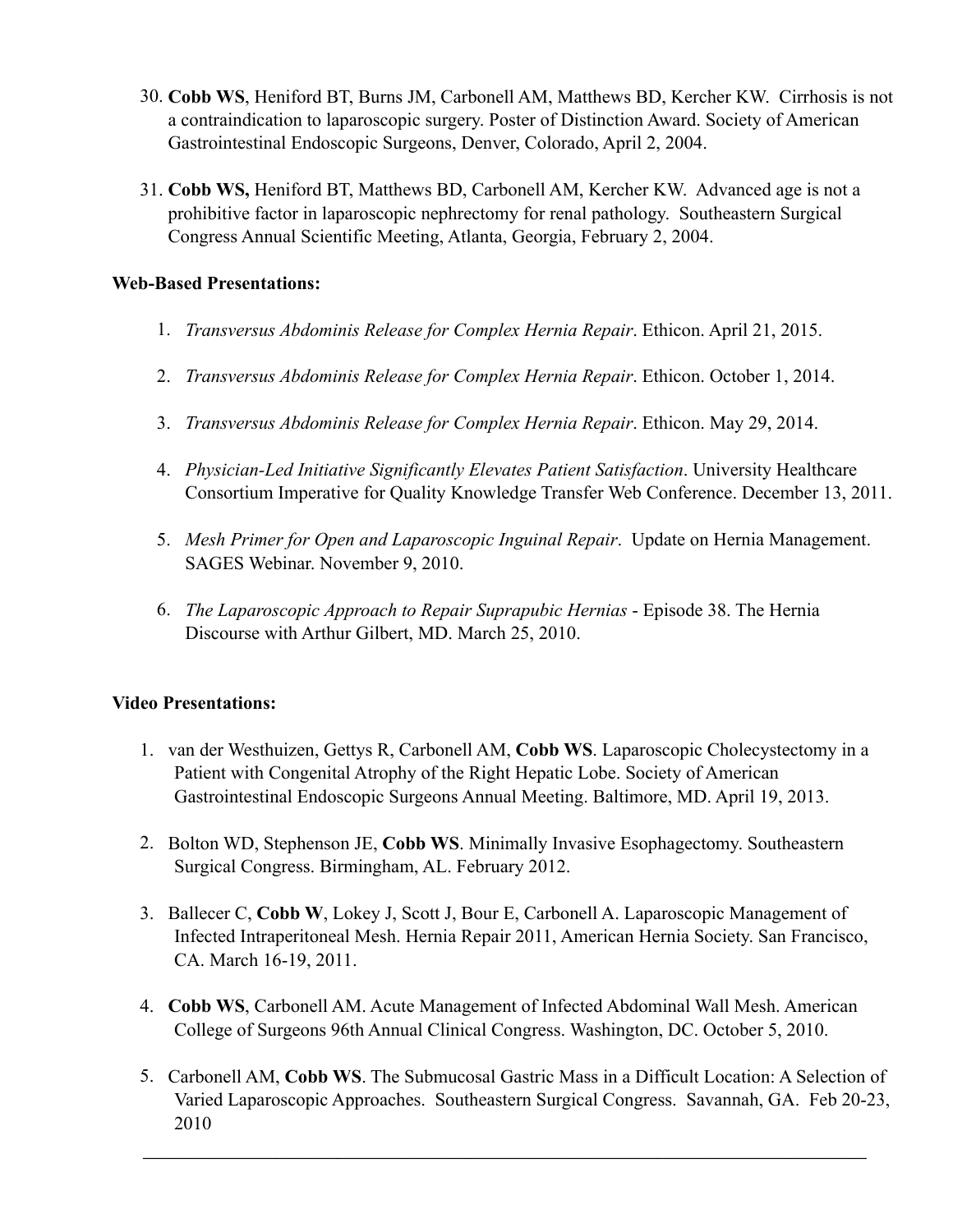- 6. Ballecer CR, Carbonell AM, **Cobb WS**. Laparoscopic Parahiatal Hernia Repair. American Hernia Society. Orlando, FL, March 17-20, 2010.
- 7. Carbonell AM, **Cobb WS**. The Submucosal Gastric Mass in a Difficult Location: A Selection of Varied Laparoscopic Approaches. American College of Surgeons 95th Annual Clinical Congress. Chicago, IL, October 12, 2009.
- 8. Carbonell AM, **Cobb WS**, Manning BM. Laparoscopic Repair of Traumatic Flank Hernia with Bone Anchor Fixation.American College of Surgeons 94th Annual Clinical Congress. San Francisco, CA, October 12-16, 2008.
- 9. Carbonell AM, **Cobb WS**. Minimally Invasive Management of Paraesophageal Hernia in the High-Risk Patient. American Hernia Society, Scottsdale, AZ, March 12-16, 2008.
- 10. Carbonell AM, **Cobb WS**. Laparoscopic Sugarbaker Parastomal Hernia Repair. American Hernia Society, Scottsdale, AZ, March 12-16, 2008.
- 11. Burns JM, Carbonell AM, Kercher KW, **Cobb WS**, Matthews BD, Heniford BT. Laparoscopic Vagotomy and Antrectomy with Roux-en-Y Anastomosis. Southeastern Surgical Congress, Annual Scientific Meeting, February 15, 2005.

# **Meeting Proceedings:**

- 1. Co-Moderator. Miscellaneous MIS (Minimally Invasive Surgery). Society of American Gastrointestinal Endoscopic Surgeons, Surgical Spring Week. March 18, 2016.
- 2. Co-Chair. Hands-On Course: Hernia. Society of American Gastrointestinal Endoscopic Surgeons, Surgical Spring Week. March 17, 2016.
- 3. Co-Moderator. Ventral Hernia Repair: Challenges and Solutions. American College of Surgeons. Clinical Congress. October 27, 2014.

## **Research Grants:**

- 1. Carbonell AM, **Cobb WS**. Characterization of Explanted Hernia Meshes from Human Subjects: A Multi-Center, Prospective Study. University of Missouri School of Medicine. Bioengineering Research Partnership. National Institute of Health R01 Subcontract. \$35,000/year x 5 years
- 2. Carbonell AM, **Cobb WS**. Feasibility Study of the Use of PERMACOL® Surgical Implant in the Closure of Abdominal Wall Defects After Removal of Infected Prosthetic Mesh. Covidien, Inc., 2009 \$41,282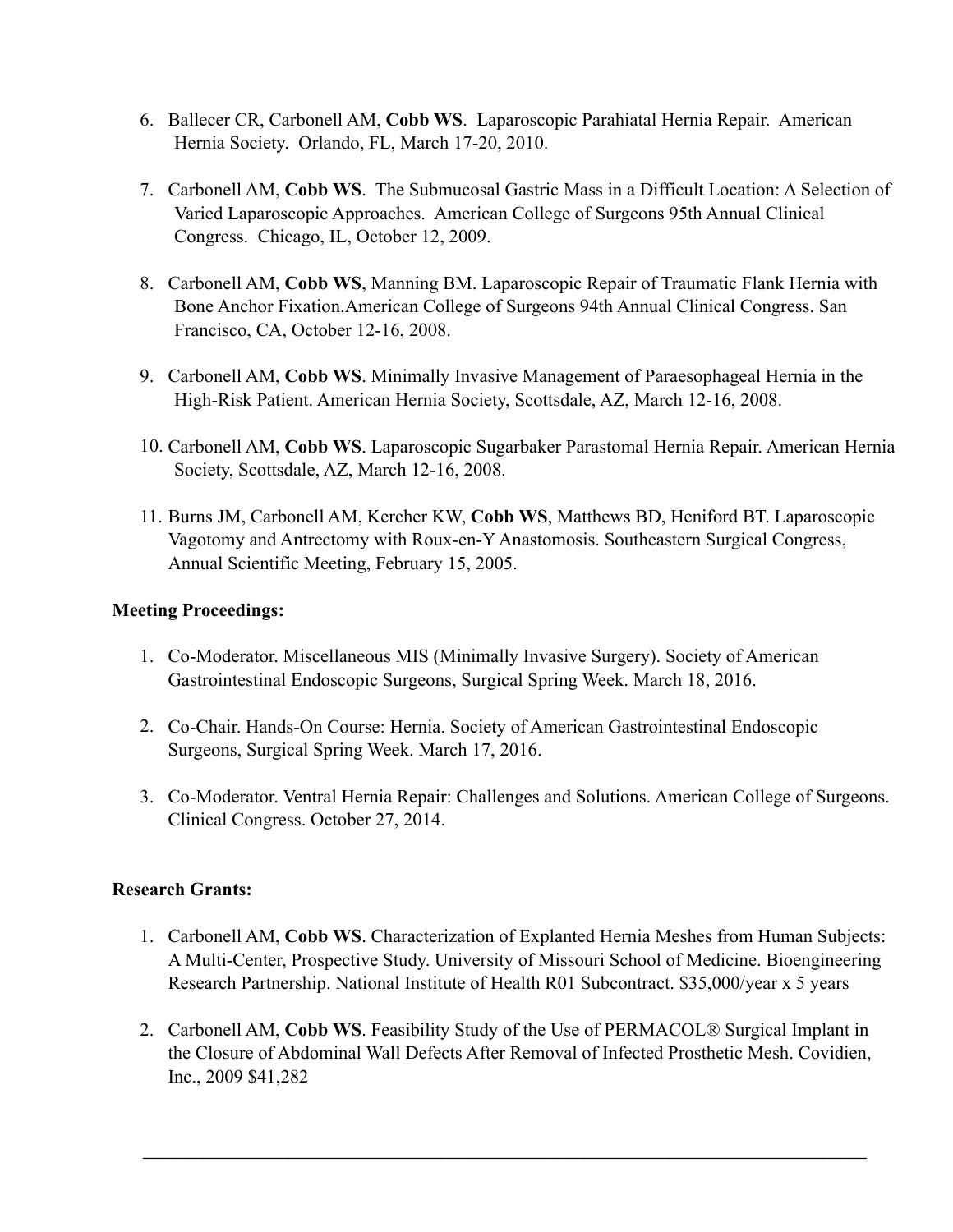- 3. **Cobb WS**, Carbonell AM. Evaluation of Postoperative Pain Following Laparoscopic Hernia Repair: A Prospective, Randomized Comparison to Evaluate the Incidence of Postoperative Pain Associated with Absorbable Fixation (AbsorbaTack) vs. Conventional Fixation (ProTack) Following Laparoscopic Hernia Repair. Covidien, Inc., 2009. \$90,950.
- 4. **Cobb WS**, Harrell AG, Novitsky YW, Burns JM, Kercher KW, Heniford BT. Prospective Evaluation of Intra-abdominal Pressure in Patients at High Risk for Failure of Abdominal Hernia Repair. Society of American Gastrointestinal Endoscopic Surgeons, 2005. \$9,600.
- 5. **Cobb WS**, Burns JM, Carbonell AM, Peindl RD, Austin CE, Matthews BD, Kercher KW, Heniford BT. The Evaluation of Adhesion Formation, Tissue Ingrowth, and Shrinkage of Prosthetic Biomaterials (Marlex®, DualMesh®, Composix®, Parietene® Composite, and Proceed®) in a New Zealand White Rabbit Model. Ethicon, Inc., 2004. \$103,075.
- 6. **Cobb WS**, Burns JM, Carbonell AM, Matthews BD, Kercher KW, Heniford BT. Prospective Evaluation of Intra-abdominal Pressure during Routine Activities in Healthy Adult Subjects. Carolinas Laparoscopic and Advanced Surgery Program, 2004. \$4,583
- 7. Burns JM, **Cobb WS**, Carbonell AM, Matthews BD, Kercher KW, Heniford, BT. Susceptibility to Infection of Biomaterials to Methicillin Resistant Aureus in an In-Vitro Model. Charlotte Mecklenberg Health Services Foundation, 2003. \$6,500
- 8. Carbonell AM, **Cobb WS**, Burns JM, Matthews BD, Kercher KW, Sing RF, Heniford BT. The Long-term Strength and Ingrowth *Characteristics* of Lightweight, Midweight, and Heavyweight Mesh Biomaterials for Open Ventral Hernia Repair in Mini-Pigs. Ethicon Inc., 2003. \$86,630

# **Clinical Trials:**

A Prospective Randomized Trial of Biologic Mesh Versus Synthetic Mesh for the Repair of Complex Ventral Hernias. ([ClinicalTrials.gov](http://clinicaltrials.gov) ID: NCT02451176). The Cleveland Clinic. Role: Co-Investigator Status: Enrolling

Prospective Multi-center Trial to Evaluate Adhesion Characteristics and Adhesiolysis-Related Complications of Barrier-Coated and Non-Barrier-Coated Intra-peritoneal Mesh during Abdominal Re-exploration after Prior Ventral Hernia Repair. (Pro00012724) Washington University, St. Louis. Role: Co-Investigator Status: Completed

Prospective, Multi-center, Observational Study to Evaluate Single-Staged Open Complex Ventral Incisional Hernia Repair Using a Bio-absorbable Material For Midline Fascia Closure Reinforcement. (Pro CS155) Role: Co-Investigator Status: Completed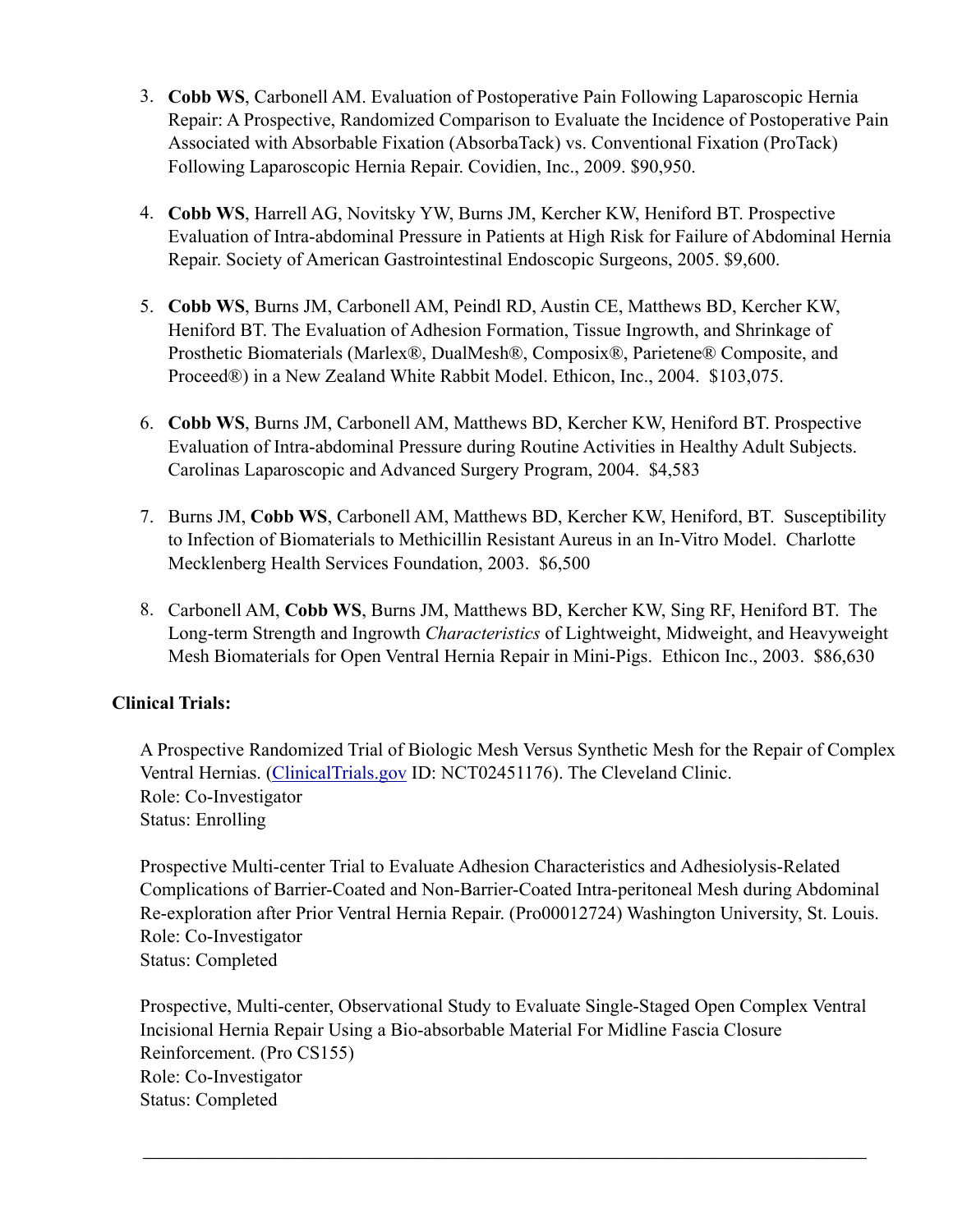An Evaluation of Recurrent Hernias from the Perspective of the Patient. Carolinas Medical Center. Role: Co-Investigator Status: Completed

Characterization of Explanted Hernia Meshes from Human Subjects: A Multi-Center, Prospective Study. ( Pro00004494 ) University of Missouri School of Medicine. Bioengineering Research Partnership. National Institute of Health R01 Subcontract. 2009 Role: Co-Investigator Status: Closed

Feasibility Study of the Use of PERMACOL® Surgical Implant in the Closure of Abdominal Wall Defects After Removal of Infected Prosthetic Mesh. ( Pro00004777 ) Covidien, Inc. 2009 Role: Primary Investigator Status: Closed

LEAD Trial: Safety and Efficacy of Laparoscopic Peritoneal Lavage with Drainage for the Treatment of Perforated Diverticulitis. ( Pro00003965 ) Greenville Hospital System University Medical Center. 2009 Role: Co-Investigator Status: Closed

Evaluation of Postoperative Pain Following Laparoscopic Hernia Repair: A Prospective, Randomized Comparison to Evaluate the Incidence of Postoperative Pain Associated with Absorbable Fixation (AbsorbaTack) vs. Conventional Fixation (ProTack) Following Laparoscopic Hernia Repair. ( Pro00000252 ) Covidien, Inc. 2008. Role: Co-Investigator Status: Completed

Minimal Access Surgery Database ( Pro00000278 ) Greenville Hospital System University Medical Center. 2008 Role: Primary Investigator Status: Closed

## **Invited Lectures:**

## **Continuing Medical Education (CME) Activities**

1. *Biologics, Synthetic Bioabsorbables, and Permanent Synthetics: Which Are in the Past and Which Are in the Future?* American College of Surgeons, 102nd Annual Clinical Congress. Washington, DC. October 19, 2016.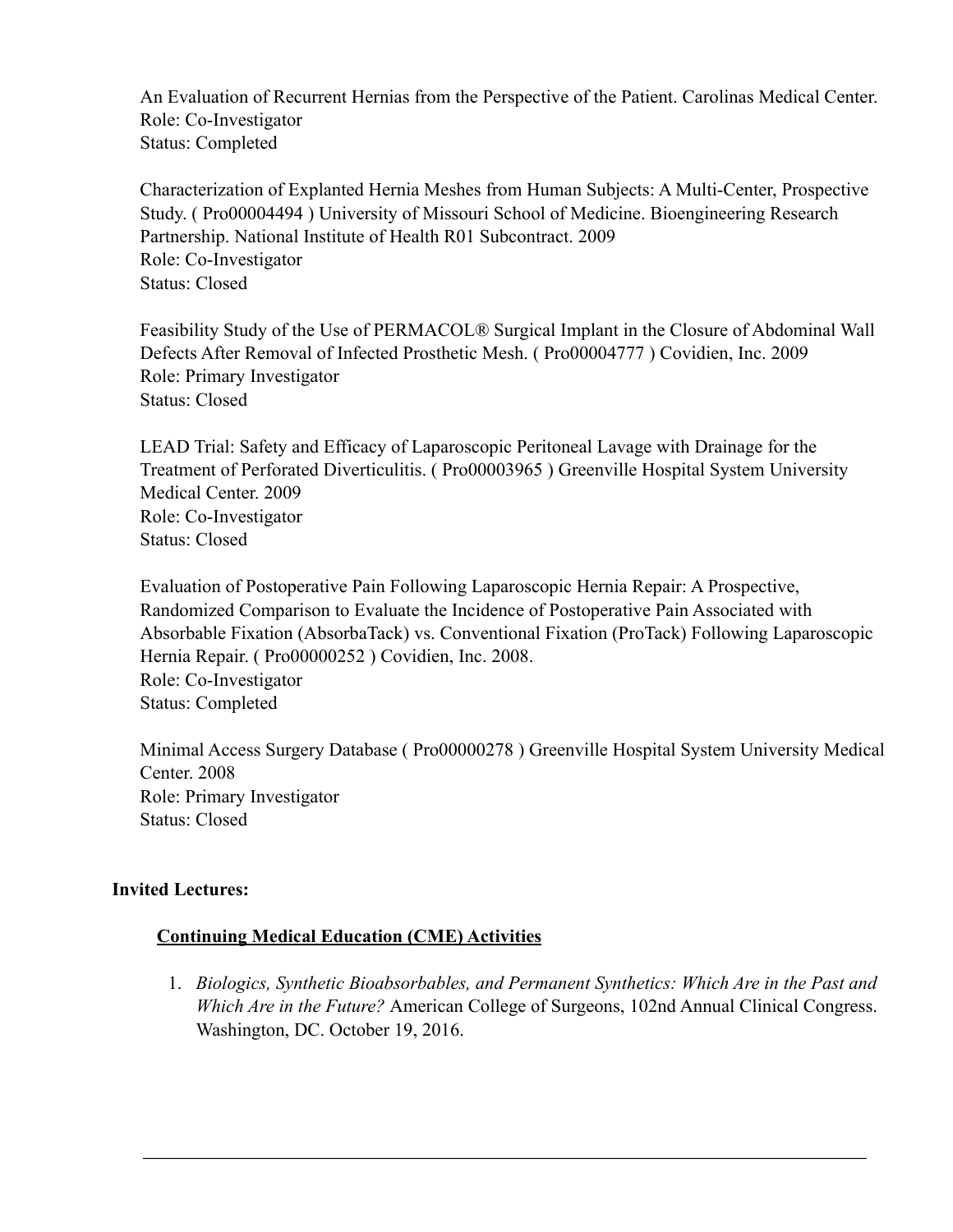- 2. *Mesh Choices: What's Important?* Grand Rounds. Rochester Regional Health. Rochester, New York. August 18, 2016.
- 3. *Bioabsorbable Synthetic Mesh is the Future.* Americas Hernia Society. Hernia Repair 2016. Washington, DC. March 30, 2016.
- 4. *TAR, Stoppa, Ramirez… What Do All These Mean and Which One to Choose?* Southeastern Surgical Congress. Postgraduate Course: Advances in Hernia Care. Atlanta, GA. February 20, 2016.
- 5. *Improving Outcomes in Complex Incisional Hernia Repair.* Grand Rounds. New Hanover Medical Center. Wilmington, NC. November 6, 2015.
- 6. *Improving Outcomes in Complex Incisional Hernia Repair.* Grand Rounds. Hackensack University Medical Center. Hackensack, NJ. October 20, 2015.
- 7. *Controversies in Mesh: When to Use and What Mesh*. Postgraduate Course: Updates in Abdominal Wall Management: Mesh Theory, Tissue Use, Complex Locations. Society of American Gastrointestinal and Endoscopic Surgeons Annual Meeting. Nashville, TN. April 16, 2015.
- 8. *Options for Contaminated Incisional Hernia Repair*. Grand Rounds. NY Presbyterian Columbia University Hospital. New York, NY. March 19, 2015.
- 9. *Composite Meshes: What You Need To Know To Make Educated Choices*. Ventral Hernia Repair: Technical Considerations. Society of American Gastrointestinal and Endoscopic Surgeons Annual Meeting. Salt Lake City, UT. April 3, 2014.
- 10. *Laparoscopic Bone Anchor Fixation for Complex Ventral Hernia Repair*. Ventral Hernia Repair: Technical Considerations in Challenging Scenarios. Society of American Gastrointestinal and Endoscopic Surgeons Annual Meeting. Salt Lake City, UT. April 3, 2014.
- 11. *Nonabsorbable Fixation*. Expert Debates: Fixation for Laparoscopic Inguinal Hernia Repair. Americas Hernias Society, 16th Annual Hernia Repair Conference. Las Vegas, NV. March 14, 2014.
- 12. *Synthetic Mesh: What You Need to Know to Make Educated Choices*. Abdominal Wall Reconstruction Summit. University Hospitals, Case Medical Center. Vail, CO. February 7, 2014.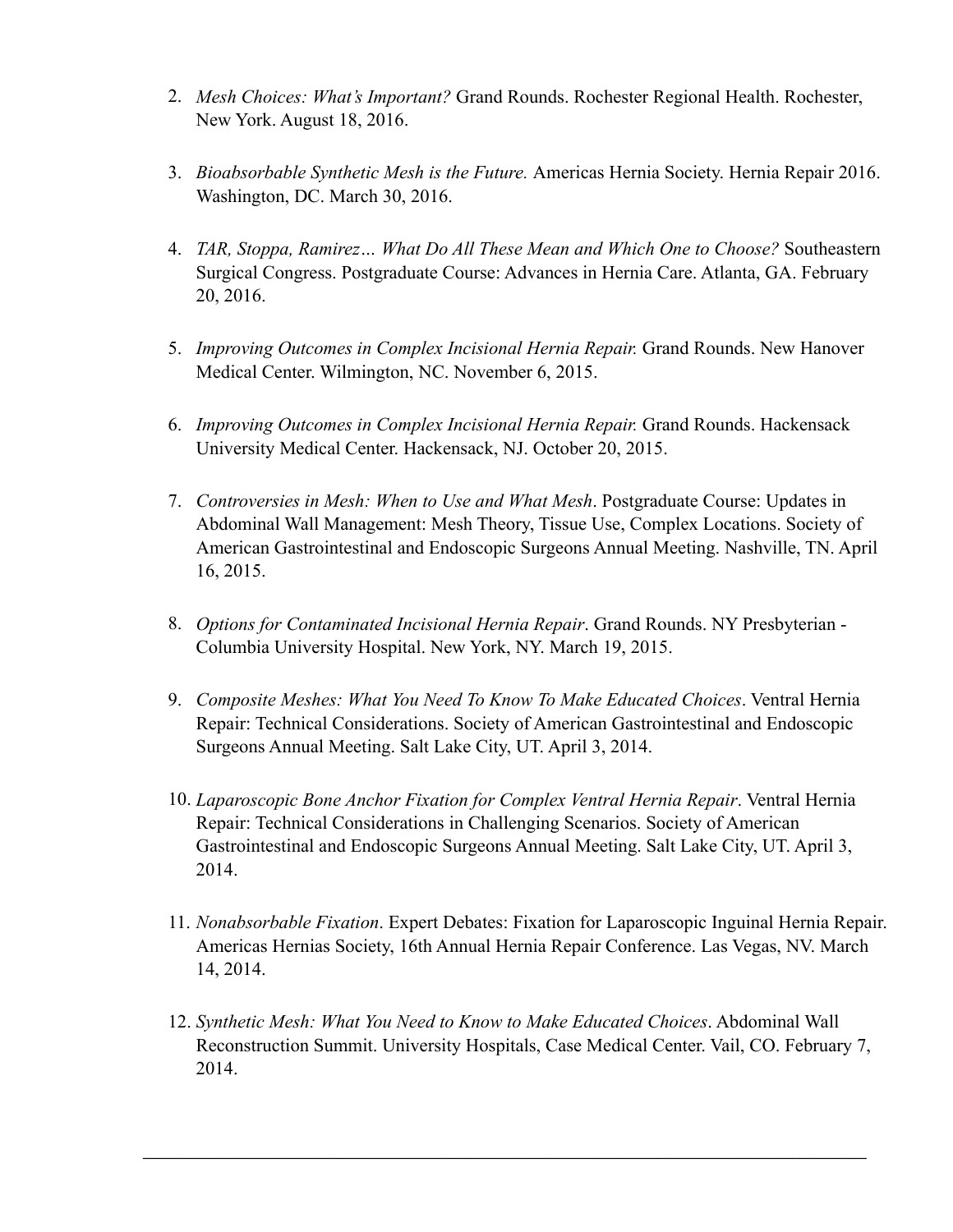- 13. *Loss of Abdominal Domain: Definition and Treatment Strategies*. Abdominal Wall Reconstruction Summit. University Hospitals, Case Medical Center. Vail, CO. February 8, 2014.
- 14. *Evidence-Based Optimal Fixation During Lap Hernia Repair: Sutures, Absorbable Tacks, Glues*. Abdominal Wall Reconstruction Summit. University Hospitals, Case Medical Center. Vail, CO. February 8, 2014.
- 15. *Loss of Domain*. General Surgeons Australia Annual Scientific Meeting. Sydney, Australia. September 29, 2013.
- 16. *Technique: Laparoscopic Ventral Hernia Repair*. General Surgeons Australia Annual Scientific Meeting. Sydney, Australia. September 29, 2013.
- 17. *Restoration of Linea Alba/Component Separation.* General Surgeons Australia Annual Scientific Meeting. Sydney, Australia. September 28, 2013.
- 18. *Biofilms What are they and their relationship to mesh*. General Surgeons Australia Annual Scientific Meeting. Sydney, Australia. September 27, 2013.
- 19. *Denervation Muscle Atrophy and the Pathology of Midline Hernia*. General Surgeons Australia Annual Scientific Meeting. Sydney, Australia. September 27, 2013.
- 20. *Functional Anatomy and Rectus Function*. General Surgeons Australia Annual Scientific Meeting. Sydney, Australia. September 27, 2013.
- 21. *Rare Hernias: Spigelian/Lumbar*. Trainee's Day. General Surgeons Australia Annual Scientific Meeting. Sydney, Australia. September 26, 2013.
- 22. *Laparoscopic Ventral Hernia Repair: Technical Considerations and Mesh Choices*. Grand Rounds. University of Tennessee Health Science Center. Knoxville, TN. September 19, 2013.
- 23. *Routine Defect Closure: What A Waste of Time!* Society of American Gastrointestinal Endoscopic Surgeons Annual Meeting. Baltimore, MD. April 18, 2013.
- 24. *A Clinically and Financially Sound Alternative to Biologic Grafts in Complex Hernia Repair*. 3rd Annual Colorectal Cadaver course. Stony Brook School of Medicine. Long Island, NY. March 22, 2013.
- 25. *New Classes of Hernia Mesh: Coated, Long-term, Absorbable.* Hernia Repair 2013, American Hernia Society. Orlando, FL. March 13-16, 2013.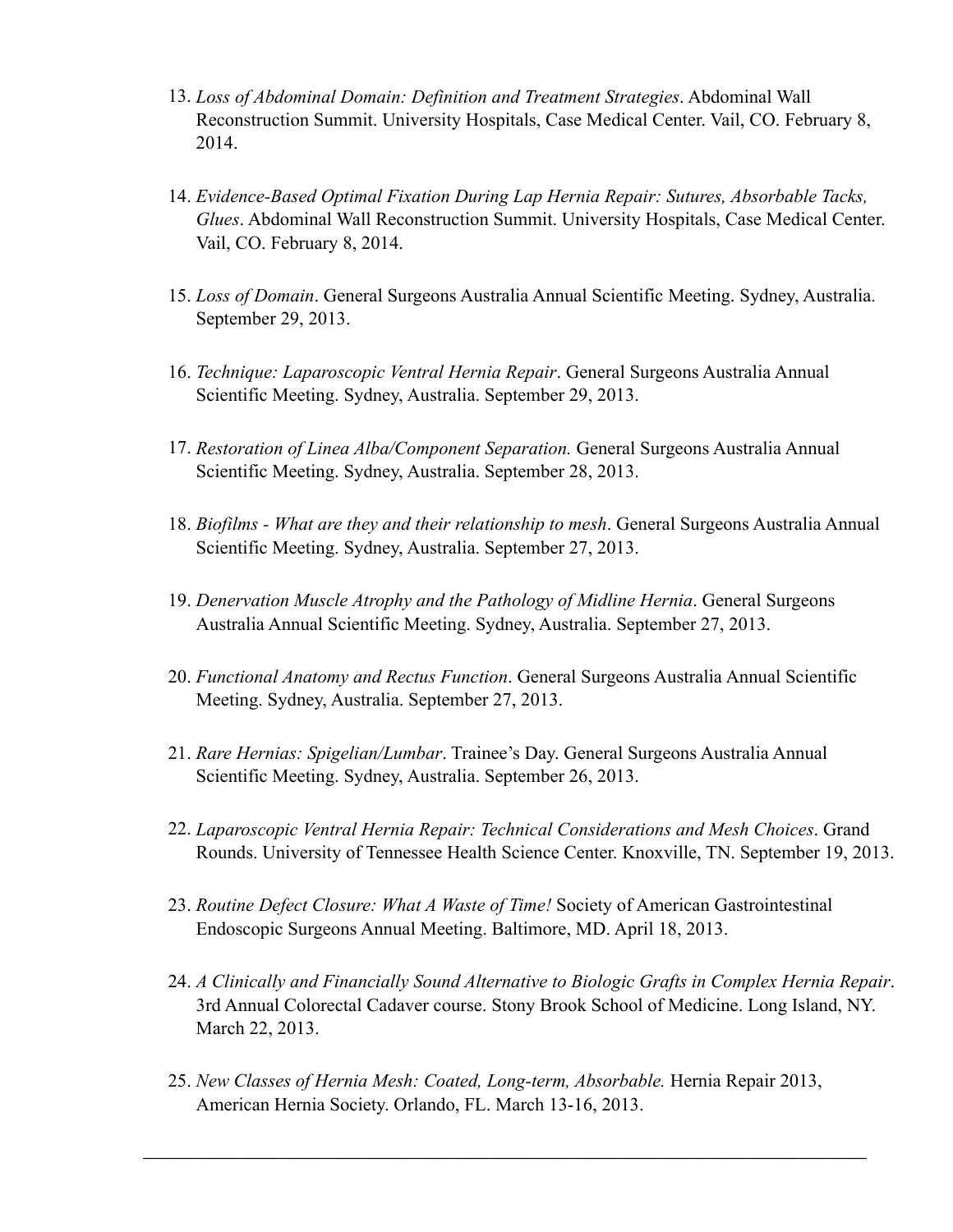- 26. *Preoperative Considerations in the Complex Abdominal Wall.* Hernia Repair 2013, American Hernia Society. Orlando, FL. March 13-16, 2013.
- 27. *Minimally Invasive Surgery*. Medical Student Lunch & Learn Lecture Series. Greenville Hospital System. February 19, 2013.
- 28. *Prostatectomy vs Pre-peritoneal Repairs: A Surgeon's Vision*. II Brazilian Hernia Congress. Sao Paulo, Brazil. September 21, 2012.
- 29. *The Use of Meshes on the Hiatus: Myth or Reality?* II Brazilian Hernia Congress. Sao Paulo, Brazil. September 21, 2012.
- 30. *Ventral Hernia: I Prefer Videolaparoscopy*. II Brazilian Hernia Congress. Sao Paulo, Brazil. September 21, 2012.
- 31. *Biomaterials: ePTFE*. II Brazilian Hernia Congress. Sao Paulo, Brazil. September 20, 2012.
- 32. *Pushing the Limits of Minimally Invasive Surgery: How Far Should We Go?* USC School of Medicine. General Surgery Update. Sea Pines Resort, Hilton Head Island, SC. June 4-7, 2012.
- 33. *Approaches to Complex Ventral Hernia: When Open and When Laparoscopic*. USC School of Medicine. General Surgery Update. Sea Pines Resort, Hilton Head Island, SC. June 4-7, 2012.
- 34. *Current Controversies in Paraesophageal Hernia*. USC School of Medicine. General Surgery Update. Sea Pines Resort, Hilton Head Island, SC. June 4-7, 2012.
- 35. *Bailout Techniques During Laparoscopy: How to Avoid Large Incisions*. USC School of Medicine. General Surgery Update. Sea Pines Resort, Hilton Head Island, SC. June 4-7, 2012.
- 36. *Complex Open Ventral Hernia Repair.* University of Wisconsin Hernia Symposium. Madison, WI. April 12, 2012.
- 37. *Is There Actually a Benefit with the Use of Lightweight Mesh in Inguinal Hernia Repair?* 5th International Hernia Congress. New York, NY. March 31, 2012.
- 38. *The O2 Saturation Drops a Bit, But Patient Remains Hemodynamically Stable with a High End Tidal CO2 (Pneumothorax)*. 5th International Hernia Congress. New York, NY. March 29, 2012.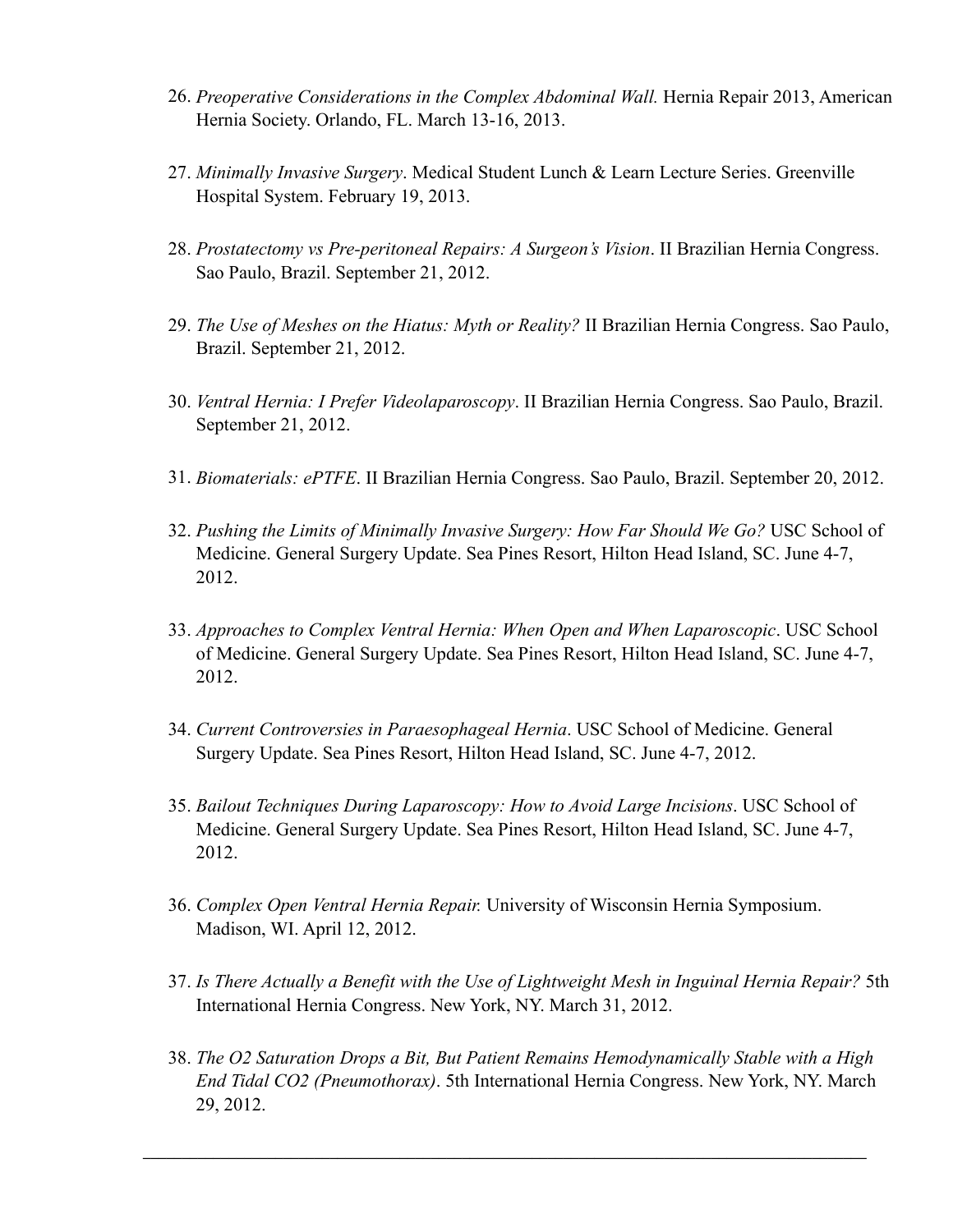- 39. *Innovations in Hernia Fixation: Past, Present and Future*. Grand Rounds. Spartanburg Regional Medical Center. March 20, 2012.
- 40. *Prosthetic Materials for Hernia Repair*. Joint Annual Meeting, North and South Carolina Chapters of American College of Surgeons. Asheville, NC. July 16, 2011.
- 41. *Hernia Surgery Day*. General Surgery Educational Conference. Michigan State University College of Osteopathic Medicine. Howell, MI. March 24, 2011.
- 42. *Drains, Antibiotics, Velcro Wraps, and Other Voodoo in Hernia Repair What Works?* Hernia Repair 2011. American Hernia Society, San Francisco, CA. March 18, 2011.
- 43. *Biologic Mesh Indications and Cost Effective Use*. Hernia Repair 2011. American Hernia Society, San Francisco, CA. March 16, 2011.
- 44. *Complex Ventral Hernia: When Lap and When Open?* Grand Rounds. Hackensack Medical Center. Hackensack, NJ. November 23, 2010.
- 45. *Complex Hernias, Recurrences, and Atypical Locations*. SAGES Advanced Laparoscopic Hernia Resident Course. Norwalk, CT. June 2-4, 2010.
- 46. *Prosthetic Materials in Hernia Repair.* Resident Educational Conference. Greenville Hospital System. March 24, 2010.
- 47. *Mesh Study Metrics: Ingrowth, Inflammation, and Tensile Strength. What Does It All Mean?* Hernia Repair 2010, American Hernia Society. Orlando, FL. March 17-20.
- 48. *Parastomal Hernia: Prophylaxis, Fix It, Reverse It.* Hernia Repair 2010, American Hernia Society. Orlando, FL. March 17-20.
- 49. *Repair of Paraesophageal Hernia: To Mesh or Not To Mesh.* SAGES Advanced Foregut/ Bariatric Surgery Workshop. Norwalk, CT. March 4-5, 2010.
- 50. *Preoperative Pneumoperitoneum.* Abdominal Wall Reconstruction Conference. University Hospital, Case Western Reserve. Breckenridge, CO. January 15-16, 2010.
- 51. *Laparoscopic Repair of Atypical Hernias: Epigastric, Suprapubic, and Lumbar.* Abdominal Wall Reconstruction Conference. University Hospital, Case Western Reserve. Breckenridge, CO. January 15-16, 2010.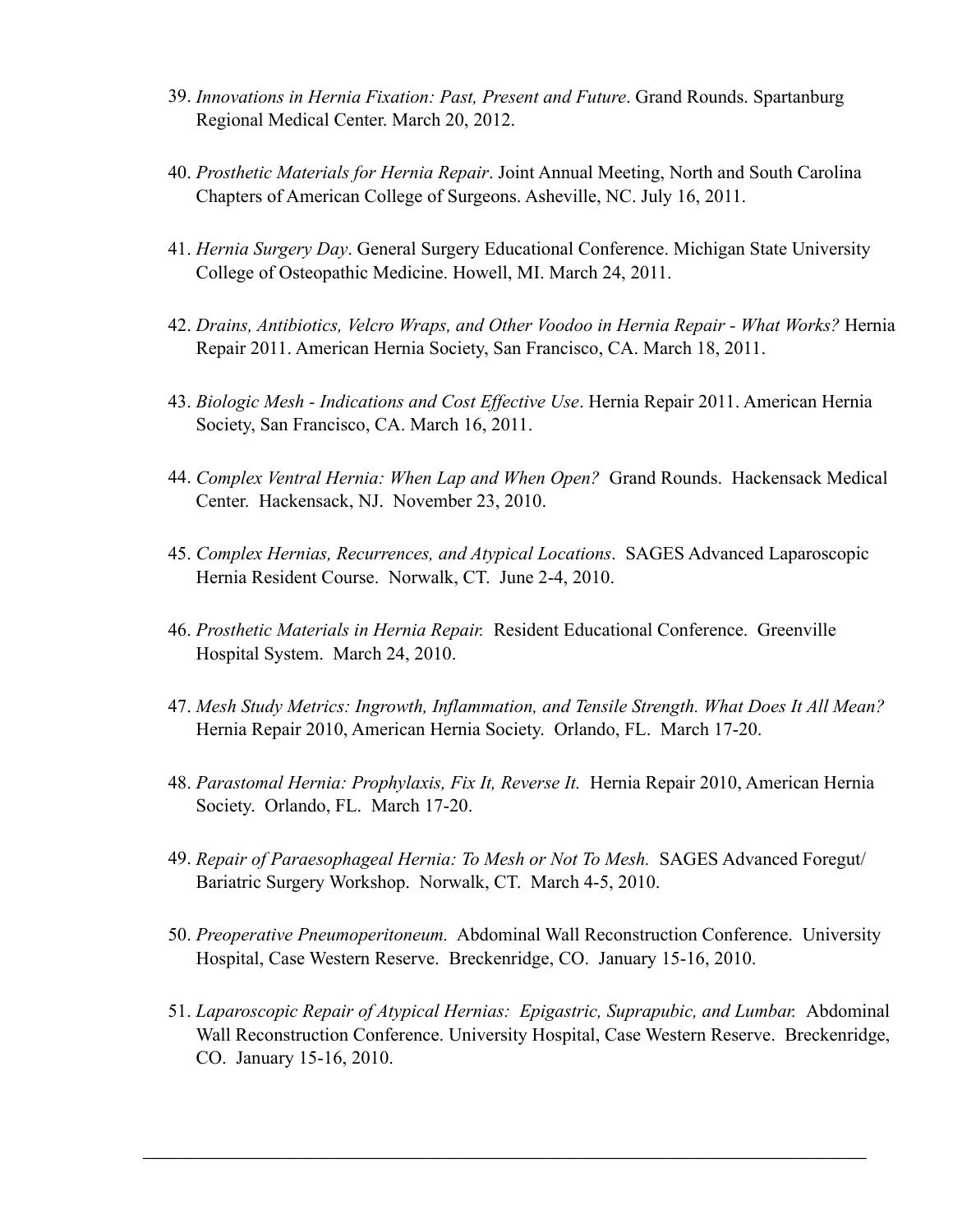- 52. *Essentials of GERD and LPR.* General Surgery Educational Conference. Michigan State University College of Osteopathic Medicine. Brighton, MI. October 28, 2009.
- 53. *Controversies with Paraesophageal Hernia Repair.* General Surgery Educational Conference. Michigan State University College of Osteopathic Medicine. Brighton, MI. October 28, 2009.
- 54. *Evaluation of the Adrenal Incidentaloma.* General Surgery Educational Conference. Michigan State University College of Osteopathic Medicine. Brighton, MI. October 28, 2009.
- 55. *Gastrointestinal Stromal Tumors: Current Trends and Resection Techniques.* General Surgery Educational Conference. Michigan State University College of Osteopathic Medicine. Brighton, MI. October 28, 2009.
- 56. *Single Incision Laparoscopy: Surgical Advance or Snake Oil?* General Surgery Educational Conference. Michigan State University College of Osteopathic Medicine. Brighton, MI. October 28, 2009.
- 57. *Permanent vs. Absorbable Fixation Devices: The Case for Permanent.* American College of Surgeons, 95th Annual Clinical Congress. Chicago, IL. October 12, 2009.
- 58. *New Bioabsorbable Tissue Scaffold: An Alternative to Biologics.* 4th International Hernia Congress. Berlin, Germany, September 9-12, 2009.
- 59. *Why I Do Not Like Open Repair.* 4th International Hernia Congress. Berlin, Germany, September 9-12, 2009.
- 60. *New Bioabsorbable Tissue Scaffold Technology: An Alternative to Biologics*. Abdominal Wall Reconstruction Conference. Washington, DC. June 26, 2009.
- 61. *What's New in Laparoscopic Surgery.* South Carolina Medical Association, 162nd Annual Meeting. Hilton Head Island, South Carolina. April 24, 2009.
- 62. *Small Incisions, Major Surgery.* Department of Medicine Noon Conference. Greenville Memorial Hospital, Greenville, SC. March 31, 2009.
- 63. *The Far-Reaching Impact of Minimally Invasive Fellowship Training*. Minimally Invasive Surgery Conference. Carolinas Medical Center, Charlotte, NC. March 19, 2009.
- 64. *Laryngopharyngeal Reflux: What We Know.* Surgical Grand Rounds. Greenville Hospital System, September 24, 2008.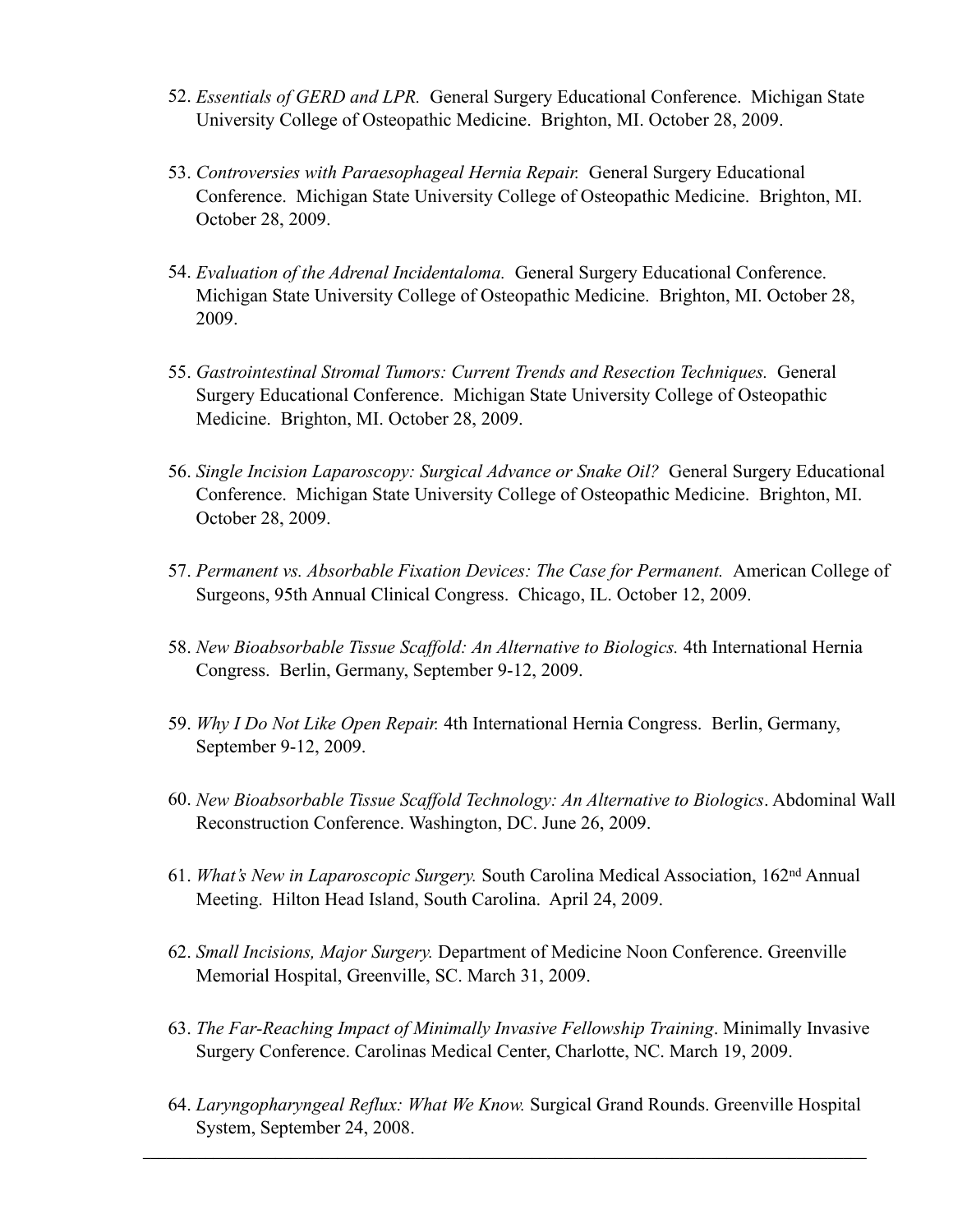- 65. *Evolution and Physiology of Laparoscopy.* Ob/Gyn Grand Rounds. Greenville Hospital System, September 5, 2008.
- 66. *Minimally Invasive Surgery Day*. General Surgery Educational Conference. Michigan State University College of Osteopathic Medicine. Brighton, MI. March 28, 2007.
- 67. *An Overview of the Healthcare Sector A Physician's Perspective.* The 2007 Clemson University Annual Conference on Opportunities and Markets for Medical Textiles and Biomedical Polymers and Materials. Greenville, SC. March 21, 2007.
- 68. *Mesh Terminology 101*. American Hernia Society. Hollywood, FL. March 9, 2007.
- 69. *What's New In Laparoscopic Surgery.* South Carolina Medical Association, 158th Annual Meeting. Hilton Head Island, South Carolina. April 27, 2006.
- 70. *Minimally-invasive trivia.* Minimally Invasive Surgery Conference. Carolinas Medical Center. Charlotte, NC. April 15, 2004.
- 71. *Laparoscopy in cirrhotics*. General Surgery Research Conference. Carolinas Medical Center. Charlotte, NC. March 24, 2004.
- 72. *The surgeon's role in the management of parapneumonic effusions*. Surgical Grand Rounds, Greenville Memorial Hospital, Greenville, South Carolina, July 24, 2002.
- 73. *Current strategies in incisional herniorrhaphy*. Surgical Grand Rounds, Greenville Memorial Hospital, Greenville, South Carolina, August 15, 2001.
- 74. *Penetrating neck trauma: controversies in evaluation and management*. Surgical Grand Rounds, Greenville Memorial Hospital, Greenville, South Carolina, September 27, 2000.

#### **Non - CME Activities**

- 1. Choosing the Right Approach in Complex Incisional Hernia Repair. Maquet Getinge Group National Sales Meeting. Austin, Texas. February 16, 2015.
- *1.* Complex Ventral Hernia Repair: Technique and Mesh Choices. Evening of Clinical Discussion. Ethicon. Boise, ID. June 25, 2014.
- *2.* Complex Ventral Hernia Repair: Technique and Mesh Choices. Evening of Clinical Discussion. Ethicon. Portland, OR. June 24, 2014.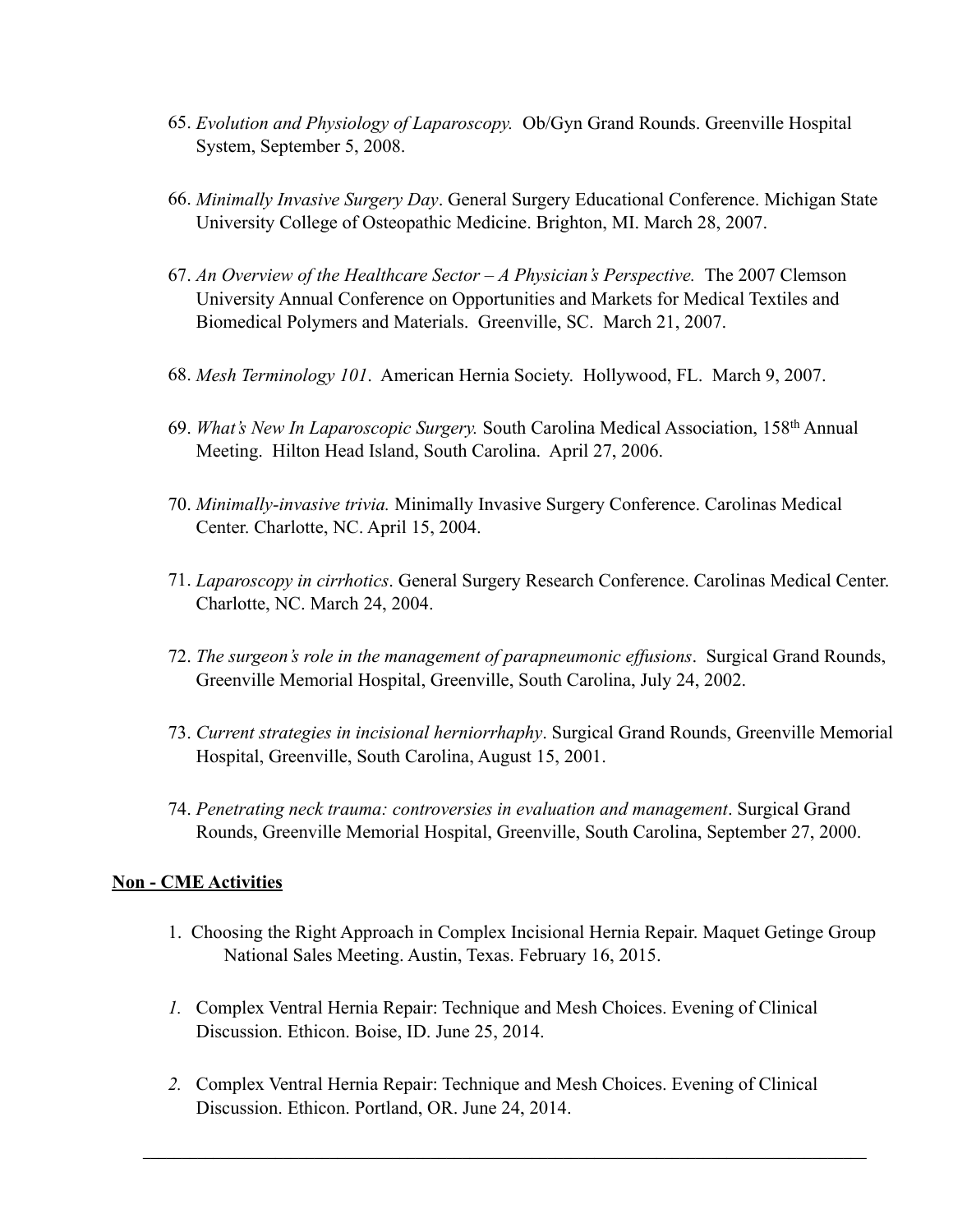- *3.* Instructor. Components Separation Course / Lab. W.L. Gore & Associates. Chicago, IL. June 21, 2014.
- *4.* Instructor. Ventral Hernia Course / Lab. Ethicon, Inc. Las Vegas, NV. March 28, 2014.
- *5.* Approach to Complex Incisional Hernia Repair. Ethicon, Inc. Evening of Clinical Discussion. Milwaukee, WI. March 20, 2014.
- *6.* Approach to Complex Incisional Hernia Repair. Ethicon, Inc. Evening of Clinical Discussion. Chicago, IL. March 19, 2014.
- *7.* Gore Bio-A Tissue Reinforcement: Application for Hiatal Hernia Repair. W.L. Gore & Associates. Americas Hernia Society. Las Vegas, NV. March 14, 2014.
- *8.* Choosing the Right Approach in Incisional Hernia Repair. Atrium Medical Lunch & Learn. Americas Hernia Society. Las Vegas, NV. March 13, 2014.
- *9.* Innovations in Open Ventral Hernia Repair. Ethicon, Inc. Breakfast & Learn. Americas Hernia Society. Las Vegas, NV. March 13, 2014.
- *10.* Instructor. Ventral Hernia Course / Lab. Ethicon, Inc. University of California San Diego, La Jolla, CA. February 14, 2014.
- *11.* Biologics and Bioabsorbables: Indications and Cost-Effective Use. W.L. Gore & Associates. Evening of Clinical Discussion. Jacksonville, FL. January 29, 2014
- *12.* Instructor. Ventral Hernia Course / Lab. Ethicon, Inc. Celebration, FL. January 24, 2014.
- *13.* Instructor. Ventral Hernia Course / Lab. Ethicon, Inc. Las Vegas, NV. December 13, 2013..
- *14.* Instructor. Component Separation Symposium / Cadaver Lab. W.L. Gore & Associates. Weill-Cornell Medical College. New York, NY. December 8, 2013.
- *15.* Instructor. Component Separation Symposium / Cadaver Lab. W.L. Gore & Associates. North Shore University Health System. Chicago, IL. November 23, 2013.
- *16.* Complex Ventral Hernia Repair and Mesh Choices. Ethicon, Inc. Knoxville, TN. September 18, 2013.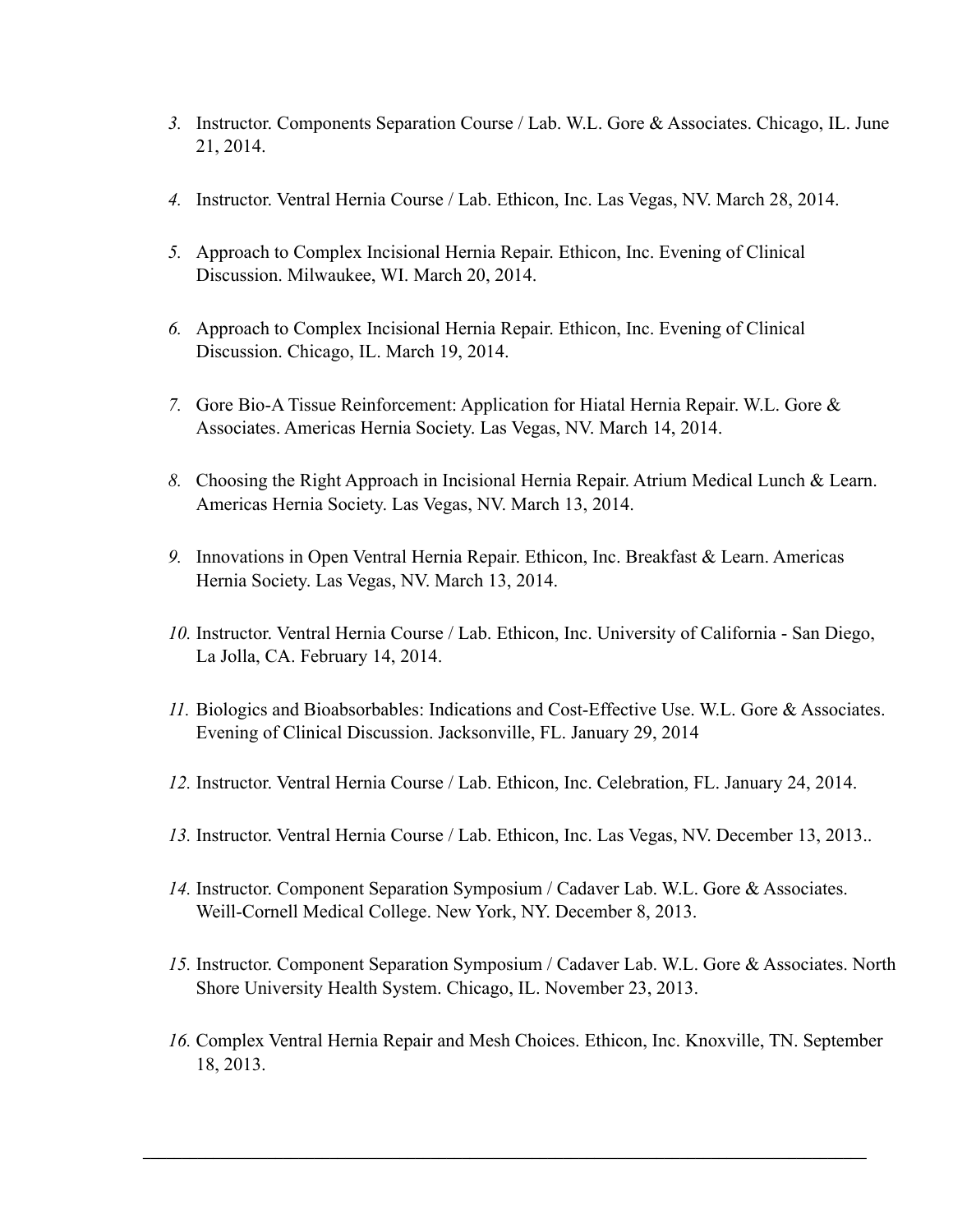- *17.* Instructor. Ventral Hernia Course / Lab. Ethicon, Inc. Miami, FL. February 22, 2013.
- *18.* Biologics and Bioabsorbables: Indications and Cost-Effective Use. W.L. Gore & Associates. Florida Hospital System, Orlando, FL. February 1, 2013.
- *19.* Complex Ventral Hernia Repair Techniques. W.L. Gore & Associates. Florida Hospital System, Orlando, FL. February 1, 2013.
- *20.* Instructor. Component Separation Course / Lab. W.L. Gore & Associates. Greenville, SC. January 25, 2013.
- *21.* Instructor. Ventral Hernia Course / Lab. Ethicon, Inc. San Diego, CA. January 18, 2013.
- *22.* Everything Hernia: Mesh, Fixation, and Technique. Ethicon, Inc. National Sales Meeting. San Antonio, TX. January 9, 2013.
- *23.* Instructor. Ventral Hernia Course / Lab. Ethicon, Inc. Las Vegas, NV. December 14, 2012.
- *24.* Clinical Applications of Gore Bio-A Tissue Reinforcement. W.L. Gore & Associates. Innovations in Advanced General Surgery Symposium: Abdominal Wall and Hiatal Hernia Repair. New Orleans, LA. December 8, 2012.
- *25.* Instructor. W.L. Gore & Associates. Innovations in Advanced General Surgery Symposium: Complex Abdominal Wall Repair. New York, NY. December 2, 2012.
- *26.* Clinical Applications of Gore Bio-A Tissue Reinforcement: An Alternative to Biologic Grafts. W.L. Gore & Associates. Evening of Clinical Discussion. Columbia, SC. November 15, 2012.
- *27.* Instructor. Ventral Hernia Course / Lab. Ethicon, Inc. Miami, FL. November 9, 2012.
- *28.* Advances in Prosthetic Materials and Fixation. Ethicon, Inc. San Francisco, CA. October 26, 2012.
- *29.* Instructor. Ventral Hernia Course / Lab. Ethicon, Inc. New York, NY. October 12, 2012.
- *30.* Gore Bio-A Tissue Reinforcement: An Alternative to Biologic Grafts. W.L. Gore & Associates. American College of Surgeons 98th Clinical Congress. Chicago, IL. October 2, 2012.
- *31.* Instructor. Ventral Hernia Course / Lab. Ethicon, Inc. Las Vegas, NV. September 28, 2012.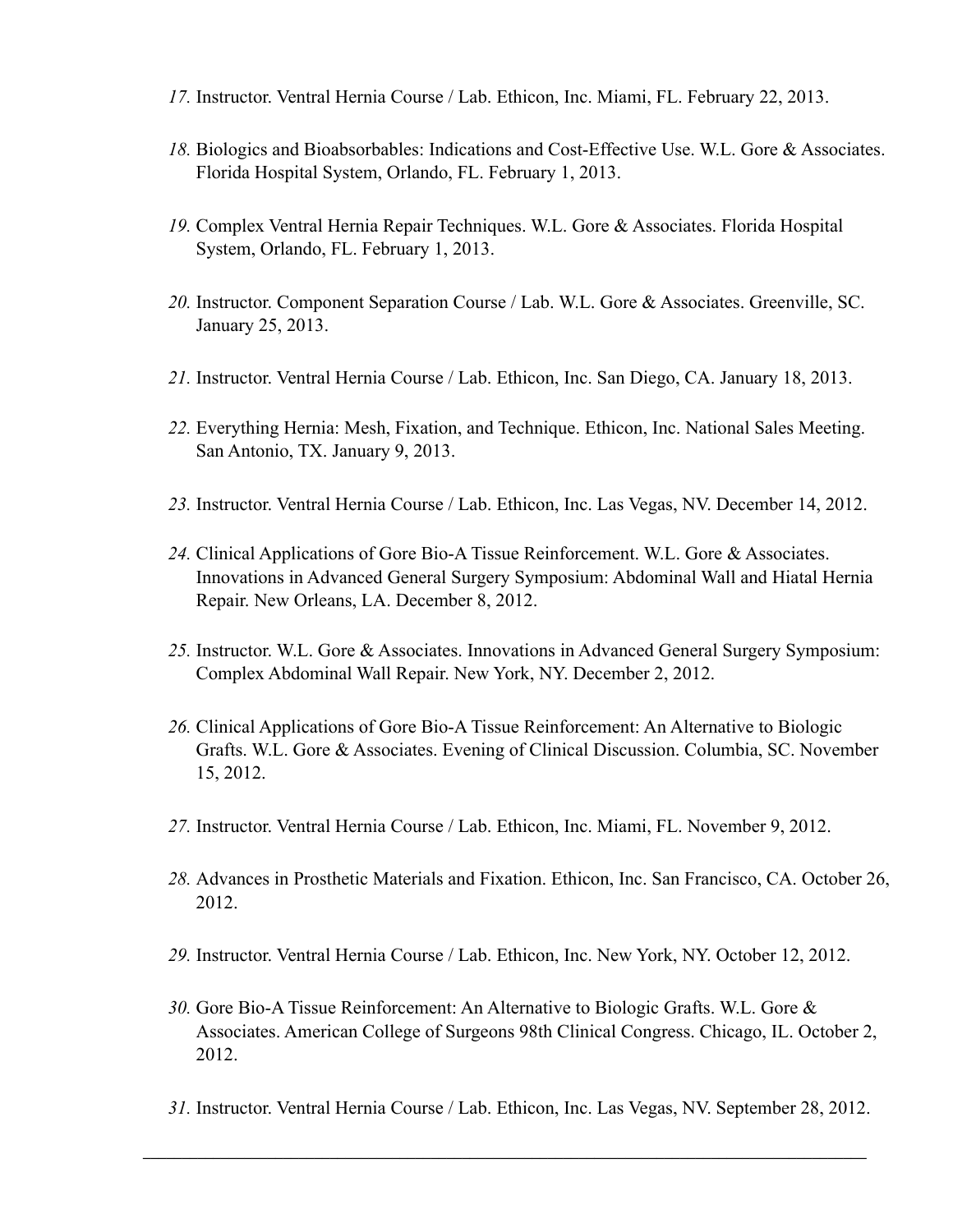- *32.* Materials Matter in Abdominal Surgery. WL Gore & Associates Satellite Symposium. II Brazilian Hernia Congress. Sao Paulo, Brazil. September 20, 2012.
- *33.* Instructor. Ventral Hernia Course / Lab. Ethicon, Inc. San Diego, CA. August 24, 2012.
- *34.* Instructor. Ventral Hernia Course / Lab. Ethicon, Inc. Las Vegas, NV. July 20, 2012.
- *35.* Component Separation and Paraesophageal Hernia Repair with Gore Bio-A Tissue Reinforcement. W.L. Gore, Inc. Charleston, SC. June 28, 2012.
- *36.* Complex Ventral Hernia Repair. Ethicon, Inc.. Santa Rosa, CA. June 27, 2012.
- *37.* Complex Ventral Hernia Repair: When Laparoscopy and When Open. Ethicon, Inc. Lubbock, TX. June 26, 2012.
- *38.* Laparoscopic Ventral Hernia Repair: Technique and Mesh Choices. Covidien Thought Leaders Lecture Series. Atlanta, GA. June 20, 2012.
- *39.* Complex Abdominal Wall Reconstruction with Gore Bio-A Tissue Reinforcement. Evening of Clinical Discussion. W.L. Gore & Associates. Wall, NJ. June 13, 2012.
- *40.* Instructor. Ventral Hernia Course / Lab. Ethicon, Inc. Dallas, TX. May 11, 2012.
- *41.* Laparoscopic Ventral Hernia Repair: Technique and Mesh Choices. Covidien Thought Leaders Lecture Series. Columbia, SC. May 3, 2012.
- *42.* Complex Abdominal Wall Reconstruction with Gore Bio-A Tissue Reinforcement. Evening of Clinical Discussion. W.L. Gore & Associates. Houston, TX. April 18, 2012.
- *43.* Instructor. Component Separation Course / Lab. W.L. Gore & Associates. Greenville, SC. April 14, 2012.
- *44.* Complex Ventral Hernia: Technique and Mesh Choices. Evening of Clinical Discussion. Covidien. Pensacola, FL. April 9, 2012.
- *45.* Innovations in Fixation. Ethicon National Training Meeting. Ethicon, Inc. Lake Las Vegas, NV. April 4, 2012.
- *46.* Component Separation and Paraesophageal Hernia Repair with Gore Bio-A Tissue Reinforcement. Surgical Technology Showcase. W.L. Gore & Associates. Barksdale, DE. March 27, 2012.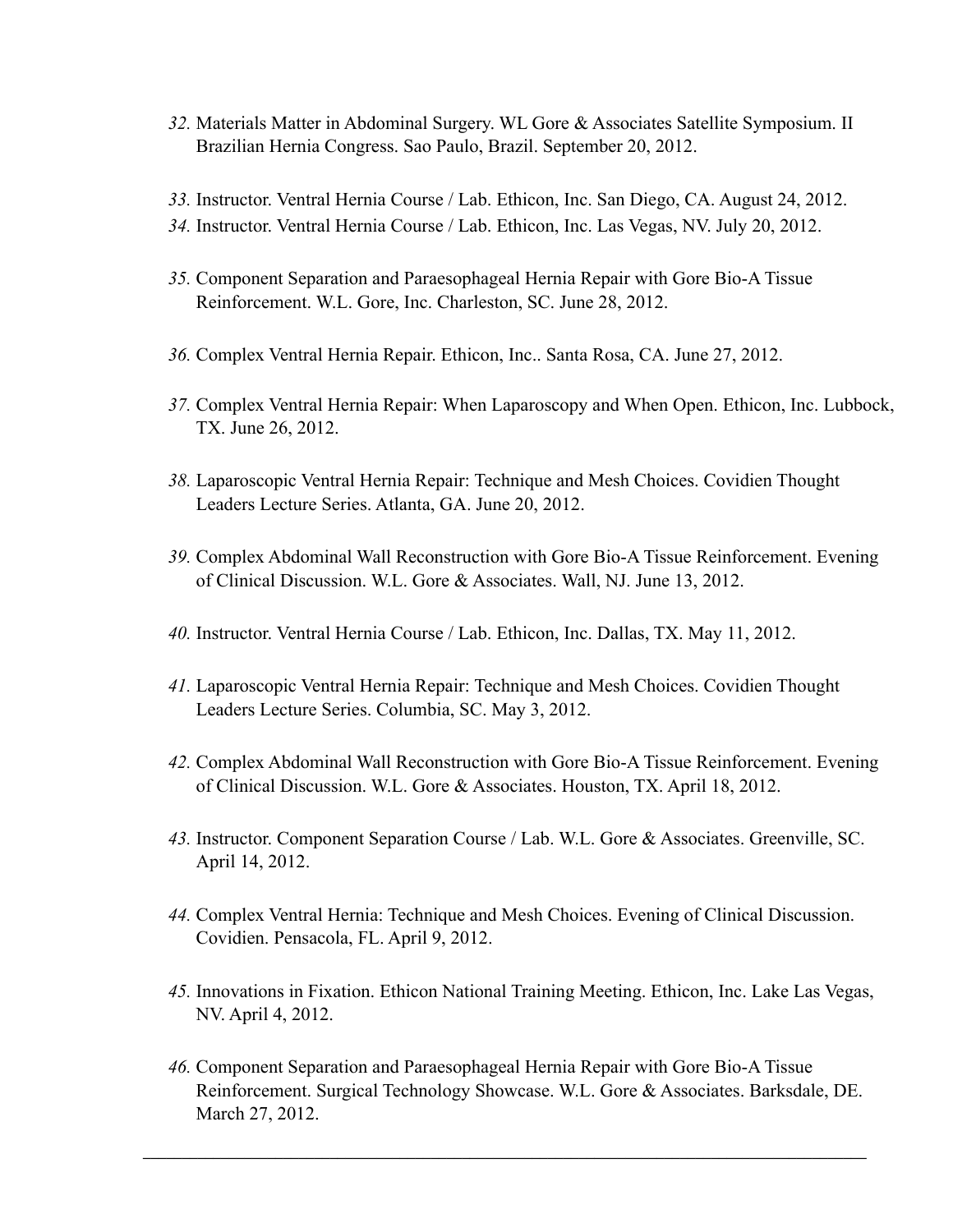- *47.* Ventral Hernia Repair: Technical Considerations and Prosthetic Material Choices. Covidien Thought Leaders Lecture Series. Augusta, GA. March 8, 2012.
- *48.* Instructor. Ventral Hernia Course / Lab. Ethicon, Inc. Celebration, FL. February 24, 2012.
- *49.* Instructor. Component Separation Course / Lab. W.L. Gore & Associates. Greenville, SC. January 28, 2012.
- *50.* Gore Bio-A Tissue Reinforcement: A Cost-Effective Alternative to Biologics. Evening of Clinical Discussion. W.L. Gore & Associates. Los Angeles, CA. January 24, 2012.
- *51.* Component Separation Course / Lab. W.L. Gore & Associates. New York, NY. December 12, 2011.
- *52.* Material Matters: Gore Bio-A, Gore DualMesh and DualMesh Plus. W.L. Gore & Associates. American College of Surgeons 97th Clinical Congress. San Francisco, CA. October 25, 2011.
- *53.* Innovations in Fixation in Hernia Repair: Past, Present and Future. Ethicon ACS Innovation Theater. American College of Surgeons 97th Annual Clinical Congress. San Francisco, CA. October 24, 2011.
- *54.* Component Separation and Paraesophageal Hernia Repair with Gore Bio-A Tissue Reinforcement. Evening of Clinical Discussion. W.L. Gore & Associates. San Francisco, CA. September 29, 2011.
- *55.* Component Separation Course. W.L. Gore & Associates. Greenville, SC. September 10, 2011.
- *56.* Current Concepts in Laparoscopic Ventral Hernia Repair. Meet the Professor Series. Johnson & Johnson - Ethicon India. New Delhi, India. June 27, 2011.
- *57.* Laparoscopic Ventral Hernia Repair: Technical Considerations and Mesh Choices. Meet the Professor Series. Johnson & Johnson - Ethicon India. Kolkata, India. June 29, 2011.
- *58.* Current Concepts in Ventral Hernia Repair. Meet the Professor Series. Johnson & Johnson Ethicon India. Chennai, India. June 28, 2011.
- *59.* Current Concepts in Ventral Hernia Repair. Sri Ramachandra Medical Centre. Chennai, India. June 28, 2011.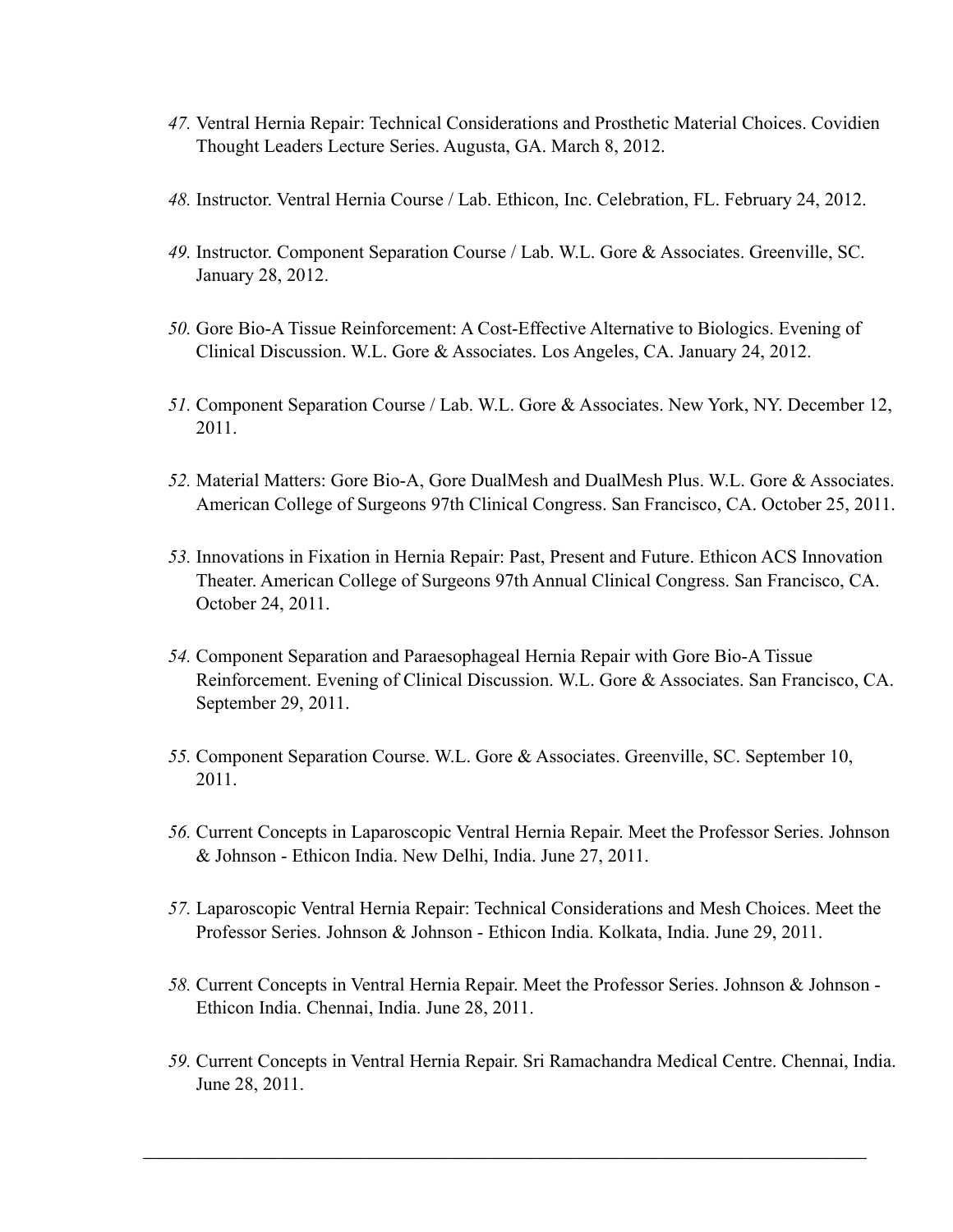- *60.* Current Concepts in Laparoscopic Ventral Hernia Repair. Meet the Professor Series. Johnson & Johnson - Ethicon India. Ahmedabad, India. June 27, 2011.
- *61.* Complex Ventral Hernia Repair: Technical Considerations and Mesh Choices. Meet the Professor Series. Johnson & Johnson - Ethicon India. Mumbai, India. June 26, 2011.
- *62.* Gore Bio-A Tissue Reinforcement: A Cost-Effective Alternative to Biologics. Evening of Clinical Discussion. W.L. Gore & Associates. Lexington, KY. June 22, 2011.
- *63.* Gore Bio-A Tissue Reinforcement: A Cost-Effective Alternative to Biologics. Evening of Clinical Discussion. W.L. Gore & Associates. Randolph, NJ. June 9, 2011.
- *64.* Ventral Hernia Repair: Open Techniques and Mesh Choices. Covidien Thought Leaders Lecture Series. Richmond, VA. May 24, 2011.
- *65.* Mesh Materials: Dispelling the Myths. Innovations in Advanced General Surgery Symposium. W.L. Gore & Associates. Orlando, FL, May 20-21, 2011.
- *66.* Components Separation: An Emerging Tool for the General Surgeon. Innovations in Advanced General Surgery Symposium. W.L. Gore & Associates. Orlando, FL, May 20-21.
- *67.* Ventral Hernia Repair: Technical Considerations and Prosthetic Material Choices. Covidien Thought Leaders Lecture Series. St Joseph, MI. May 12, 2011.
- *68.* Abdominal Wall Anatomy: The Nerves and Vessels. Component Separation in General Surgery. W.L. Gore & Associates. Mt. Sinai Medical Center, New York, NY. May 6-7, 2011
- *69.* Gore Bio-A Tissue Reinforcement: Clinical Results. Component Separation in General Surgery. W.L. Gore & Associates. Mt. Sinai Medical Center, New York, NY. May 6-7, 2011
- *70.* Gore Bio-A Tissue Reinforcement: Applications in Complex Abdominal Wall Reconstruction. Component Separation in General Surgery. W.L. Gore & Associates. Baltimore, MD. April 16, 2011.
- *71.* Mesh Choices for Complex Abdominal Wall Reconstruction. Component Separation in General Surgery. W.L. Gore & Associates. Baltimore, MD. April 16, 2011.
- *72.* Complex Ventral Hernia: Advances in Mesh and Techniques. Evening of Clinical Discussion. Ethicon, Inc. San Diego, CA. April 13, 2011.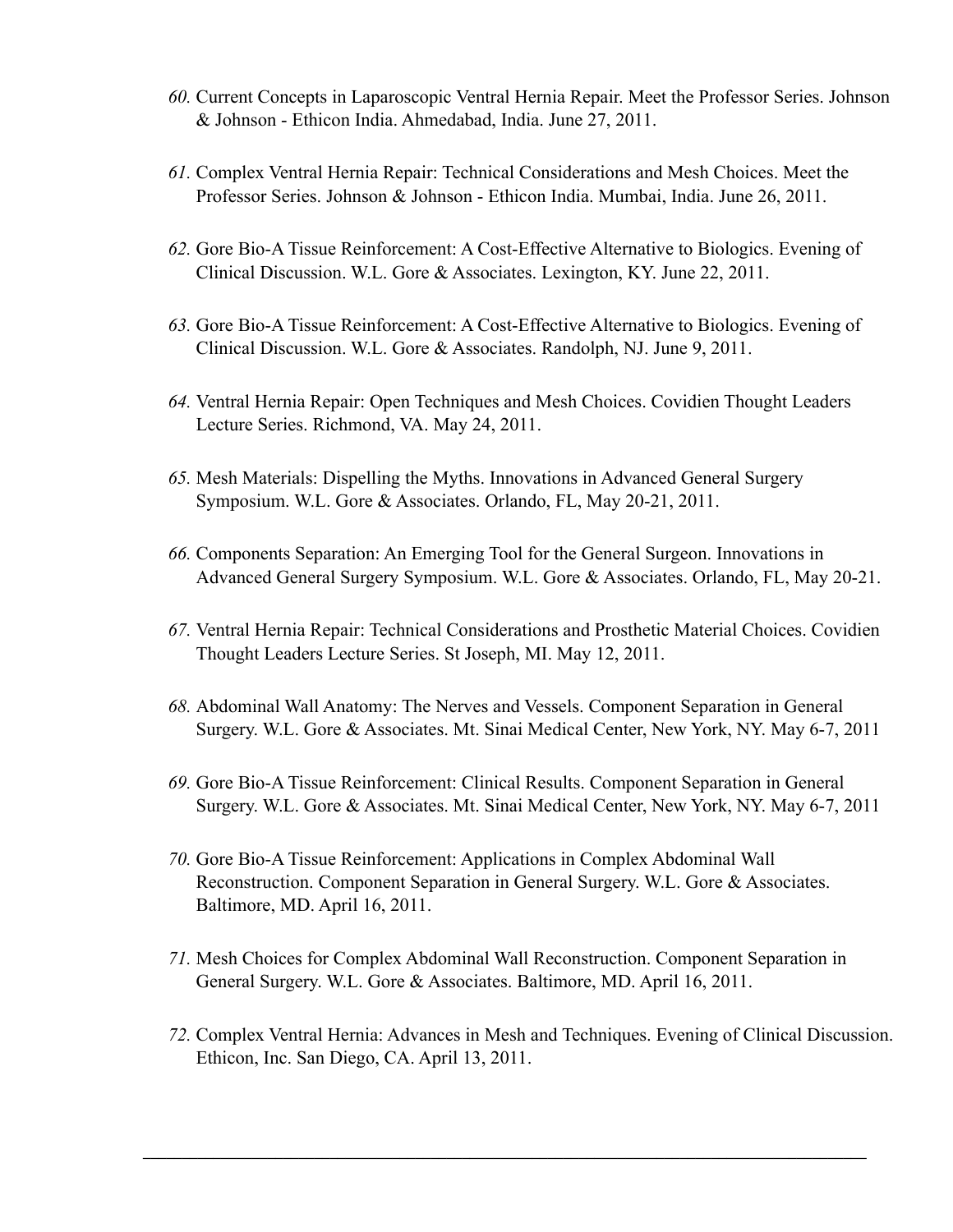- *73.* Complex Ventral Hernia: Advances in Mesh and Techniques. Evening of Clinical Discussion. Ethicon, Inc. Phoenix, AZ. April 12, 2011.
- *74.* Advances in Lightweight Mesh and Absorbable Fixation: Doing More With Less. Advances in Hernia Repair Dinner Symposium. Ethicon Professional Education Canada. Toronto, Ontario. April 7, 2011.
- *75.* Complex Ventral Hernia Repair: Technical Considerations and Mesh Choices. Evening of Clinical Discussion. Ethicon, Inc. Lansing, MI. March 23, 2011.
- *76.* Mesh Choices for Complex Abdominal Wall Reconstruction. W.L. Gore & Associates Lunch and Learn. Hernia Repair 2011, American Hernia Society. San Francisco, CA. March 17, 2011.
- *77.* Advanced Ventral Hernia Repair and Mesh Choices. Advances in Hernia Repair. Ethicon Professional Education Canada. Saskatoon, Saskatchewan. February 11, 2011.
- *78.* Advances in Lightweight Mesh and Absorbable Fixation: Doing More With Less. Ethicon Products Roadshow. Orlando, FL. December 13, 2010.
- *79.* Mesh Choices: What Should I Be Using? Innovations in Advanced General Surgery. W.L. Gore & Associates. New Orleans, LA. December 4, 2010.
- *80.* Laparoscopic Hiatal Hernia Repair w/ Gore Bio-A Tissue Reinforcement. Innovations in Advanced General Surgery. W.L. Gore & Associates. New Orleans, LA. December 4, 2010.
- *81.* Gore Bio-A Tissue Reinforcement: Applications in Complex Abdominal Wall Reconstruction.
- *82.* Innovations in Advanced General Surgery. W.L. Gore & Associates. New Orleans, LA. December 4, 2010.
- *83.* Ventral Hernia: Technical Considerations and Prosthetic Choices. Covidien Thought Leaders Lecture Series. Greenville, NC. December 1, 2010.
- *84.* Complex Hernias, Recurrences, and Atypical Locations. Advances in Hernia Repair. Ethicon Professional Education Canada. Nanaimo, British Columbia. November 16, 2010.
- *85.* Advances in Lightweight Mesh and Absorbable Fixation: Doing More With Less. Grands Rounds, Royal Columbia Hospital. Vancouver, British Columbia. November 16, 2010.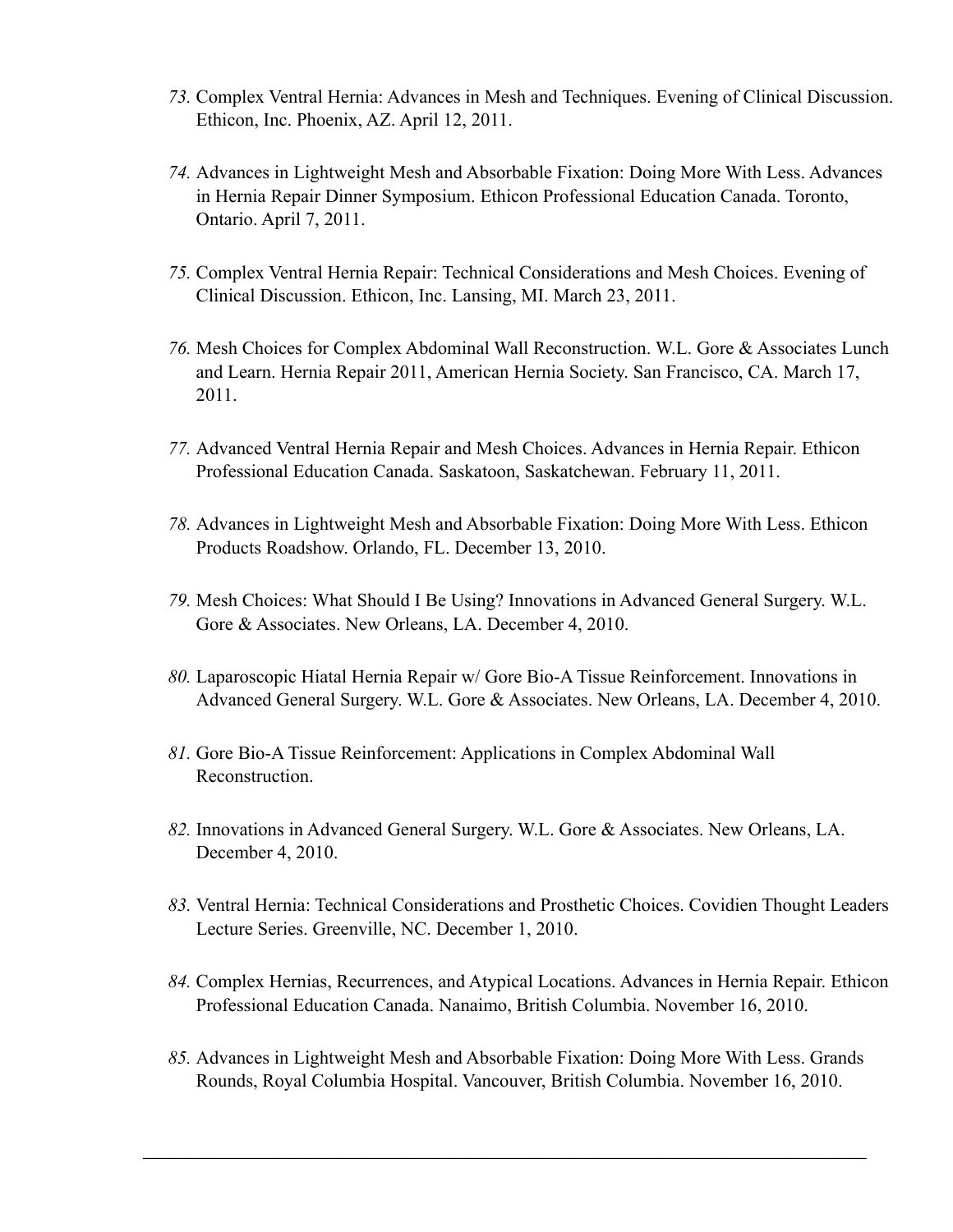- *86.* Outcomes: How to Create and Maintain a Database to Follow Outcomes. Comprehensive Solutions to Complex Abdominal Wall Reconstruction. Covidien. New Orleans, LA, November 4, 2010.
- *87.* Atypical Laparoscopic Ventral Hernia Repairs. Comprehensive Solutions to Complex Abdominal Wall Reconstruction. Covidien. New Orleans, LA, November 4, 2010.
- *88.* Laparoscopic Ventral Hernia: Closing the Defect. Comprehensive Solutions to Complex Abdominal Wall Reconstruction. Covidien. New Orleans, LA, November 4, 2010.
- *89.* Why Comorbidities Affect Hernias: Preop Considerations, Patient's Goals. Comprehensive Solutions to Complex Abdominal Wall Reconstruction. Covidien. New Orleans, LA, November 4, 2010.
- *90.* Gore Bio-A Tissue Reinforcement: An Alternative to Biologics. W.L. Gore & Associates. Cincinnati, OH. October 20, 2010.
- *91.* Complex Open Ventral Hernia Repair and Mesh Choices. Ethicon, Inc. Birmingham, AL. October 14, 2010.
- *92.* Gore Bio-A Tissue Reinforcement: An Alternative to Biologics. W.L. Gore & Associates. American College of Surgeons 96th Annual Clinical Congress. Washington, DC. October 5, 2010.
- *93.* Developments in Prosthetic Materials and Absorbable Fixation in Hernia Repair. Ethicon, Inc. Innovation Theater. American College of Surgeons 96th Annual Clinical Congress. Washington, DC. October 4, 2010.
- *94.* Laparoscopic Ventral Hernia Repair: Why Parietex Composite Mesh and Absorbatack. Covidien National Sales Meeting. Orlando, FL. September 28, 2010.
- *95.* Advances in Laparoscopic Hernia Repair. Ethicon, Inc. Hamilton, Ontario. September 25, 2010.
- *96.* Gore Bio-A Tissue Reinforcement: An Alternative to Biologics. Evening of Clinical Discussion. W.L. Gore & Associates. Detroit, MI. September 16 , 2010.
- *97.* The Concepts of Lightweight in Hernia Repair. Ethicon, Inc. Greenville, SC. September 15, 2010.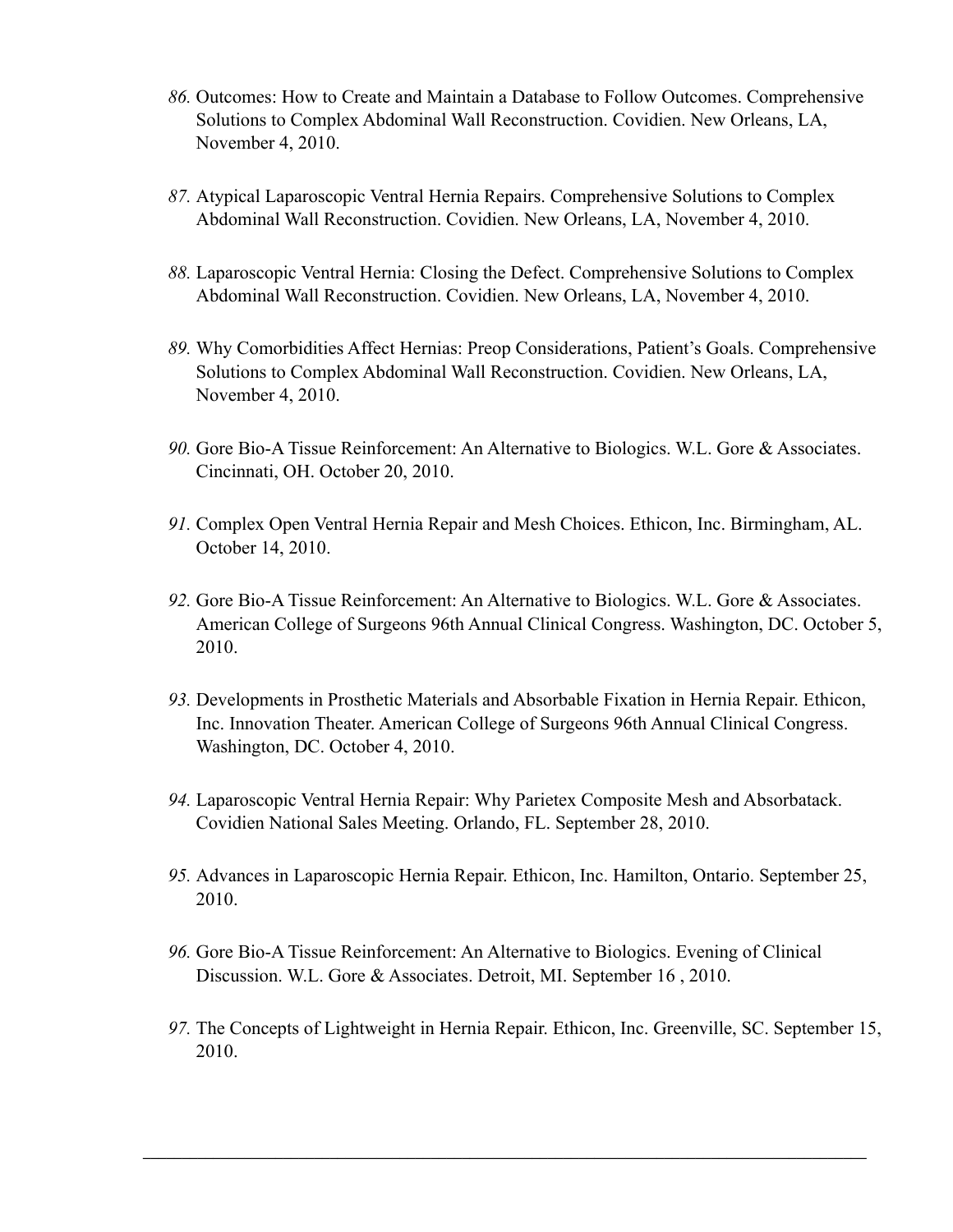- *98.* Advances in Lightweight Mesh and Absorbable Fixation: Doing More With Less. Advances in Laparoscopic Hernia Symposium. Canadian Association of General Surgeons. Ethicon, Inc. Quebec City, Quebec. September 3, 2010.
- *99.* Pain Below the Belt: Could It Be a Hernia? Greenville Hospital System Lunch & Learn Series. Greenville, SC. June 24, 2010.
- *100.* Gore Bio-A Tissue Reinforcement: An Alternative to Biologics. Evening of Clinical Discussion. W.L. Gore & Associates. Louisville, KY. June 23, 2010.
- *101.* Gore Bio-A Tissue Reinforcement: An Alternative to Biologics. Innovations in Advanced General Surgery. W.L.Gore and Associates. Charleston, SC. May 22, 2010.
- *102.* Establishing a Hernia Center. Southern Surgeons Travel Club. Greenville Hospital System. Greenville, SC. April 19, 2010.
- *103.* Minimal Access Surgery: Big Surgery, Small Incisions. Anderson County Medical Society. Anderson, SC. April 13, 2010.
- *104.* Clinical Review of Biomaterials for Hernia Repair. Innovations in Advanced General Surgery. W.L.Gore and Associates. Nashville, TN. April 10, 2010.
- *105.* An Alternative to Biologic Mesh. Innovations in Advanced General Surgery. W.L.Gore and Associates. Nashville, TN. April 10, 2010.
- *106.* Tips and Tricks of Laparoscopic Ventral Hernia Repair. Innovations in Advanced General Surgery. W.L.Gore and Associates. Nashville, TN. April 10, 2010.
- *107.* Gore Bio-A Tissue Reinforcement: An Alternative to Biologics. Evening of Clinical Discussion. W.L. Gore and Associates. Jackson, MS. March 30, 2010.
- *108.* DualMesh in Laparoscopic Ventral Hernia Repair: The Real Data. Evening of Clinical Discussion. W.L. Gore and Associates. Jackson, MS. March 30, 2010.
- *109.* Hernia Prosthetics: Current Applications and Future Trends. Advances in Hernia Repair. Ethicon Professional Education Canada. Halifax, Nova Scotia. March 27, 2010.
- *110.* Laparoscopic Ventral Hernia Repair: Technical Considerations and Prosthetic Choices. Covidien Thought Leaders Lecture Series. Charleston, SC. March 24, 2010.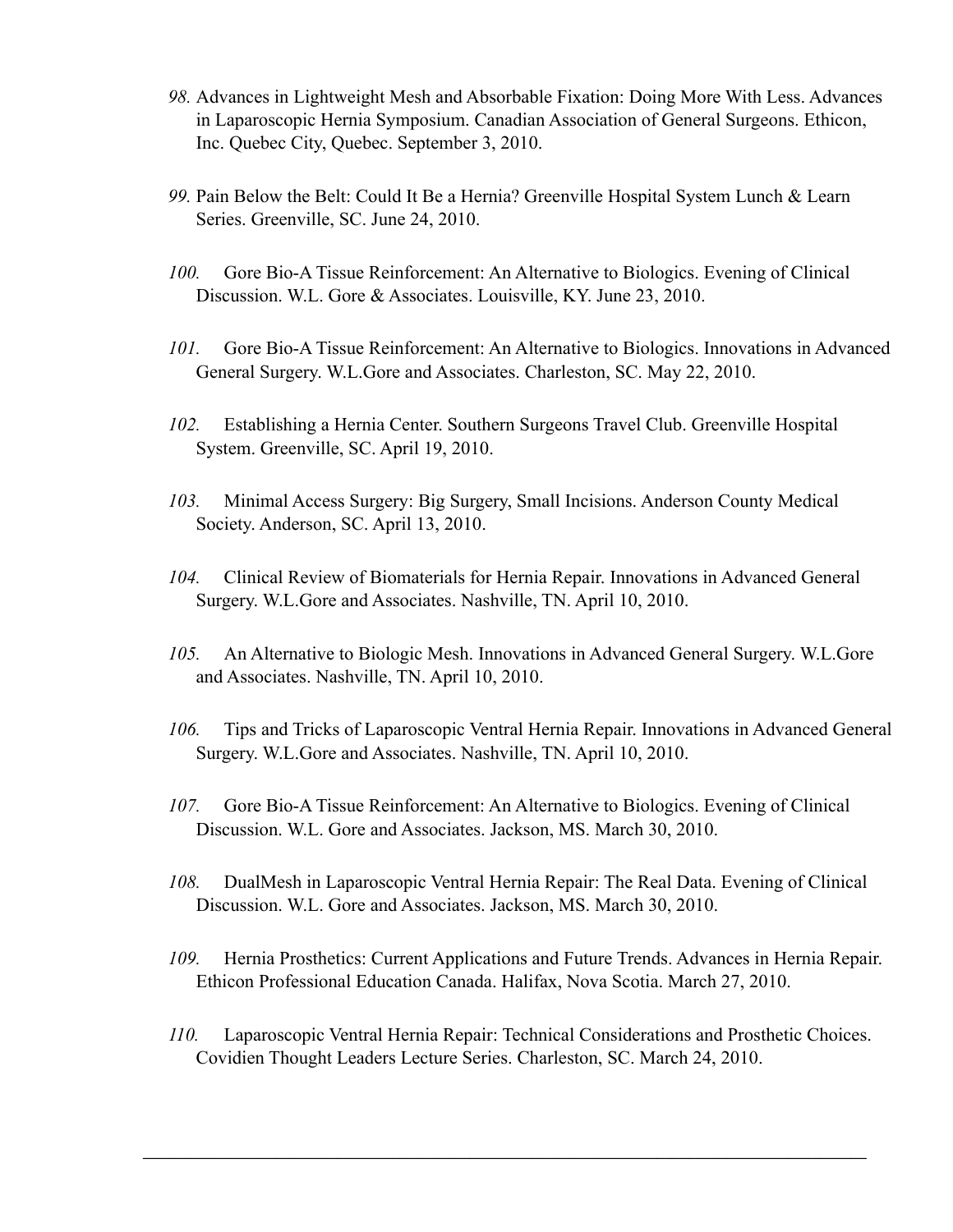- *111.* Bio-A Tissue Reinforcement: An Alternative to Biologics. W.L. Gore & Associates Lunch Symposium. Hernia Repair 2010, American Hernia Society. Orlando, FL. March 18, 2010.
- *112.* The Argument for Lightweight Mesh in Hernia Repair. Ethicon, Inc. National Sales Meeting. Toronto, Ontario. January 19, 2010.
- *113.* Gore Bio-A Tissue Reinforcement: An Alternative to Biologics. Evening of Clinical Discussion. W.L. Gore & Associates. Richmond, VA. December 9, 2009.
- *114.* Ventral and Inguinal Repair: Technical Considerations and Prosthetic Mesh Choices. Covidien Thought Leaders Lecture Series. Manchester, NH. September 15, 2009.
- *115.* Critically Evaluating the Hernia Literature. Covidien Southeast Sales Meeting. Charleston, SC. May 15, 2009.
- *116.* Hernia Repair: Advanced Techniques & Technology. Covidien Thought Leaders Lecture Series. Pensacola, FL. April 30, 2009.
- *117.* Practical Inguinal Hernia Repair. Innovations in Advanced General Surgery. W.L. Gore & Associates, Inc. Greensboro, NC. March 14, 2009
- *118.* New Modalities in Hiatal Hernia Repair. Innovations in Advanced General Surgery. W.L. Gore & Associates, Inc. Greensboro, NC. March 14, 2009
- *119.* Laparoscopic Ventral Hernia: Technique and Available Data. Innovations in Advanced General Surgery. W.L. Gore & Associates, Inc. La Jolla, CA. February 7, 2009.
- *120.* Ventral Hernia Repair: Technical Considerations and Prosthetic Mesh Choices. Covidien Hernia Symposium. Orlando, FL. January 21, 2009.
- *121.* Minimal Access Surgery: Big Surgery, Small Incisions. Oconee County Medical Society. Clemson, SC. January 18, 2009.
- *122.* Prosthetic Materials in Hernia Repair. Innovations in Advanced General Surgery. W.L. Gore & Associates, Inc. Atlanta, GA. November 22, 2008.
- *123.* Practical Inguinal Hernia Repair. Innovations in Advanced General Surgery. W.L. Gore & Associates, Inc. Atlanta, GA. November 22, 2008.
- *124.* Open Ventral Hernia: When I Do It. Covidien Masters Hernia Course. Norwalk, CT. October 23, 2008.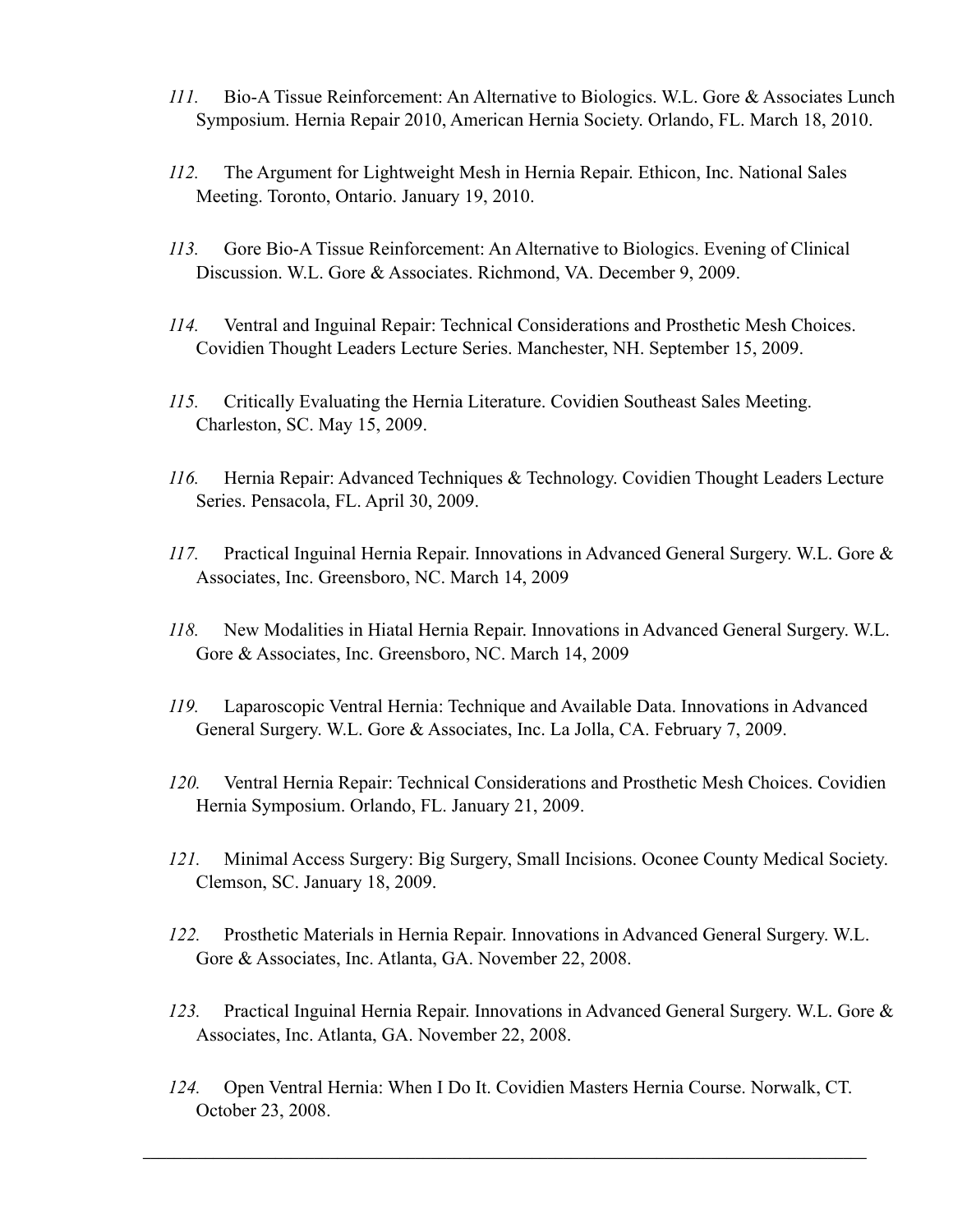- *125.* Laparoscopic Surgery for Atypical Hernias. Covidien Masters Hernia Course. Norwalk, CT. October 23, 2008.
- *126.* Gore Bio-A Tissue Reinforcement: A New Alternative to Biologics. W.L. Gore, Inc. American College of Surgeons Clinical Congress. San Francisco, CA. October 13, 2008.
- *127.* Laparoscopic Ventral Hernia Repair: Tips and Tricks. Innovations in Hernia Repair: A Surgical Symposium. W.L. Gore & Associates, Inc. Charleston, South Carolina. June 20-21, 2008.
- *128.* Laparoscopic and Open Ventral Hernia Repair: Technique and Prosthetic Choices. Covidien Hernia Symposium. Tampa, Florida. June 18, 2008.
- *129.* Laparoscopic Ventral Hernia Repair: Tips and Techniques. Laparoscopic Ventral Hernia Course. Ethicon, Inc. London, Ontario, April 24, 2008.
- *130.* Lightweight Mesh in Hernia Repair. Advances in Hernia Repair. Ethicon, Inc. Quebec City, April 19-20, 2008.
- 131. Laparoscopic Ventral Hernia Repair: Technique and Prosthetic Choices. Covidien Hernia Symposium. Columbia, South Carolina. February 6, 2008.
- 132. Current Prosthetic Materials for Hernia Repair. Advances in Hernia Repair, Ethicon, Inc. Vancouver, British Columbia. December 7-9, 2007.
- 133. Laparoscopic Surgery for Atypical Hernias. Advanced Laparoscopic Hernia Repair Workshop, Covidien. Norwalk, CT. December 6-7, 2007.
- 134. Laparoscopic Inguinal Hernia Repair: TAPP. Advanced Laparoscopic Hernia Repair Workshop, Covidien. Norwalk, CT. December 6-7, 2007.
- 135. Laparoscopic Ventral Hernia Repair The Current Data. Innovations in Laparoscopic Ventral Hernia Repair: A Surgical Symposium. W.L. Gore & Associates, Inc. Asheville, NC, Nov. 16-17, 2007.
- 136. Difficult Hernia Locations. Innovations in Laparoscopic Ventral Hernia Repair: A Surgical Symposium. W.L. Gore & Associates, Inc. Asheville, NC, Nov. 16-17, 2007.
- 137. The Role of Lighweight Mesh in Hernia Repair. Ethicon, Inc. Moncton, New Brunswick, Canada. September 4, 2007.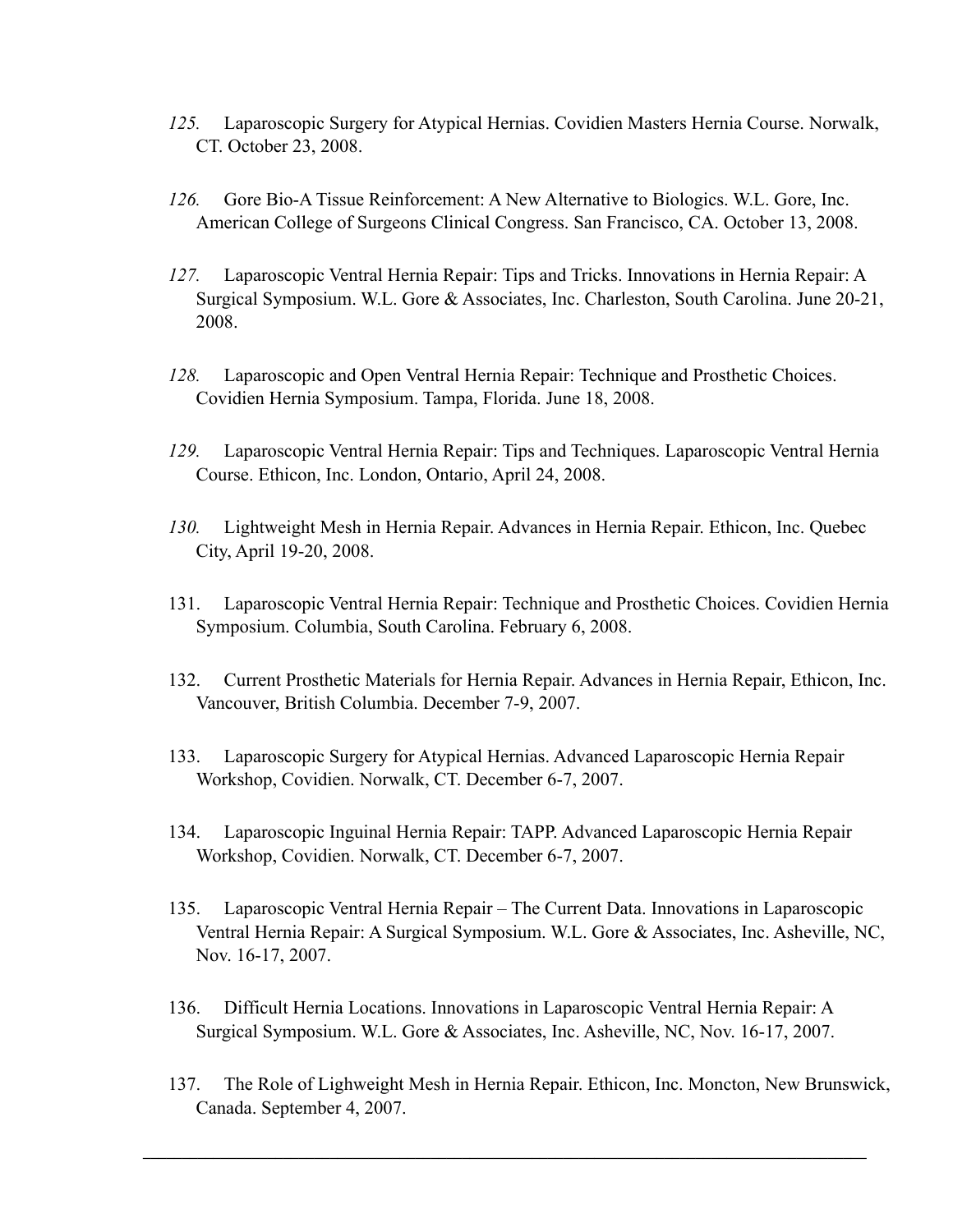- 138. Less is More: The Concept of Lightweight Mesh. Hernia Symposium. Ethicon, Inc. Montreal, Quebec. February 24-25, 2007.
- 139. Laparoscopic Inguinal Hernia Repair. CRNA In-service meeting. Greenville Memorial Hospital. Greenville, SC. November 1, 2006.
- 140. Lightweight Mesh. Advanced Course in Ventral and Inguinal Hernia Repair. Ethicon, Inc. Calgary, Alberta. April 8, 2006.
- 141. Biomaterials in Hernia Repair: The Scientific Argument for Light-weight Mesh. National Hernia Symposium. Birmingham, UK. February 8, 2006.
- 142. Lightweight Mesh: The Future of Hernia Repair Is Here. Ethicon, Inc., Canadian National Sales Meeting. Phoenix, AZ. January 11, 2006.
- 143. Open Ventral Hernia Repair with Lightweight Mesh. Ethicon, Inc. American College of Surgeons Clinical Congress. San Francisco, CA. October 20, 2005.
- 144. Laparoscopic Ventral Hernia Repair. Mini-Fellowship in Advanced Laparoscopy. Carolinas Laparoscopic and Advanced Surgery Program. Charlotte, NC. November 7, 2004.
- 145. Hand-assisted colectomy. Laparoscopic and Hand-Assisted Colorectal Surgery Course. Carolinas Laparoscopic and Advanced Surgery Program. Charlotte, NC. August 27, 2004.
- 146. Laparoscopic Colectomy. Mini-Fellowship in Advanced Laparoscopy. Carolinas Laparoscopic and Advanced Surgery Program. Charlotte, NC. July 25, 2004.
- 147. Prosthetic Biomaterials for Ventral Hernia Repair: An Update. Laparoscopic Ventral and Incisional Herniorrhaphy Course. Carolinas Medical Center. Charlotte, NC. July 16, 2004.
- 148. The Argument for Lightweight Mesh for Hernia Repairs. Minimally Invasive Surgery Conference. Carolinas Medical Center. Charlotte, NC. July 15, 2004.
- 149. Laparoscopy in cirrhotics. Mini-Fellowship in Advanced Laparoscopy. Carolinas Laparoscopic and Advanced Surgery Program. Charlotte, NC. May 17, 2004.
- 150. Hand-assisted colectomy. Laparoscopic and Hand-Assisted Colorectal Surgery Course. Carolinas Laparoscopic and Advanced Surgery Program. Charlotte, NC. April 16, 2004.